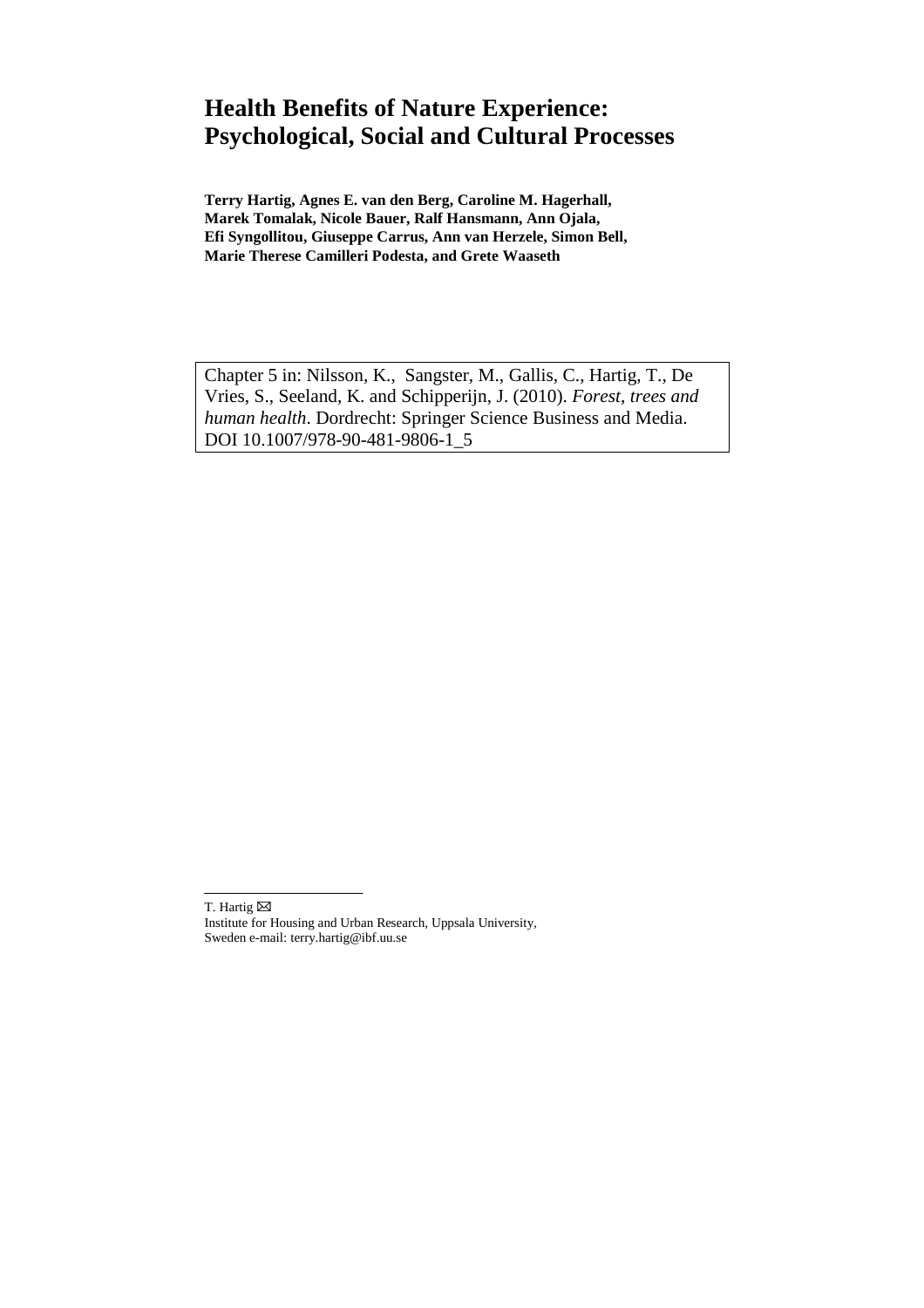**Abstract** In this chapter we consider how experiences of nature can affect human health and well-being. We first address the matter of 'what has been'; that is, we sketch the development of theory and research concerned with health benefits of natural environments, from ancient times to the current situation. This shows the current research to be a recent expression of a number of long-running, intertwined, social and cultural processes. We then discuss 'where we are now'; that is, we overview current theories and related research concerning processes through which nature experience might provide health benefits. These processes concern environmental preferences, psychological restoration, and learning and personal development. Finally, we consider 'where we are going'; that is, we consider some additional directions for research and we identify some issues that research will have to address in the foreseeable future.

# **5.1 Introduction**

Trees and forests affect human health in a variety of ways. They help to preserve people's health by maintaining air quality, by providing nutritious foods and medicinal substances, and by protecting homes, crops and vital infrastructure from intense sunlight, high winds, and flooding. They also challenge health by discharging pollen, harboring disease-bearing insects, and posing hazards from fire and falling objects. In addition to such physical and biochemical influences, discussed in Chapters 2, 3 and 4 of this book, trees and forests affect health in ways that primar-ily have to do with people's behavior and experiences. For example, surveys in numerous countries have found that many people like to visit natural areas such as forests, and that they do so to relax and ease feelings of tension. Behavioral and social scientists have taken interest in these common activities and valued experi-ences, and they have offered various explanations regarding their implications for health. These explanations have focused on phenomena such as environmental preferences, attention restoration, stress recovery, and personal development. The purpose of this chapter is to overview some of the most widely used of these theo-ries and related empirical research.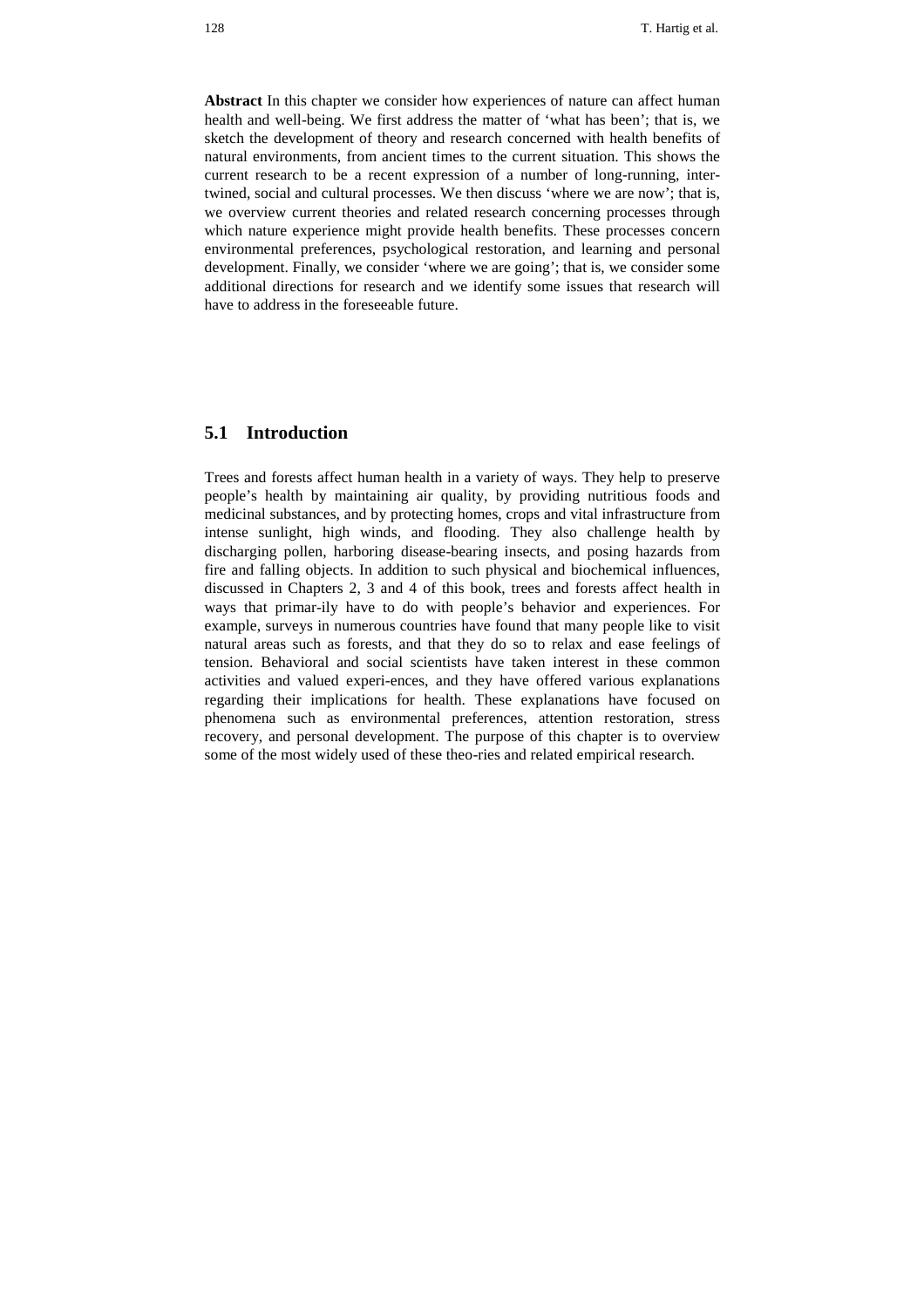The ideas and theories discussed in this chapter differ in important respects from the explanations for benefits of trees and forests that are presented elsewhere in this book. For one, they do not focus only on trees and forests but also consider benefits for health related to the natural environment in general. Also, they consider other aspects of health; in addition to physical illness and wellness, they address various psychological and social aspects of health, such as emotional well-being and connected-ness. Further, in explaining how the natural environment can benefit health, they invoke variables that have an abstract character. Much as 'intelligence' cannot be observed directly but is instead studied using tests on which people demonstrate their personal levels of intelligence, the phenomena discussed here, such as 'stress' and 'restoration', are studied indirectly with measures of cardiovascular activity, performance on standardized tests, statements about current feelings, and other indicators of psychological and physiological states.

In the following, we set the stage by providing some fundamental definitions. We then address the matter of 'what has been'; that is, we sketch the development of theory and research concerned with health benefits of natural environments, from ancient times to the current situation. We then discuss "where we are now"; that is, we overview current theories and related research concerning psychological pro-cesses through which natural environments might provide health benefits. In doing so, our aim is not to exhaustively review the literature but to give readers a sense of the field of inquiry as it looks today and some points of entry into the literature. Finally, we consider 'where we are going'; that is, we consider some additional directions for research and we identify some issues that research will have to address in the foreseeable future. Some of those issues are salient in policy, planning, and health care contexts in which ideas about health benefits of natural environments are put into practice. Our discussion of those issues will open for the discussion of rela-tions between theory and practice in Chapters 6 and 7 of this book.

# **5.2 Fundamental Definitions**

# *5.2.1 From Trees and Forests to the Experience of Nature*

Most if not all of the theories covered here realistically assign importance to the objective physical environment, but they focus primarily on subjective aspects of the experience of the environment. People are continuously engaged in perceiving, evaluating, and assigning meaning to the events and conditions in the world around them. Their perceptions and evaluations, the meanings that they assign, and their actions can all be seen as contributors to processes through which the environment becomes linked with health. Without denying the importance of objective environ-mental features, we thus focus here on environments as people experience them. In particular, we focus here on the experience of 'nature'.

The concept of nature has a broad range of meanings, from the intrinsic char-acter of things to the whole of the physical universe (Gurthrie 1965; Naddaf 2006).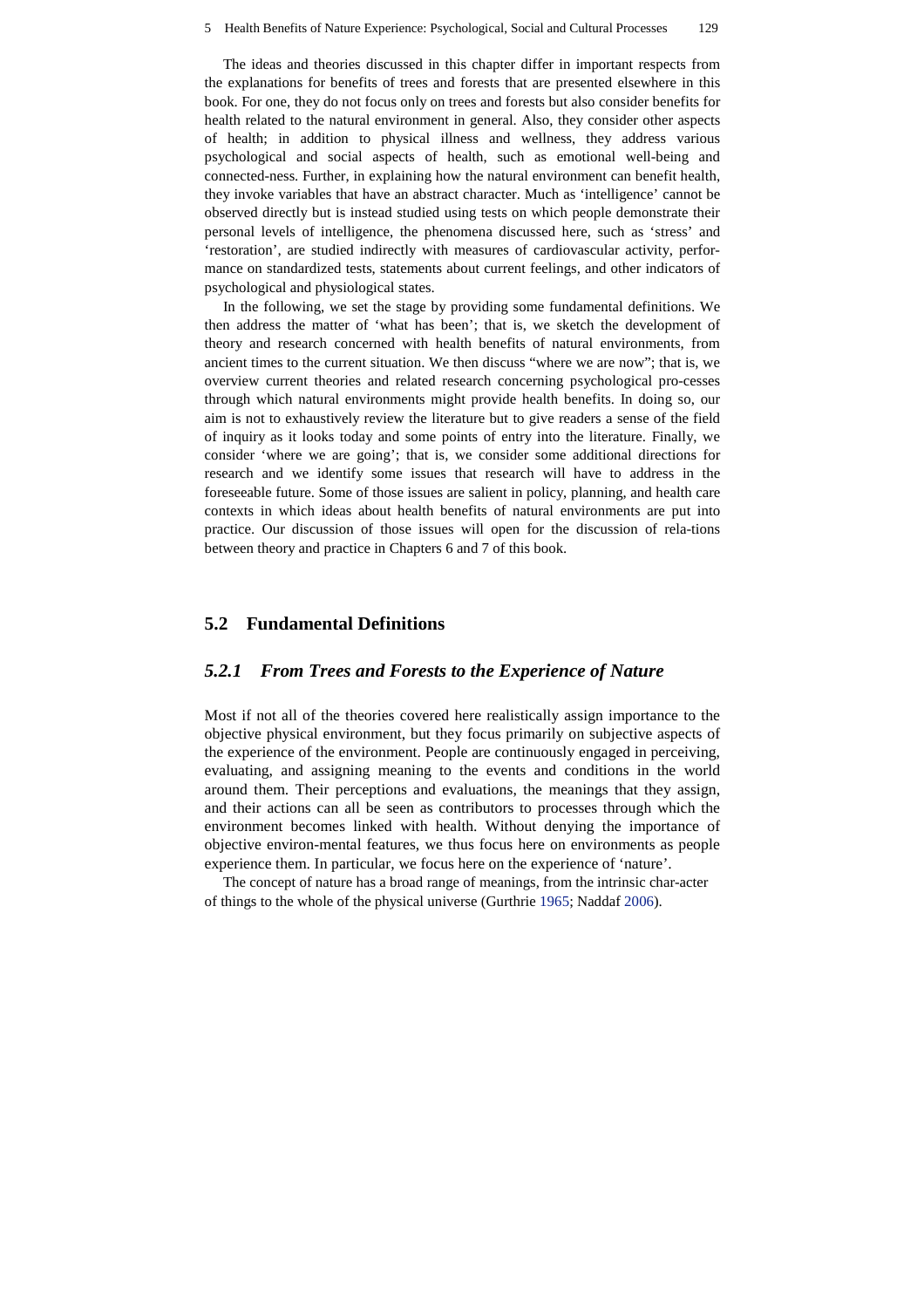In line with the ideas, theories and research that we will come to discuss, the focus here is on a relatively narrow band of meanings assigned to nature. We are particu-larly concerned with nature as the seemingly natural features and processes that people ordinarily can perceive without the use of specialized instruments or sen-sory aids. This is the nature of trees and forests, other kinds of vegetation, animals and their creations, wind, sunlight, clouds and rain, changes in the landscape with the seasons, the flow of water in rivers and streams, tidal and wave action at shore-lines, and so on.

This meaning of 'nature' overlaps substantially but not exactly with the meaning of 'natural environment', which is commonly used to refer to a large outdoor area with little or no apparent evidence of human presence or intervention (Pitt and Zube 1987). The natural environment is commonly contrasted with the built environment, as comprised of houses, streets, squares and other artifacts. In the literature that we will discuss, the terms 'nature' and 'natural environment' get used somewhat interchangeably, although, in a seeming contradiction, the nature of interest here is not only found in natural environments, but also in otherwise built environments. In addition to the experience of a person walking along a path through an otherwise untouched forest, we also take interest here in the experiences of people who might see potted plants indoors, or who might look through a window at trees along the street outside. This is not the only seeming contradiction. Some environments that people might consider to be natural are in fact as thoroughly designed, shaped, and organized as any urban centre; however, because they consist of trees, other vegeta-tion, and perhaps other natural-appearing features, and so appear distinct from the built environment of buildings, roadways, and other constructed features, they may be perceived as natural. People may enjoy urban parks, botanical gardens, and golf courses as representations of natural environments, while still knowing of their artificial character.

Despite the wide range of variation in the environments and environmental features of interest here, most of the research that we will discuss has concerned places that most people can ordinarily experience. Some kinds of natural environments are seldom visited. The experiences of people who venture into polar regions, deserts, high mountains, high seas, jungles, and other wild, little populated places are rele-vant here, but much of the literature that we will discuss concerns natural environ-ments and features of nature that are benign, familiar, close to home, and shared with other people. At the same time, most if not all of the literature concerns the experiences of people in urbanized societies who may be less sensitive to subtle differences between the natural and artifactual than, for example, indigenous people who live continuously in 'natural' environments.

Finally, the terms 'natural environment' and 'natural landscape' or simply 'landscape', also get used interchangeably in some of the literature we will cover. The word 'landscape' typically refers to a view over or into an area of land, or the area and landforms encompassed by a view (Daniel 2001). Unlike the definition of natu-ral environment, which typically excludes apparent human artifacts, the definition of landscape is open to human involvement; this is reflected in designations such as 'cultural' and 'pastoral' that are often attached to landscape. Research and practical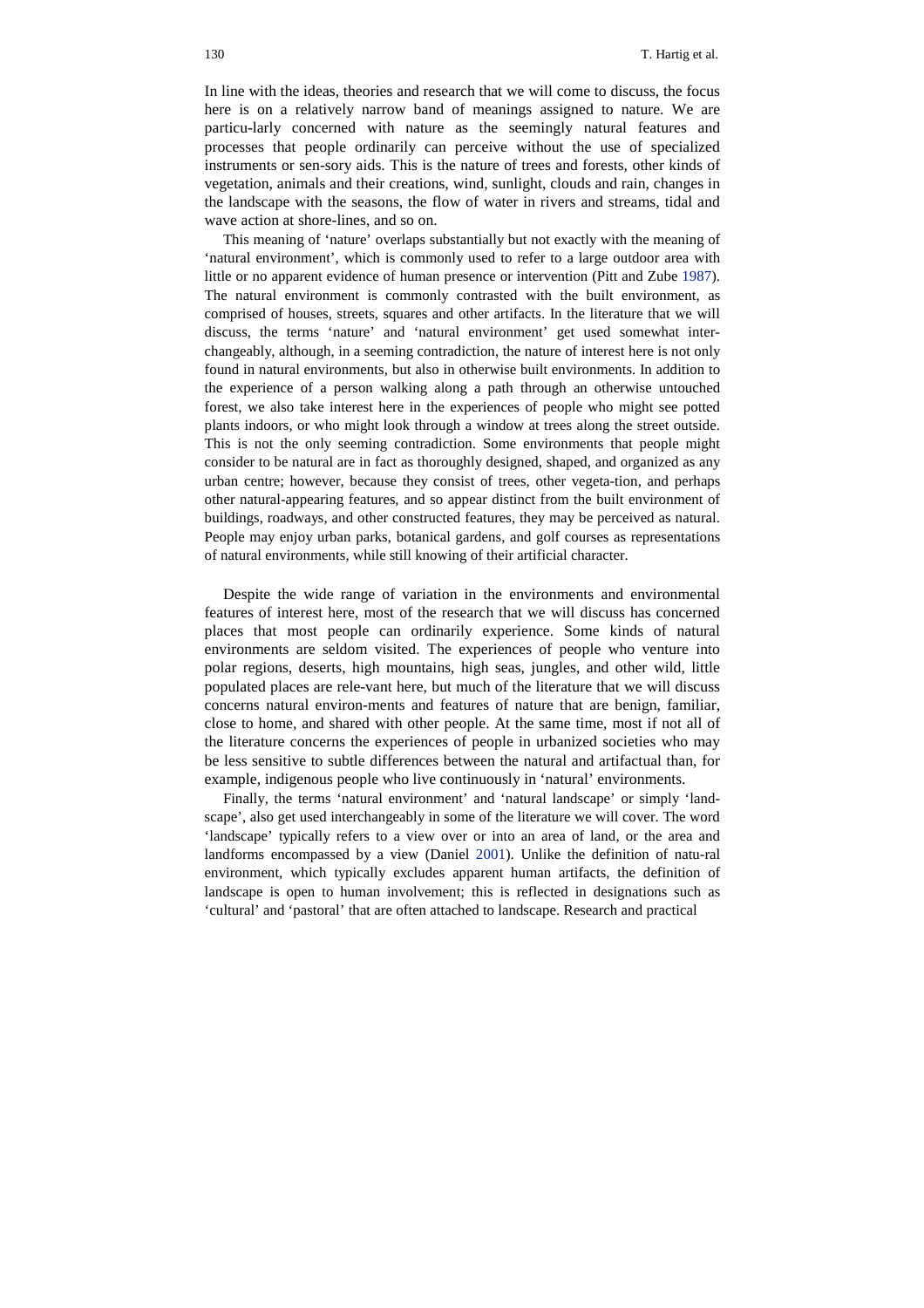efforts do however often focus on the visual aspect of a natural environment (i.e., the natural landscape) and in doing so they treat people as viewers who might appreciate natural scenery. In line with this emphasis on visual experience, we also take interest here in representations of natural environments and features in a wide range of visual media, including landscape paintings, photographs, films, video and virtual nature. With these representations, a person might have the sense of being within a natural environment or recall an experience in a natural environment, while in some objective sense being situated in a completely artificial environment.

This is hardly an exhaustive treatment of the complexities involved with the defini-tion of nature, natural environment and landscape. Those who want to read further on these matters can turn to, for example, Wohlwill (1983), Evernden (1992), Mausner (1996), and Eder and Ritter (1996) For present purposes, it should be clear that we are concerned with environmental entities as they are perceived, evaluated, and invested with meaning by individuals who are embedded within a socio-cultural context.

# *5.2.2 Health and Well-Being*

The World Health Organization (WHO) has defined health as 'a state of complete physical, mental and social well-being and not merely the absence of disease or infirmity'. This definition has been disseminated widely, and it has had the support of the WHO since its publication in the organization's Constitution in 1948. It has, however, also been criticized as utopic and unrealistic. For present purposes, this definition of health has several heuristic advantages. First, in that it calls attention to a person's physical, mental, and social condition, it affirms a view of health as multidimensional. This implies that people can enjoy relatively good health or suffer relatively poor health in different ways at the same time (cf. Antonovsky 1979). For example, a person who is physically and mentally fit may still have relatively poor health because he or she is socially isolated or the target of discrimination. A view of health as multi-dimensional invites consideration of how it arises from the interplay of physical, psychological, social and environmental factors.

Second, the WHO definition calls attention to subjective aspects of health, since well-being has a crucial subjective aspect. The level of subjective well-being can be seen as an aggregate of psychological sentiments and evaluations of one's own life (Kahneman et al. 1999). As such it has emotional and cognitive components that relate to affective features and evaluations of the person's circumstances (Diener 2000; Diener and Lucas 2000). Some of these components may be trait-like in that they remain steady over time and situations, while other components of subjective wellbeing may change as the immediate situation changes (Becker 1994). Attention to subjective aspects of health helps one to appreciate how psychological, social and cultural factors can come to work in chronic ill health as well as the mainte-nance of good health under trying circumstances.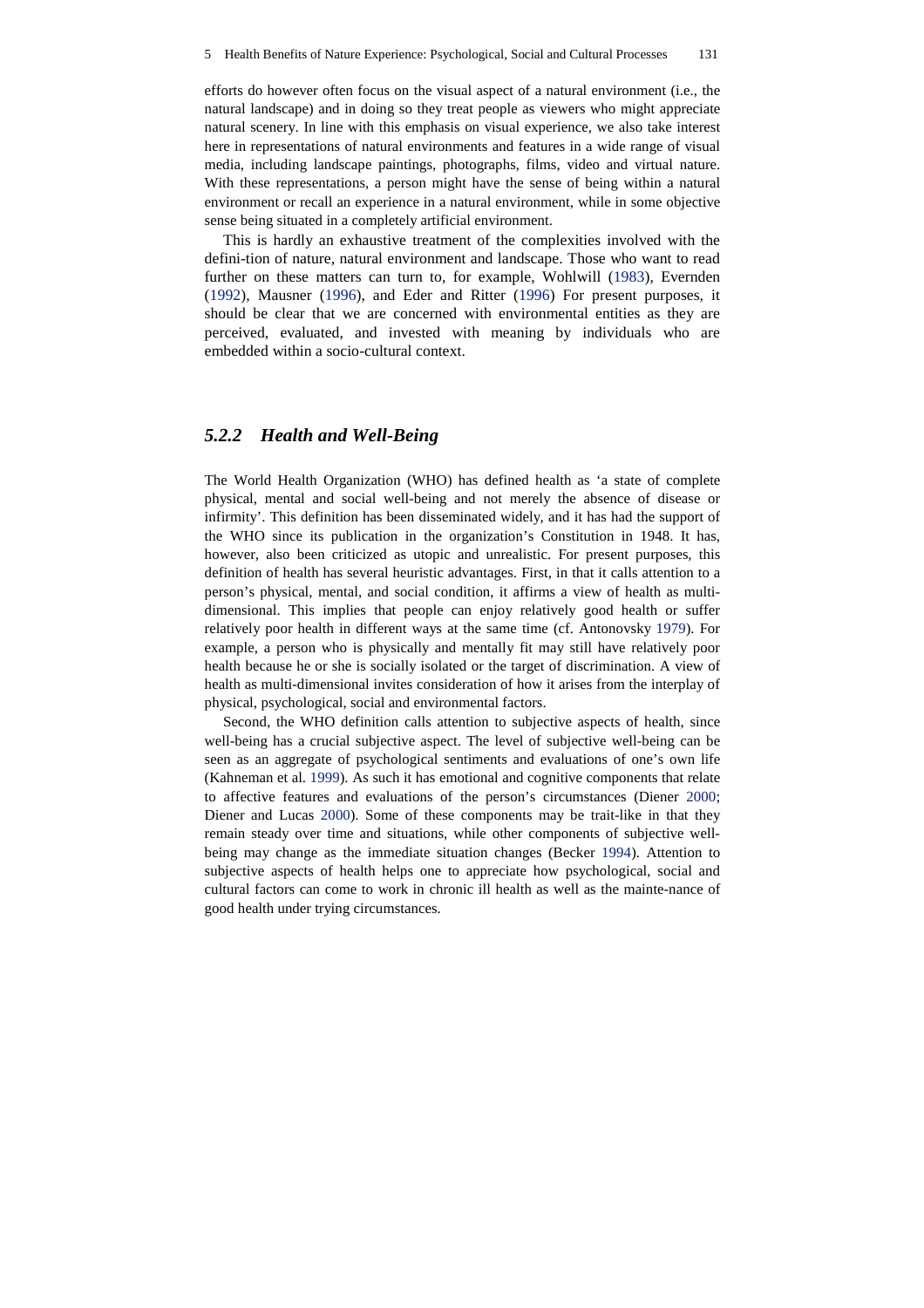Third, by defining health with regard to well-being rather than an absence of symptoms, the WHO definition affirms the importance of preventive as well as curative measures. This, together with its acknowledgement of the multi-dimensional character and subjective aspects of health, implies the need for a greater variety of actors in the health enterprise than does a definition that frames health in terms of symptoms in need of treatment. Medical professionals will continue to play a key role in caring for the sick, but additional actors can come to share with them respon-sibility for preventing illness and promoting well-being in individuals and popula-tions. The preventive work can aim at positive as well as negative aspects of human-environment relations. For example, environmental health professionals can promote health not only by identifying and removing toxic agents, but also by identifying salutogenic features of environments, including possibilities for experi-ences of nature (Frumkin 2001). This said, disease prevention and health promotion should not only be delegated to professionals. A definition of health that acknowl-edges its subjective aspects implicitly places some responsibility on the individual (see WHO 1986). Individuals are expected to do more than simply turn up at the doctor's office in the hope of a cure when things turn bad. Aside from acquiring knowledge about endogenous determinants of health such as personal genetic attri-butes, the individual assumes some responsibility for exogenous determinants such as life-style (e.g., diet, smoking, exercise), social environment (e.g., friends and family ties), and physical environment (e.g., housing, proximity to natural areas) (de Hollander and Staatsen 2003). Not all of these things are under the control of the individual, of course, and different professionals working on disease prevention and health promotion will continue in their effort to establish and maintain social and environmental preconditions for mental, social and physical well-being. These issues will be addressed at greater length in Chapters 6 and 7 of this book.

# *5.2.3 On Processes that Link Nature with Health and Theories About Them*

People commonly are not satisfied with the simple fact of a relationship among things; they want to know how that relationship became established. A theory offers an explanation. Most if not all of the theories of interest here describe some process, which we take to mean a sequence of changes in the attributes of a system. At the same time, a theory offers a basis for predictions that relate causes and conse-quences; if in the future one should change some attribute of the system, then one has a basis for expecting that another change will follow in a prescribed manner. Because knowledge of the causes and consequences may have practical value, a theory may come to have practical value if predictions based on it are accurate.

The theories of primary interest in this chapter concern psychological processes. For example, we will overview theories that concern processes through which a person restores a resource that is needed to meet the demands of everyday life, such as the ability to direct attention. Such theories may stand on less solid ground than physical or biochemical explanations for health effects of trees and forests because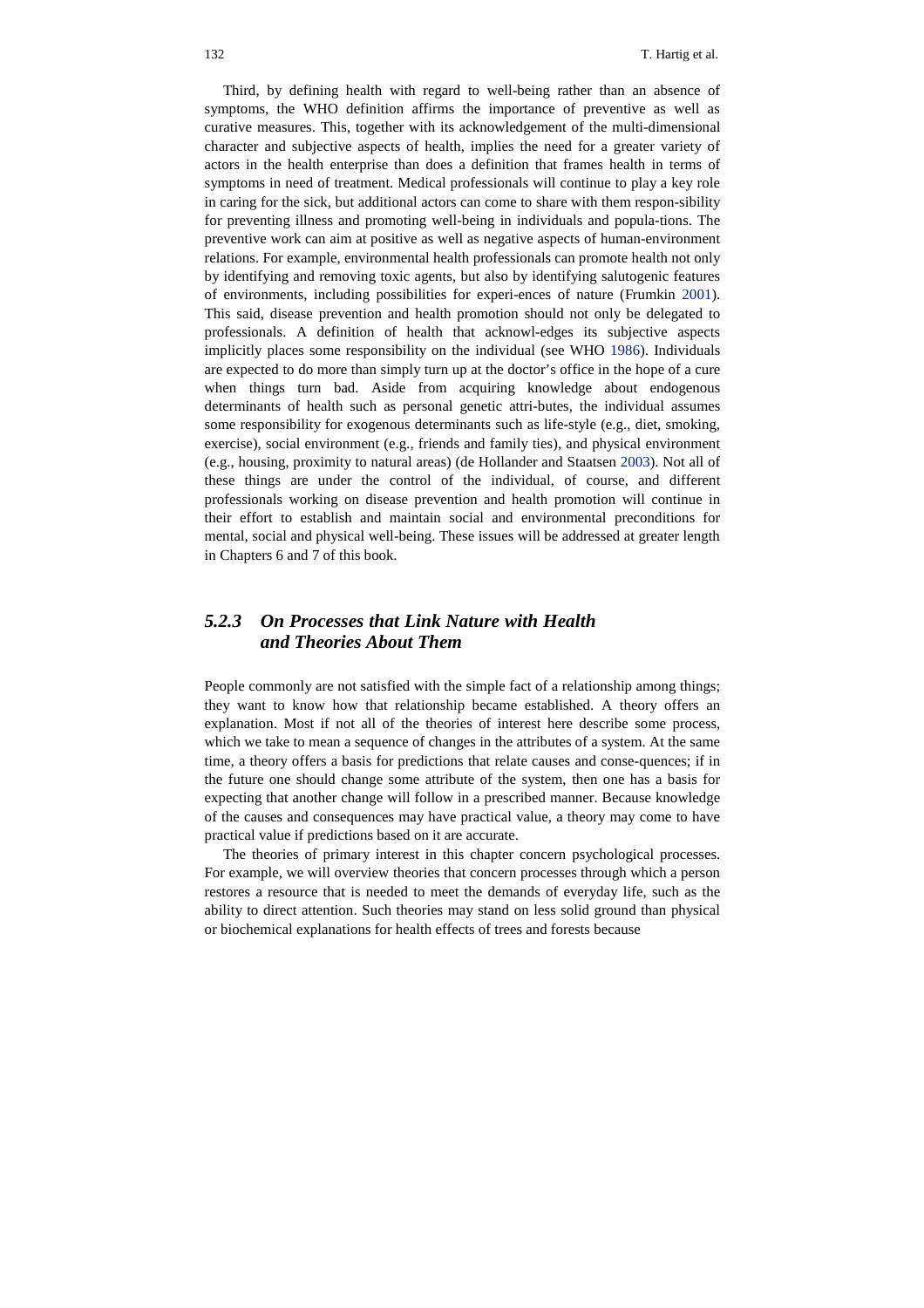the variables thought to mediate or transmit environmental effects must be inferred from observations of people's behavior. Nonetheless, the further development and use of such theories is justified by their potential practical value, not to mention satisfaction of the desire to understand the phenomena.

The processes of interest here engender benefits that can be described as preventive or therapeutic, depending on whether the people who realize those benefits already enjoy relatively good health or are recovering from some illness. The preven-tive benefits are typically intermediate to later outcomes; that is, when a person realizes those benefits repeatedly over time, those benefits may cumulatively come to decrease the likelihood that a person will suffer some form of ill health. For example, if psychological stress goes uninterrupted and becomes chronic, then it may contribute to a variety of health problems in the long run, such as depression or cardiovascular disease. A person who walks in a forest may experience psycho-logical restoration and so for a short time alleviate the experience of stress. One walk in a forest may do little for health in the long run, but regular walks in a forest, and so regular psychological restoration, may cumulatively reduce the odds of becoming clinically depressed or developing cardiovascular disease. Therapeutic benefits of nature experience are also intermediate to 'harder' health outcomes, though typically over a shorter span of time; they may cumulatively help a person to recover from illness more quickly or completely.

All of the processes of interest here occur within the course of some activity. Some activities, and in particular physical activities, are of themselves thought to promote health, and it may be difficult to separate their effects from the effects of the environment. For example, people commonly walk or run to reduce stress, and they commonly choose relatively natural settings with high restorative quality in which to perform those activities. With their choice, eventual stress reduction attrib-utable to the experience of the environment joins with stress reduction attributable to the physical activity. If they were to run or walk along a street with sometimes heavy car traffic, then their experience might be one of irritation and displeasure rather than reduced stress, and the benefit of the physical activity would be ques-tionable, exposure to polluted air aside (see e.g., Bodin and Hartig 2003; Hartig et al. 2003; Pretty et al. 2005). We will not say more on this point here, as the health benefits of physical activity in natural areas are in focus in Chapters 8, 9 and 10 of this book. In the present chapter we will not focus on specific types of activity, but rather on the psychological process carried within different activities through which a person comes into an experience of nature. We thus treat beneficial processes as independent of specific forms of activity.

# **5.3 Historical Background**

Scientific research explicitly concerned with nature experience and health may have a relatively short history, but the idea that the experience of nature is beneficial for health has deep roots in diverse intellectual and professional traditions. In this section we consider those roots; we address the matter of 'what has been' by looking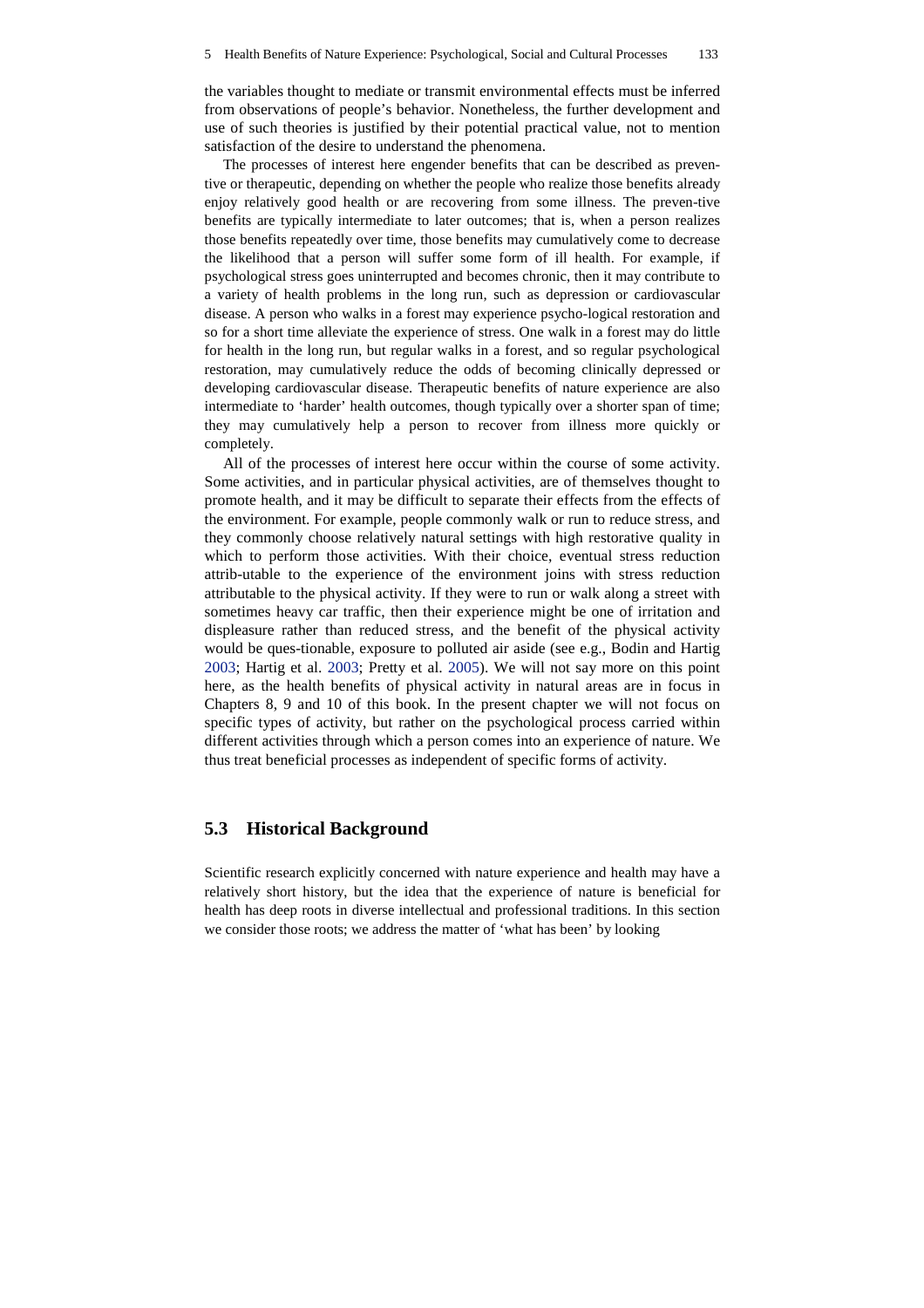at the development of thinking on the topic, particularly in Europe and North America. That development has been underway since ancient times and has many complexities, so we cannot do more here than superficially sketch some of its significant aspects and milestones. This sketch will nonetheless suffice as background for the current situation, in which societal trends have converged with developments in diverse scientific and professional fields to stimulate and enable more systematic study of nature experience and health.

# *5.3.1 The Evolution of the Health Sciences*

To begin with, we can place the development of research on nature and health partly within the more general evolution of the health sciences. An early milestone is *Airs, waters, places*, a text traditionally attributed to the physician Hippocrates of Cos (460–370 BC). This seminal work in epidemiology explained that the diseases which afflict the population of a city can be understood through reference to the city's environmental circumstances, such as proximity to stagnant water and exposure to harsh winds. It also called for attention to the particulars of the locations being considered in the planning of a new city, so that the living conditions of future residents would be salubrious rather than harmful. The author of *Airs, waters, places* did not address the processes of particular interest here, but he did emphasize that particular natural conditions were conducive to population health, and he acknowledged the relevance for individual as well as population health of lifestyle factors such as diet, work, and recreation (for further discussion, see Buck et al. 1989).

The health sciences developed through several eras, each with characteristic notions of disease and approaches to prevention (see e.g., Catalano 1979; Rosen 1993; Susser and Susser 1996). The conception of physical and mental disorder as an expression of imbalance among the four humors (blood, black bile, phlegm, and yellow bile) may have predated Hippocrates, but it was still in use into the nineteenth century, perhaps because it entailed recommendations for moderation in lifestyle practices and attention to environmental causes of humoral imbalance that seemed to be effective. A successor, miasma theory, attributed epidemic diseases such as cholera to bad air emanating from sources such as foul water. This motivated sani-tary reform measures such as sewage systems and protected water supplies. These were successful, albeit for reasons other than dispelling bad air. Scientists eventually caught on (in the case of cholera, Filippo Pacini in 1854, Robert Koch in 1884), and the germ theory they advanced proved a successful approach to understanding infec-tious illnesses. Germ theory did not however provide an adequate explanation for the chronic illnesses, such as cardiovascular disease, that came to replace infectious ill-nesses as the major causes of death in many countries. Instead of searching for a single necessary exposure, health scientists had to disentangle the complex interplay of lifestyle, genetic, and environmental factors during the life course. Psychological and social aspects of health and illness, such as stress and social support, received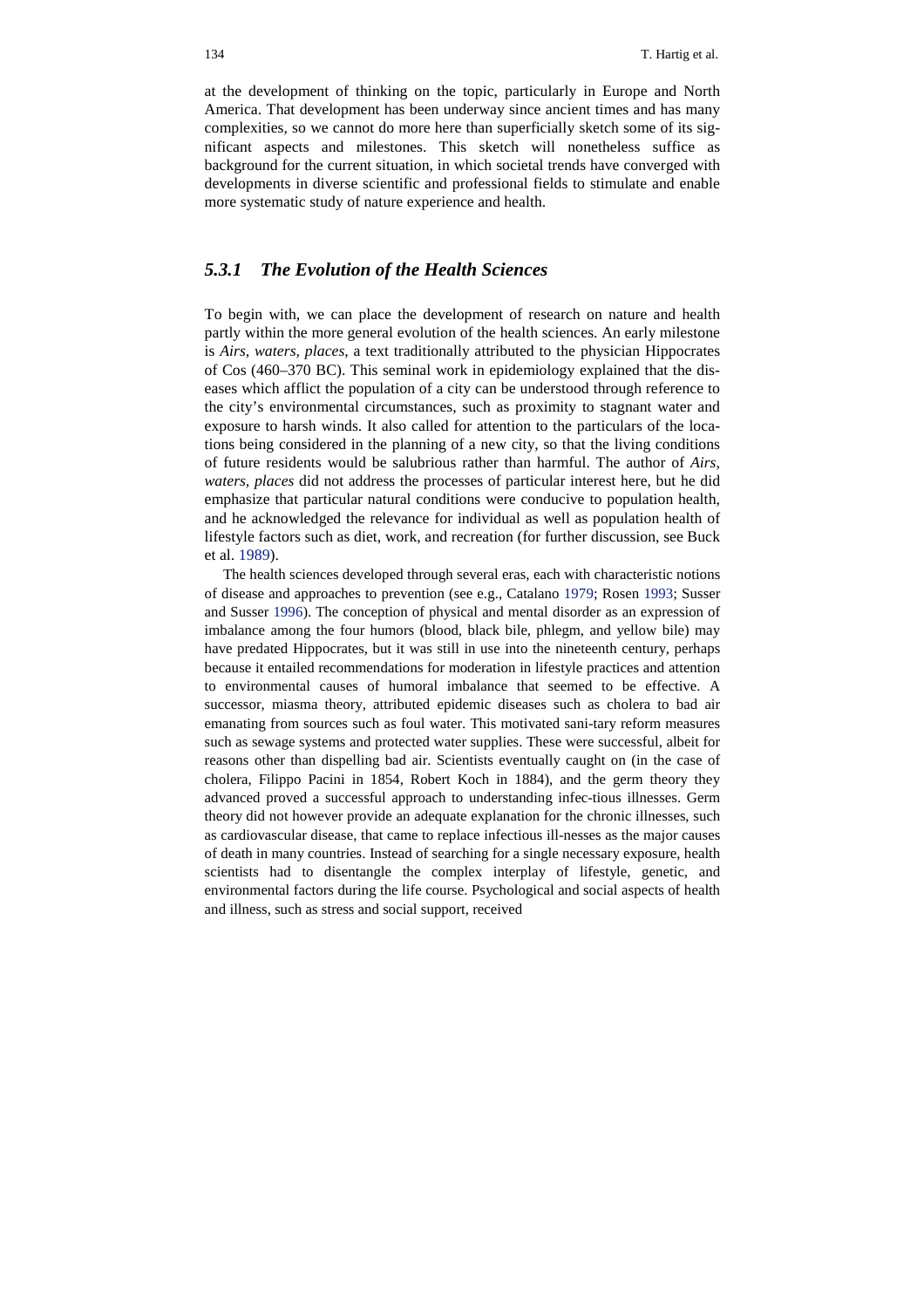increasing amounts of attention, and new concepts and methods became available for the study of nature experience and health.

## *5.3.2 Intellectual, Economic, and Demographic Trends*

The development of ideas about nature experience and health also aligns with a number of long-running, intertwined societal trends. During the time that humoralism was the dominant account of personality, health and disease, changes were underway in Europe that would come to profoundly affect conceptions of humannature relations. The Enlightenment brought not only advances in the application of reason and scientific method, but also a shift toward appreciation of wild nature and the belief that the thoughts and intentions of God could be discerned in natural phenomena (Garraty and Gay 1972). The scientific advances supported industrialization, and industrialization stimulated urbanization, which brought ever more people from rural agricultural work into urban factories. People who had worked outdoors and structured their time around the diurnal and seasonal cycles left their villages, fields and forests for towns and factories in which work was less tightly coupled to natural *zeitgeibers*. The contrasts between rural and urban life intensified in the process. The increasingly stark contrasts helped to feed the Romantic Movement in philosophy, music, the visual arts and literature. Wild nature was exalted, at first by the kind of literate tourists who could afford to leave their urban homes for rambles in the Lake District or the Haslital, then later by a broader band of the general public. At the same time that it stoked appreciation of the natural, the Romantic Movement advanced a critique of the city and urban life, not only with regard to its negative somatic effects but also with regard to mental, social, and moral harm. The advantages and disadvantages of life in a city versus a suburb or the countryside remain a staple of scientific as well as popular literature today, and distinctions between the natural and urban constitute a major theme in current dis-cussions of nature and health. For discussions of historical shifts in attitudes toward nature per se, and of the contrasts in attitudes toward the urban and natural environ-ment, see, for example, Ekman (2007), Nash (1982), Schama (1995), Stremlow and Sidler (2002),and Thomas (1983).

# *5.3.3 The Development of Approaches to Health Care Involving the Natural Environment*

The contrast between urban and rural conditions figured in the development of approaches to care for diverse mental and physical disorders. Common to these was the idea that time in nature, away from the usual urban setting, would facilitate a therapeutic process. For example, in many European countries, people of means could from the 1600s onward go to a spa and take the waters, to soothe their nerves,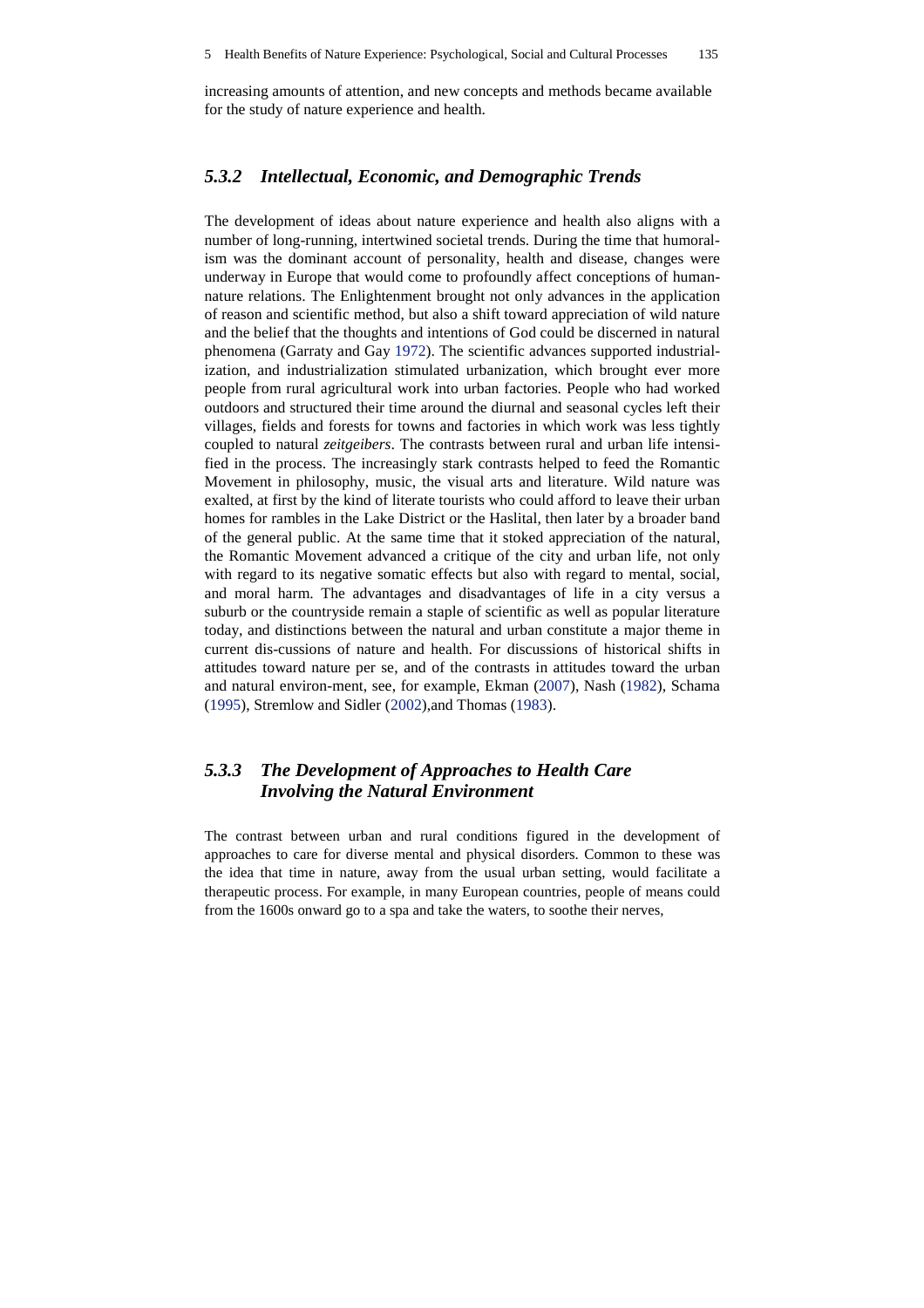alleviate hysteria, or ameliorate some somatic illness (e.g., Fuchs 2003; Mansén 1998). The experience of nature was meant to play a role in the healing effects of visiting the spa. At the Ronneby Brunnspark in Sweden, for example, the overall design was meant to support the experience of nature as an adjunct to the other components of the spa program, namely, drinking the mineral water and physical activity (Jakobsson 2004). Another example, moral therapy, proved at the time to be a relatively successful and humane (thus moral) approach to caring for the mentally ill, who to that time had received harsh treatment. As described by Edginton (1997) with regard to the Retreat in York, England, which opened in 1796, moral treatment involved 'the removal of a lunatic from all associations in home or community influencing his or her condition', as well as 'the use of nature as a means of calming insanity' (p. 95). A more recent example is the sanatoriumbased treatment for people with tuberculosis. The disease afflicted many people in densely built cities. The sanatoria were meant to isolate infected people from the rest of the population and provide them with good air, sunlight and pleasant views of nature as a possible cure (e.g., Bonney 1901; Gardiner 1901; Anderson 2009; von Engelhardt 1997). The first sanatorium opened in 1859 in Görbersdorf (presently Sokolowsko), Poland, and others sprang up in scenic countryside locations in Finland, Switzerland, California, and other places, where they were used until the discovery of an antibiotic cure for the disease.

Although the tuberculosis sanatoria gave way in the face of medical advances, other historical uses of natural surroundings for health care facilities and programs have persisted to the present day, such as therapeutic camping for children with emo-tional disorders (e.g., Levitt 1988). Recent decades have seen a surge of interest in therapeutic values of nature experience, in connection with perceived shortcomings of conventional medical approaches that, while effective by some criteria, have seemed insensitive to the needs of the whole person. A growing openness to alterna-tive and complementary therapies has entailed increased attention to nature-based interventions such as therapeutic horticulture (e.g., Irvine and Warber 2002; Sempik et al. 2003; Townsend 2006; Gonzalez et al. in press). In a related development, dissatisfaction with sterile, intimidating, high-tech environments has prompted the creation of 'healing gardens' at many hospitals and clinics (e.g., Cooper Marcus and Barnes 1999; Hartig and Cooper Marcus 2006). With both of these developments, proponents have acknowledged that sound scientific evidence regarding therapeutic values of nature experience is needed to convince a professionally skeptical medical community of the worth of their proposals (see Chapter 11 of this book).

# *5.3.4 The Development of Environmental Design Professions Concerned with Access to Nature*

Urbanization also stimulated the development of environmental professions that came to assume responsibility for providing access to nature for people living in cities. The work of some of the early proponents was grounded on the conviction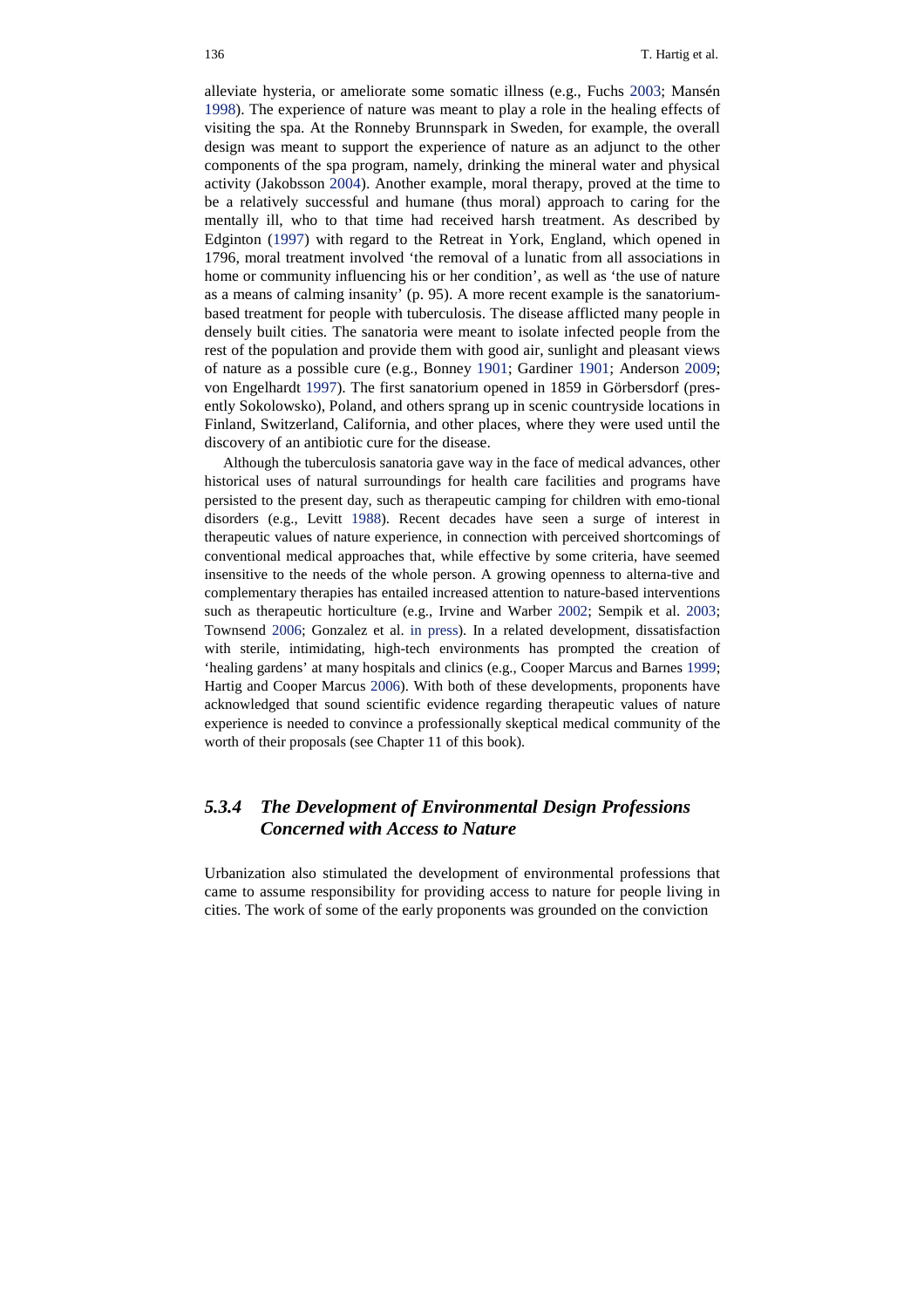that nature experience would be beneficial to the health of an urban public. One notable early proponent was the landscape architect Frederick Law Olmsted, whose plans for urban parks in major North American cities reflected an awareness of the somatic and psychiatric medical theories of his time (Hewitt 2006). The open spaces and trees of public parks were to provide for clean air and sunlight, in line with miasma theory (see also Szczygiel and Hewitt 2000), while other features of the design, such as the screening of buildings just outside the park, were intended to help the visitor achieve greater psychological distance from everyday cares, in line with moral therapy.

Town planners also have made assumptions regarding beneficial effects of contact with nature in promoting particular planning strategies. One notable example in this regard is Ebenezer Howard. The central idea in Howard's (1902/1946) book *Garden Cities of To-morrow* was that the advantages of the town and countryside should be joined in the Garden City: 'Human society and the beauty of nature are meant to be enjoyed together. The two must be made one' (p. 48). Howard's garden city idea inspired the founding of the Letchworth and Welwyn garden cities in England as well as the design of neighborhoods in cities around the world (Meacham 1999). As with landscape architecture, attention to nature in the urban context remains a staple of urban planning today, though the concerns extend beyond the health values afforded by experiences of urban nature (see e.g., Whiston Spirn 1985).

### *5.3.5 The Development of the Environmental Movement*

Besides the efforts to bring nature into cities, the nineteenth century was also marked by a movement in some countries to create large national parks, national forests, and wildlife preserves outside of cities as a reaction against the large-scale exploitation of natural resources. This environmental movement was motivated not only by concern for the well-being of nature, but also by concern for the well-being of people (e.g., Grundsten 2009; Runte 1979). For example, the aforementioned land-scape architect Olmsted addressed health-promoting functions of nature in an 1865 text that has been described as the philosophic basis for the creation of national parks (see Olmsted 1865/1952). The text comes from a report intended to provide guidance for the governor of California in managing a major transfer of land from the US fed-eral government for the purpose of preserving scenic resources for the benefit of the public. This land transfer included what is now Yosemite National Park. Olmsted's guiding rationale for protecting the scenic values of the park land resembles current formulations concerning stress, mental fatigue, and restoration:

It is a scientific fact that the occasional contemplation of natural scenes of an impressive character, particularly if this contemplation occurs in connection with relief from ordinary cares, change of air and change of habits, is favorable to the health and vigor of men and especially to the health and vigor of their intellect beyond any other condition which can be offered them, that it not only gives pleasure for the time being but increases the subsequent capacity for happiness and the means of securing happiness. The want of such occasional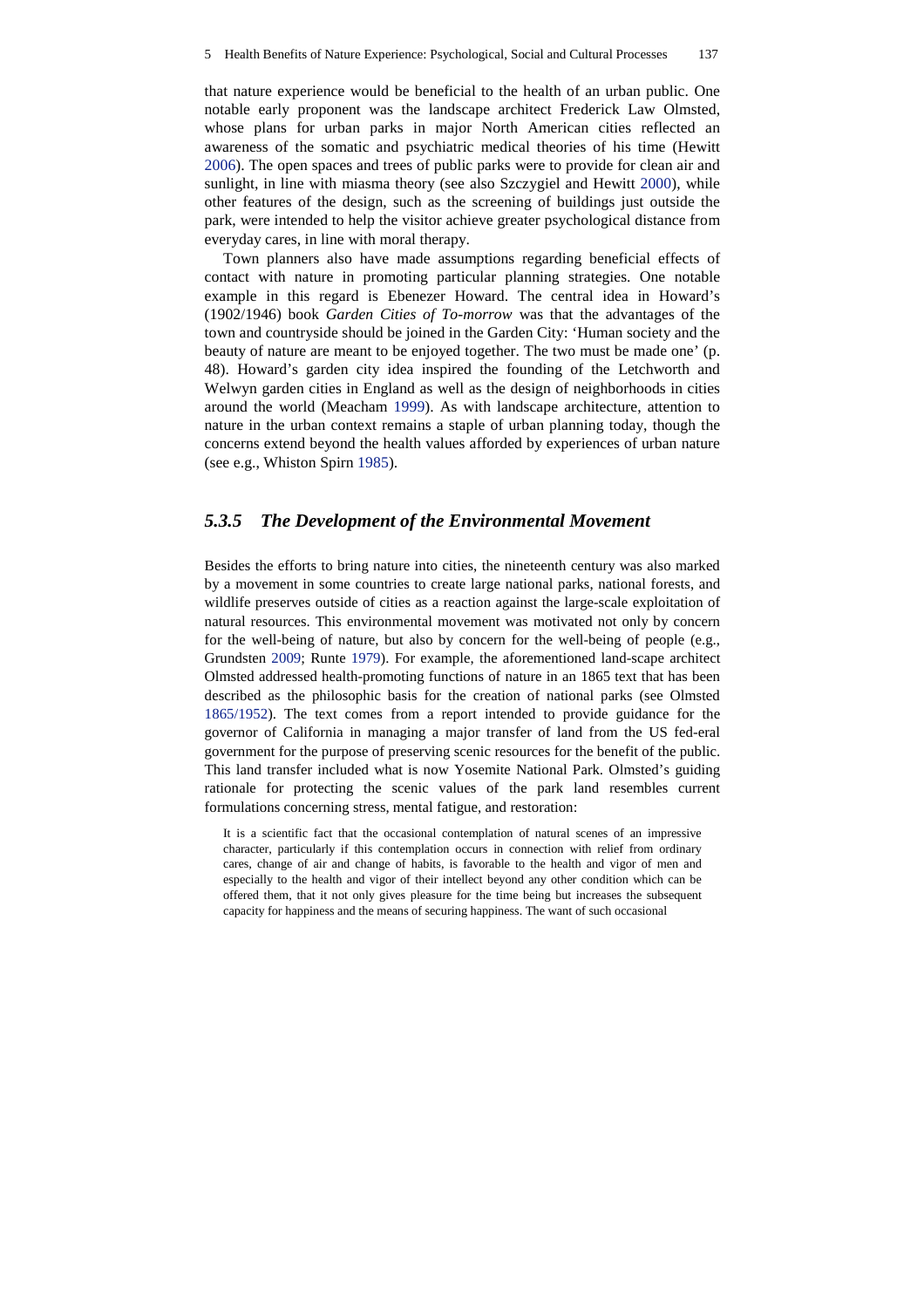recreation where men and women are habitually pressed by their business or household cares often results in a class of disorders the characteristic quality of which is mental disability, sometimes taking the severe forms of softening of the brain, paralysis, palsy, monomania, or insanity, but more frequently of mental and nervous excitability, moroseness, melancholy or irascibility, incapacitating the subject for the proper exercise of the intellectual and moral forces (p. 17).

Nature protection already had long-standing utilitarian motives. For example, the emergence of scientific forestry in Germany in the late eighteenth century was a reaction to wasteful use of forest trees, and reflected the belief that societies should be as rational in managing natural resources as they should be in other forms of public administration (Ciancio and Nocentini, 2000). The establishment of national parks, in the USA (1872) and then in Europe (e.g., Sweden in 1909), appears however to have gone beyond earlier forms of nature protection in its scope, degree of institutionalization, centralized versus local control, and apparent diversity of motives. The parks protected species and habitats, as well as opportuni-ties for studying them. They protected watersheds. Not least, they protected possi-bilities for beneficial experiences of wild nature and culturally significant landscapes. For example, Wodziczko (1930), an important Polish proponent of the health values of nature experience, argued that even the most beautifully arranged parks, public gardens, and other green spaces in a city were not sufficient to main-tain the body in full health. He claimed that people who become fatigued by life in a large urban agglomeration 'need at least periodically a complete recreation in nature, among green forests, rivers, and lakes'; they should, he argued, '… when-ever it is possible, even for a few moments, … escape from among city walls and go to places where nature has preserved its primeval beauty' (p. 40). Wodziczko saw his ideas implemented with Wielkopolski National Park, near Poznan, as well as with public green spaces inside that city (Wodziczko 1928).

Nowadays, concerns of the environmental movement have extended well beyond protecting nature's beauty; pollution, rapid population growth, nuclear energy, nuclear weapons, unsustainable transportation and agricultural practices, environ-mental justice, and many other issues have come onto the agenda. It is worth noting, however, that many of the prominent figures in the broad environmental movement have expressed their appreciation of nature and outdoor life in their ecological and activist writing (e.g., Brower 1990; Carson 1962; Leopold 1949); the motivation to engage in environmental activism may be rooted in positive experiences in nature.

# *5.3.6 The Development of Multiple Use Management of Land*

Different actors have long had different motives for pursuing environmental protection and conservation, and some of those motives have been at odds. The need to resolve the conflicts that stemmed from different motives provided an impetus for some of the lines of scientific inquiry that have come together in the nature-and-health research field. A prominent example is the conflict in the USA between the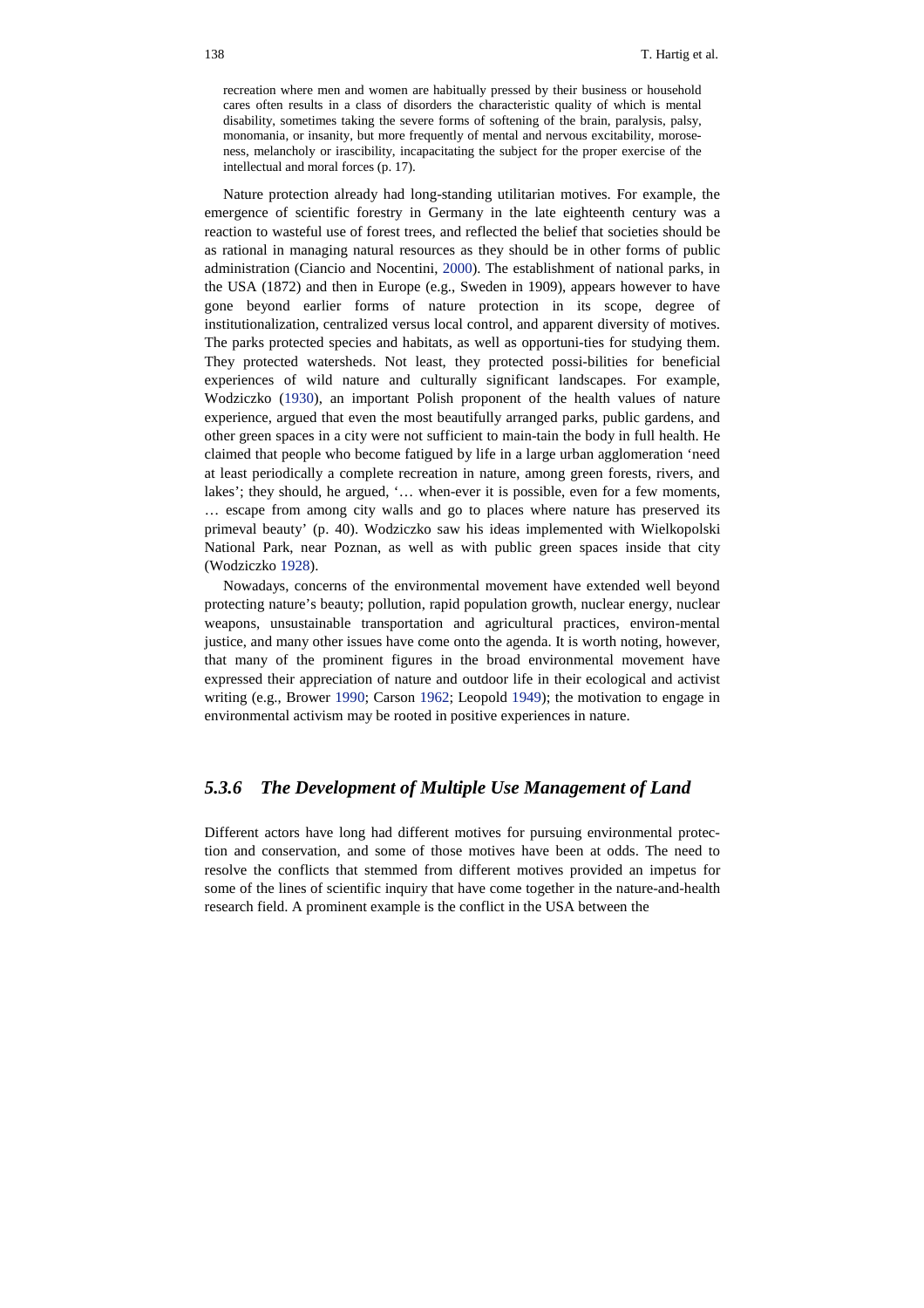conservationists and the preservationists around the turn of the twentieth century. The conservationist Gifford Pinchot studied scientific forestry in France and Germany, and then went on to become the first chief of the US Forest Service. He thought that national forests should be established and managed for the sustainable production of resources. He placed aesthetic and recreational values outside of the concerns of forestry (see for example p. 71 of his autobiography 1947/1987).

Though a better alternative than unrestrained exploitation, Pinchot's utilitarian view was disliked by the preservationist John Muir. The Scottish-born naturalist and cofounder of the Sierra Club acknowledged the utilitarian values of the American wild lands, but he emphasized their aesthetic, recreational and spiritual values

The tendency nowadays to wander in wildernesses is delightful to see. Thousands of tired, nerve-shaken, over-civilized people are beginning to find out that going to the mountains is going home; that wildness is a necessity; and that mountain parks and reservations are useful not only as fountains of timber and irrigating rivers, but as fountains of life. Awakening from the stupefying effects of the vice of over-industry and the deadly apathy of luxury, they are trying as best they can to mix and enrich their own little ongoings with those of nature, and to get rid of rust and disease (Muir 1901/1981, pp. 1–2).

The conflict between the conservation and preservation motives – sustainable exploitation of natural resources versus appreciation of the ecological and experi-ential values of nature – eventually led to the development of a multiple use man-agement strategy for public wild lands in the USA (see Pitt and Zube 1987). Public opinion encouraged elected officials to pass legislation that compelled land manag-ers to manage for cultural, recreational and aesthetic values as well as for the con-sumption of natural resources. This in turn created a demand for knowledge about public preferences regarding different management alternatives. Social and behav-ioral scientists were recruited to address this demand. For example, at the urging of environmental organizations (see e.g., Brower 1990), the Outdoor Recreation Resources Review Commission was created in 1958 to gather information about, among other things, the values that people assigned to recreational activities in wilderness areas (1962). The work of the ORRRC is an early example of govern-mentcommissioned research done to guide protection of experiential values of nature. Since the early 1960s, American social and behavioral scientists in govern-mental employ or funded by federal land management agencies have continued to study topics related to the health values of nature experience, such as scenic prefer-ences and the benefits of outdoor recreation (for reviews of the earlier work, see e.g., Driver et al. 1987; Ewert and McAvoy 2000; Knopf 1987; Roggenbuck and Lucas 1987; Stankey and Schreyer 1987; Zube et al. 1982).

Conflicts among different uses of natural environments have also stimulated demand for research on nature experience in many European countries. The particulars of the research needs have varied across countries, in line with variations in the environments of concern, the circumstances of the populations wanting to use those environments (e.g., degree of urbanization), and the consumptive and recreational activities pursued in those environments. The conditions for responding to research needs have also varied, given the variations in, for example, environmental legisla-tion and the delegation of responsibility for commissioning and performing such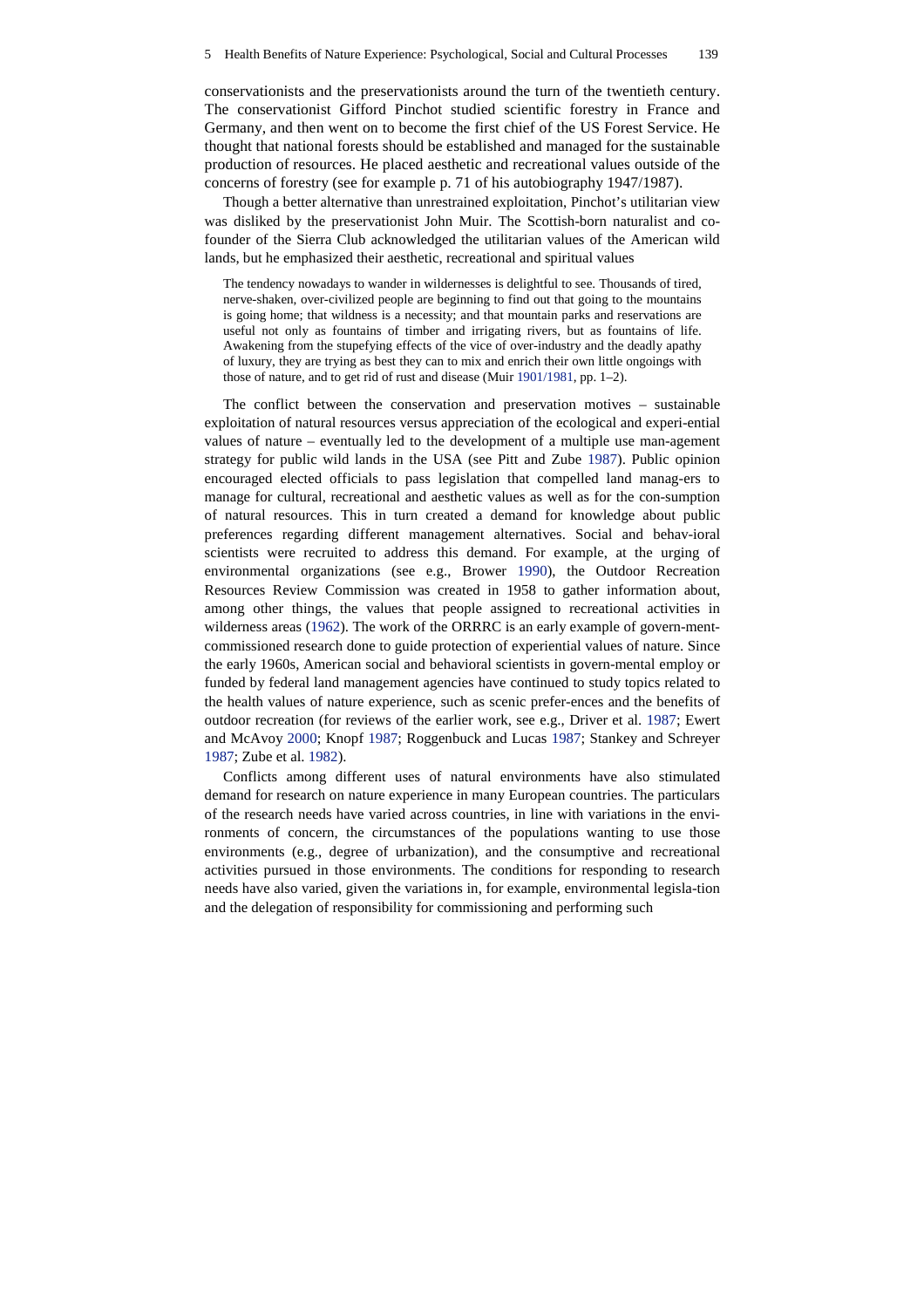research. It is beyond the scope of this chapter to outline these variations. Simply put, as in the USA, research on topics such as landscape preferences and the benefits of outdoor recreation has been pursued in many European countries over several decades, with the intention of feeding results into policy, planning and land manage-ment processes (recent examples include Bell 2001; Bauer et al. 2009; Hunziker 1995; Jensen and Koch 2004; Konijnendijk 2003; Lindhagen and Hörnsten 2000; Scott 2003; Van den Berg et al., 1998; Van Herzele and Wiedemann 2003). This work has helped to prepare the way for the recent intensification of research more explicitly concerned with relations between nature experience and health.

# *5.3.7 Summary*

To this point we have situated the development of thinking about nature experience and health in a context of intellectual and societal developments. These develop-ments have involved the health sciences and conceptions of health; sources of ideas about human-nature relations and approaches to studying them; patterns of produc-tion and settlement that affected demand for experiences of nature as well as oppor-tunities for such experiences; approaches to health care which accorded a role to nature experience; environmental design professions; the environmental movement; and the role of government and research in resolving conflicts between competing uses of natural environments. We have also pointed to relations among these different developments.

In closing this section, we want to emphasize that we have sketched only some of the origins of the research area here. We have said nothing, for example, about the development of evolutionary thought, which has opened for a view of health values of nature experience as grounded in adaptations to the environmental conditions of early human evolution. Nor have we discussed the emergence of academic disci-plines, such as environmental psychology, that have made significant contributions to research concerning nature experience and health. Those developments will be acknowledged in the next section, in that several of the theories that we will discuss are direct expressions of those developments. Omissions here notwithstanding, we trust that our sketch has sufficed to show that the scientific study of nature experience and health is, like the phenomena under study, situated in long-running social and cultural processes. Today's research does not so much describe novel phenomena as approach familiar phenomena with current scientific concepts and methods.

# **5.4 Current Theoretical Perspectives**

Having discussed 'what has been', we turn to discuss 'where we are now'. In the present section we overview current theories and research concerning psychological processes through which natural environments might provide health benefits.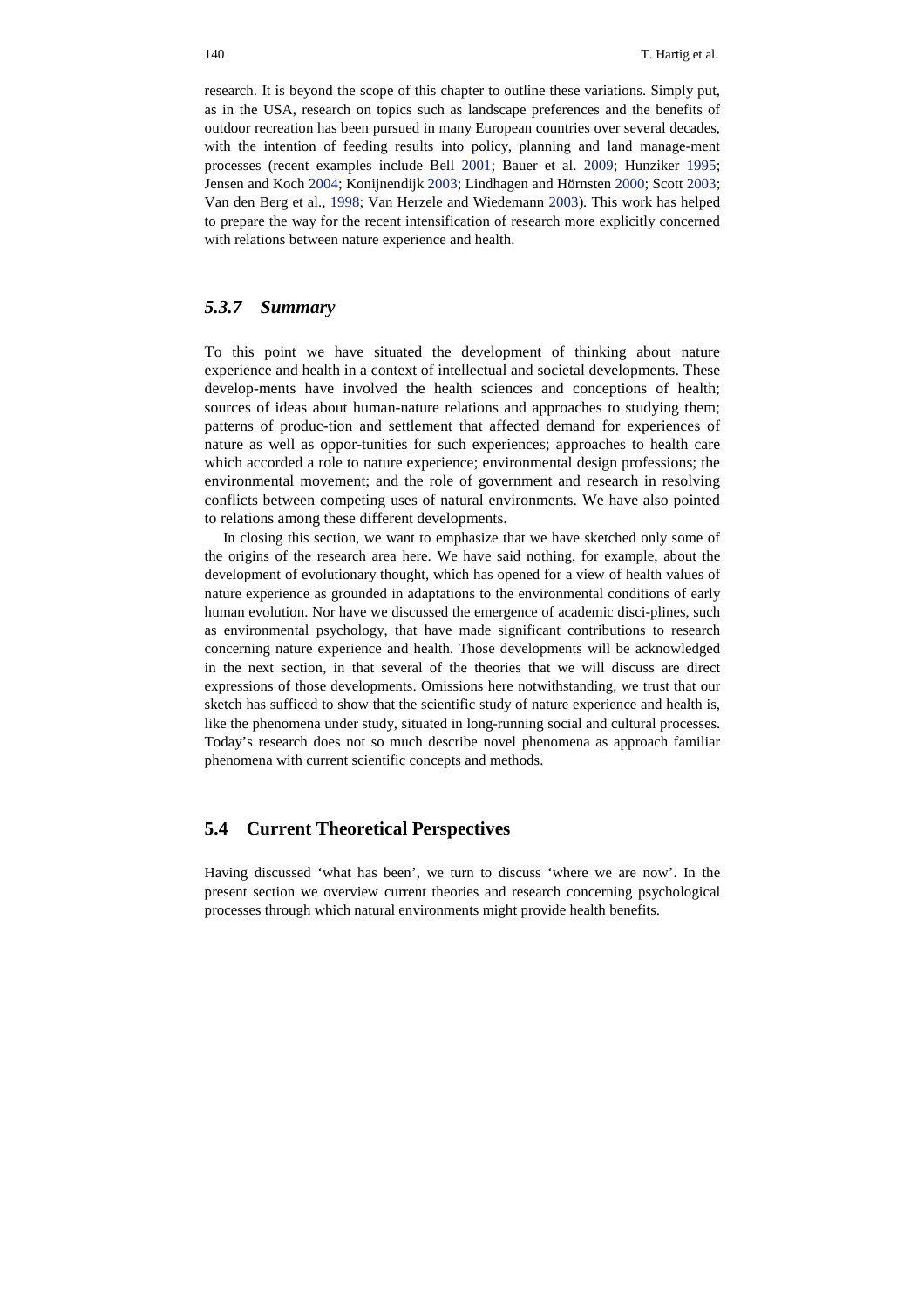The presentation here is meant to give a sense of the field of inquiry as it looks today as well as points of entry into the literature. We cover work in three areas: environmental preferences, psychological restoration, and learning and personal development.

The theories to be covered vary in the emphasis placed on three different kinds of influence on behavior: innate, cultural, and personal. Put simply, the common denominator of evolutionary assumptions is that people today retain adaptations to the environments of human evolution. It is therefore beneficial for people today to encounter conditions to which they remain innately adapted (cf. Parsons 1991). An alternative line of reasoning emphasizes the cultural forces that have shaped both the nature that people have available to experience and their shared beliefs about how nature experience affects health. According to this perspective, a person's response to a particular environment at a particular time varies as a function of attitudes, beliefs, and values shaped through learning within a particular sociocultural context (e.g., Tuan 1974). Within that socio-cultural context, unique individual experiences further shape personal beliefs about whether and how nature is beneficial as well as the choices of activities through which the person comes into contact with nature. Further efforts to understand health in relation to nature will presumably follow the example of Bourassa (Bourassa 1988, 1990), who worked toward the theoretical synthesis of the personal, cultural and innate determinants of aesthetic responses to landscapes. We will return to this issue in the next major section. In the meantime, we wish to emphasize that while the different theories covered here may seem to emphasize one kind of influence, they do not necessarily disallow the others.

# *5.4.1 Environmental Preference*

That people seem to like nature is not a trivial matter. Liking or preferring one alternative over another often influences the choice among courses of action – of which path to take, of where to go during leisure time, of which hotel room to take for the weekend, of where to locate one's home, and so on. Environmental prefer-ences can be said to reflect a functional aesthetic; they signal conditions relevant to wellbeing. From this perspective, preference for natural environments over other environments is a sign that they are taken to serve well-being. In the following, we overview several theoretical formulations concerned with environmental prefer-ences. All of them assume a basis for preferences in adaptations to the environment that occurred during human evolution. They thus emphasize uniformity or consensus in preferences across cultures, individuals, and time (cf. Purcell and Lamb,1984).

#### **5.4.1.1 Biophilia**

The word 'biophilia' was first introduced by Erich Fromm (1964) to describe attraction to the various spheres of life, the process of life, and all that is alive and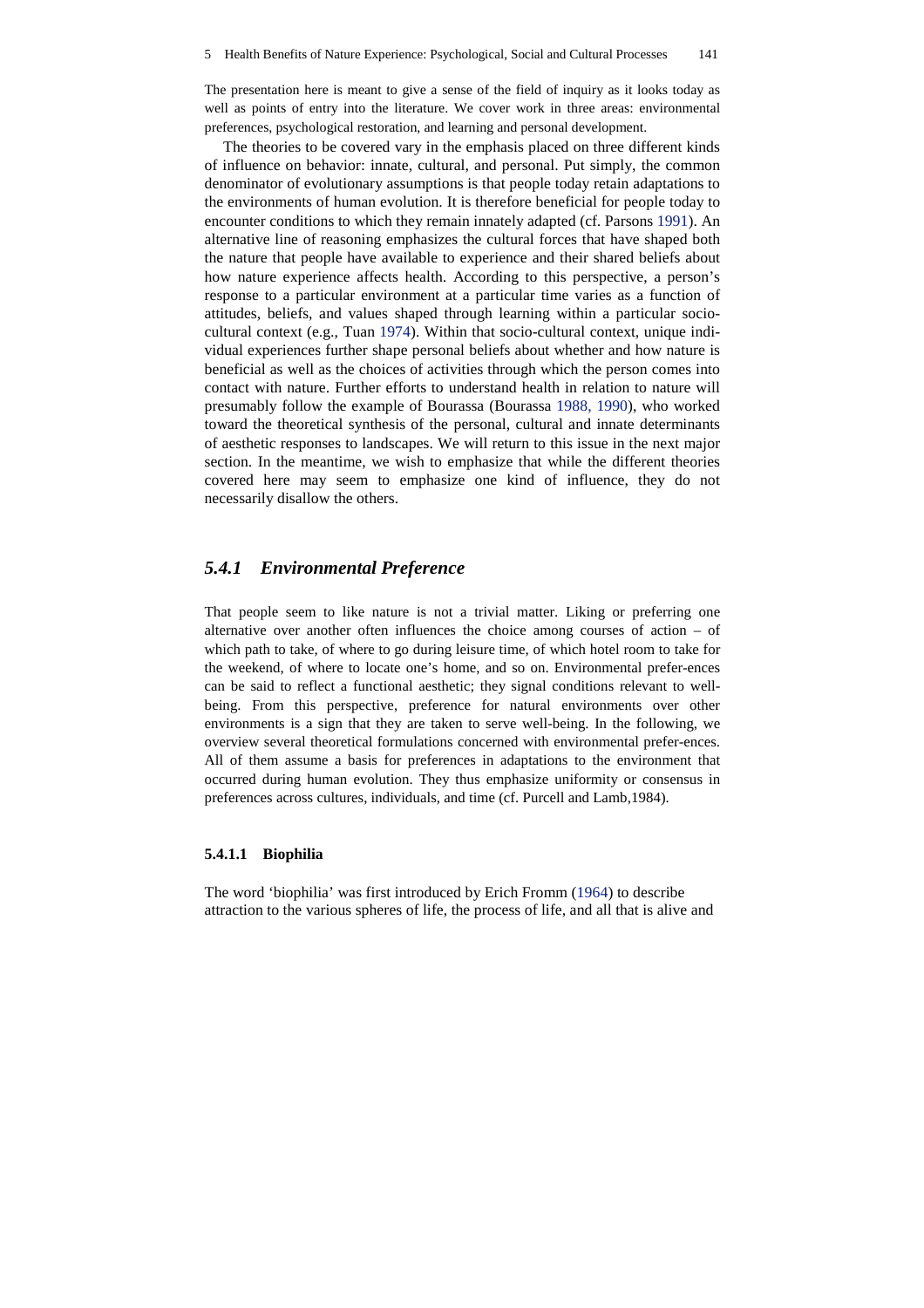vital. The term was subsequently popularized by Edward O. Wilson (1984)), who defines biophilia with regard to 'the connections that human beings subconsciously seek with the rest of life' (p. 350). The idea or hypothesis that all people have some innate drive to affiliate with other forms of life has since attracted considerable attention from researchers (e.g., Kahn 1997; Kellert 1993a, b; 1996).

The leading conception of the biophilia hypothesis is that humans have an affinity for life and life-like processes that motivates contacts with plants, animals, and natural landscapes. This orientation to affiliate with other forms of life has genetic determinants. Biological evolution as a process of continuous genetic adaptation of organisms or species to the environment integrates the results of environmentally advantageous genetic changes. Organisms that are better adapted to particular envi-ronmental conditions have a higher survival rate and attain greater reproductive success. Accordingly, they have a better chance to contribute their genetic material to the population's genetic pool and, in the long run, to increase the environmental fitness of the whole population.

According to this view, the process of species evolution by natural selection is slow and individual adaptive changes may take hundreds of thousands of years. The biophilia hypothesis thus relies on the observation that for most of the millions of years during which our species evolved, humans coexisted in a close relationship with the natural environment. Therefore, most adaptations in the human organism, including those of the brain and related behavioral reactions, developed as an evolutionary response to needs imposed by this environment. In contrast, the his-tory of human civilization is relatively short. People have gathered in agricultural settlements for around 10,000 years, and in urban areas for a much shorter period. It is considered unlikely that evolution could change existing adaptations during the period that people have occupied such relatively artificial settings. Therefore, according to the biophilia hypothesis, humans still tend to express inherited earlier adaptations and so to like or prefer natural environments where they can function well. According to Wilson (1984), the biophilic instinct emerges unconsciously and 'cascades into repetitive patterns of culture across most or all societies' (p. 85).

The biophilia hypothesis emphasizes people's positive responses to nature. However, nature can also prompt negative, fearful – biophobic – responses (Öhman and Mineka 2001; Van den Berg and Ter Heijne 2005). Some researchers consider the extensive body of findings concerning biophobia to provide support for the bio-philia hypothesis (e.g., Ulrich 1993). The ability to respond to positive environmental cues (e.g. potential food and water sources, shelter) as well as to negative ones (e.g. danger from predators, venomous snakes or poisonous plants) could have had adaptive significance during human evolution. Biophilia and biophobia can be viewed as examples of prepared learning (Seligman 1970), reflecting a predisposi-tion 'to easily and quickly learn, and persistently retain, those associations or responses that foster survival when certain objects or situations are encountered' (Ulrich 1993, p. 76). Biting and stinging insects, snakes, bats, and other animals elicit strong aversion or fear in many people. This holds even for people who have not previously had contacts with those animals, perhaps as a result of vicarious learning by observation of the reactions of other people (Lichtenstein and Annas 2000).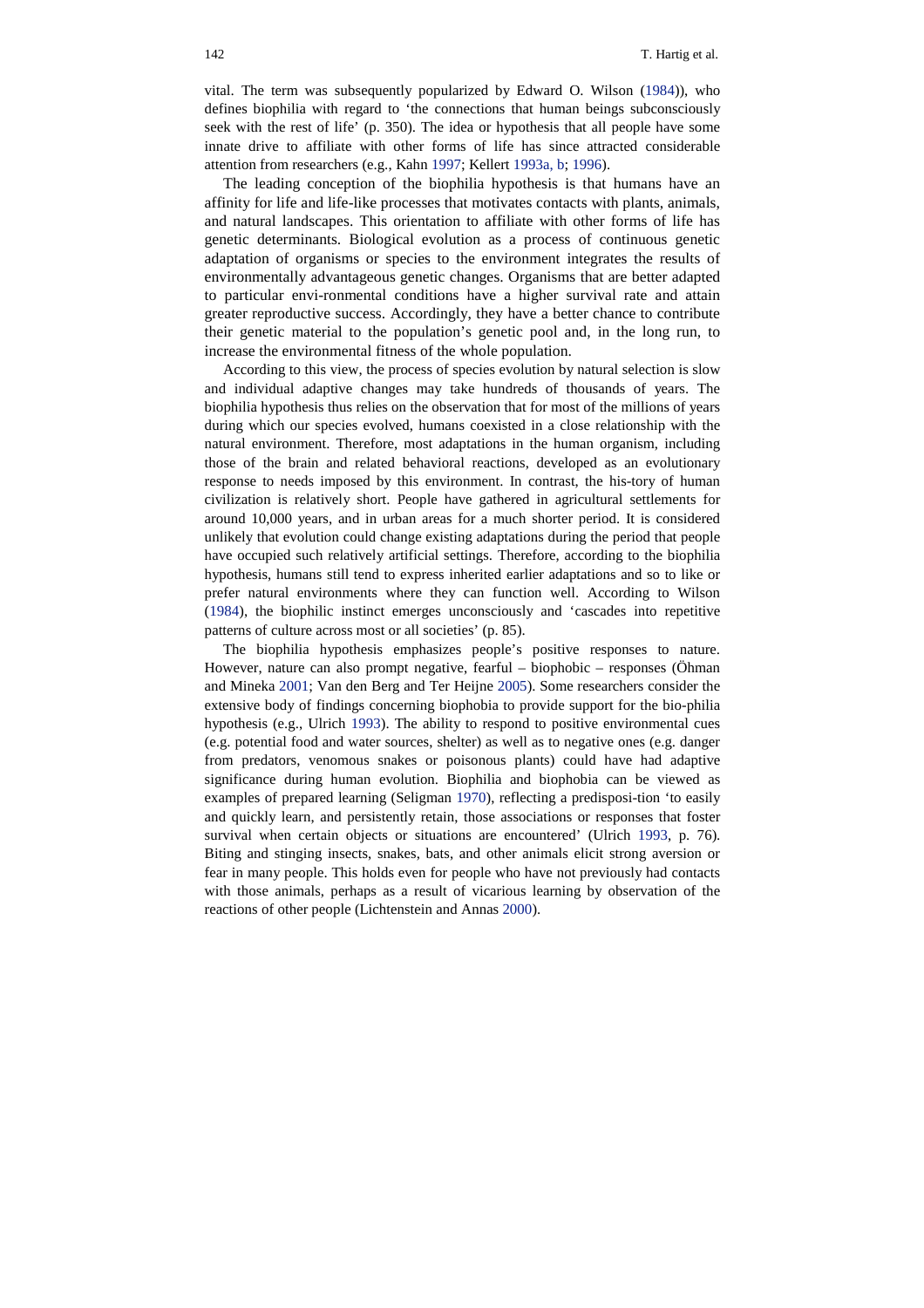Since its original presentation, the biophilia hypothesis has been the subject of numerous critical commentaries. Kahn (1997) provides a thoughtful summary that focuses on three major concerns: (1) the degree to which biophilia is genetically determined; (2) whether negative affiliations with nature contradict the biophilia hypothesis, and (3) how well biophilia withstands scrutiny, if experience and culture are admitted to influence the content, direction, and intensity of biological tenden-cies. Despite much circumstantial evidence, the biophilia hypothesis seems to be lacking in convincing support, in contrast to biophobia, for which support comes from many well-controlled experiments (see Ulrich 1993; Öhman and Mineka 2001; for a more critical view, see Coelho and Purkis, 2009). Criticisms and eviden-tial shortcomings notwithstanding, the notion of biophilia has been a valuable stimulus for recent research and debate on human-nature relations.

#### **5.4.1.2 Savannah Theory**

Another evolutionary theory, which was introduced by Gordon Orians in 1980, seeks to explain environmental preferences through reference to underlying behavioral choice mechanisms that an animal would deploy in the search for suitable habitat. In Orians' view, these mechanisms were shaped in the course of evolution by temporal and spatial variability in habitat suitability. He analyzes factors operating in the choice process that animals might go through in a search for suitable habitat, including the available knowledge about habitat alternatives, time available for selecting among alternatives, and variability in relevant environmental features. Assuming that the selection of habitat typically takes place under conditions of ignorance, Orians argues for the utility of strong, spontaneous emotional responses toward suitable and unsuitable habitats. 'Good habitats should evoke strong positive responses and poorer habitats should evoke weaker or negative responses' (p. 55). At the same time, he proposes that the responses vary as a function of immediate needs. For example, he writes, 'a hungry animal may accept a second-rate site more readily than a well-fed one, since hunger is a signal that good habitats have not been encountered' (p. 55).

Orians groups factors that influenced the suitability of early human habitats into categories of resource availability and protection from predators. His analysis leads to the conclusion that 'tropical savannahs, particularly those with irregular relief providing cliffs and caves, should have been the optimal environment for early man' (p. 57). Thus, strong positive responses to savannah settings should have been selected for in the evolution of human habitat choice mechanisms. He supports his hypothesis through reference to several lines of evidence: emotion-laden landscape descriptions of early explorers in the American Great Plains, which at that time had little of the apparent human presence that would have strongly signaled habitability; spending for homes and for recreation access in places with characteristics of suit-able habitat, such as proximity to water; and common practices in the choice and arrangement of aesthetic vegetation so that parks and other spaces resemble savannah environments. In a subsequent text, Orians (1986) marshals additional support for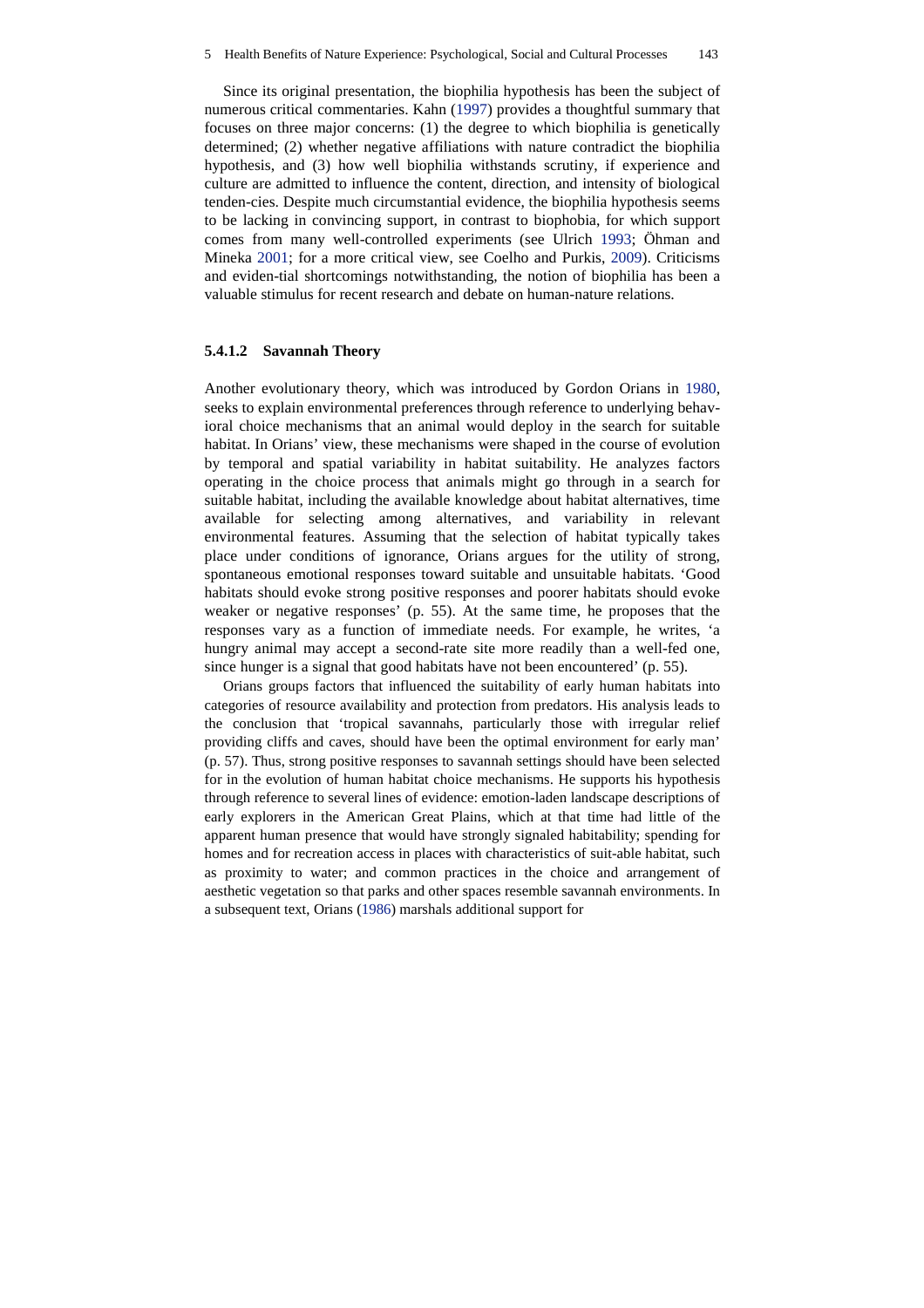his position, citing among others the findings of Balling and Falk (1982). Those researchers found that, of the people in their sample from the American Northeast, children preferred scenes of tropical savannah over the kinds of natural scenes that would have been familiar to them in their own locale. For the older members of their sample, the more familiar scenes were as well liked as the savannah scenes. Later work with Judith Heerwagen (Orians and Heerwagen 1992; Heerwagen and Orians 1993) further elaborates the analysis as well as the evidential base, including findings of greater preference for tree shapes characteristic of suitable habitat.

The savannah theory is distinctive in linking the emotional response to landscapes with the resolution of the problems associated with identifying suitable habitat. Some independent research has addressed the theoretical claims, as with particular tree forms as cues of suitable habitat (e.g., Summit and Sommer 1999; Lohr and Pearson-Mims 2006). A recent study by Falk and Balling (2009) among students and school children from the rain forest belt in Nigeria provides further support for an innate preference for savannah-like settings. Despite the fact that 80% of the participants had never been outside their own area, both groups expressed a preference for savanna scenes as compared to other biomes, including the familiar rainforest biome. Other scholars have, however, cast doubt on the idea that the savannah should be regarded as the relevant, stable setting for early human evolution, and their arguments and findings present challenges to the theory (e.g., Potts 1998; Han 2007).

#### **5.4.1.3 Prospect-Refuge Theory**

A third evolutionary approach also considers the suitability of habitat with regard to a problem that would frequently have confronted proto-humans. In his presentation of prospect-refuge theory, however, Appleton (1975) defines the problem more narrowly than Orians (1980). Assuming that the ability to move toward a goal while out of the sight of predators would have been of primary importance to survival, he asserts that the environment's potential for supporting this ability should have evoked affective responses before other indicators of survival potential. Accordingly, he is more specific in his treatment of symbolic aspects of the human-landscape interchange and in setting out the characteristics of landscapes that should influence preference.

The idea of seeing without being seen motivates Appleton's (1975) analysis of landscape into prospects, refuges, and hazards. Prospects, or views outward, are of two general types. Direct prospects are the views available from the presently occu-pied place, or primary vantage point. Examples include panoramas and vistas, with panoramas not being bounded by objects in the landscape as are vistas. Indirect prospects, such as deflected vistas, imply views that might be attained if one could reach points farther off in the landscape, referred to as secondary vantage points. A refuge may serve as a shelter or as a hiding place. It may be that it does not serve both functions simultaneously; a refuge might offer shelter from a storm yet not hide the occupant from the sight of a predator. Thus, the distinction between shelter and hide assumes importance relevant to the type of hazard. Aside from function,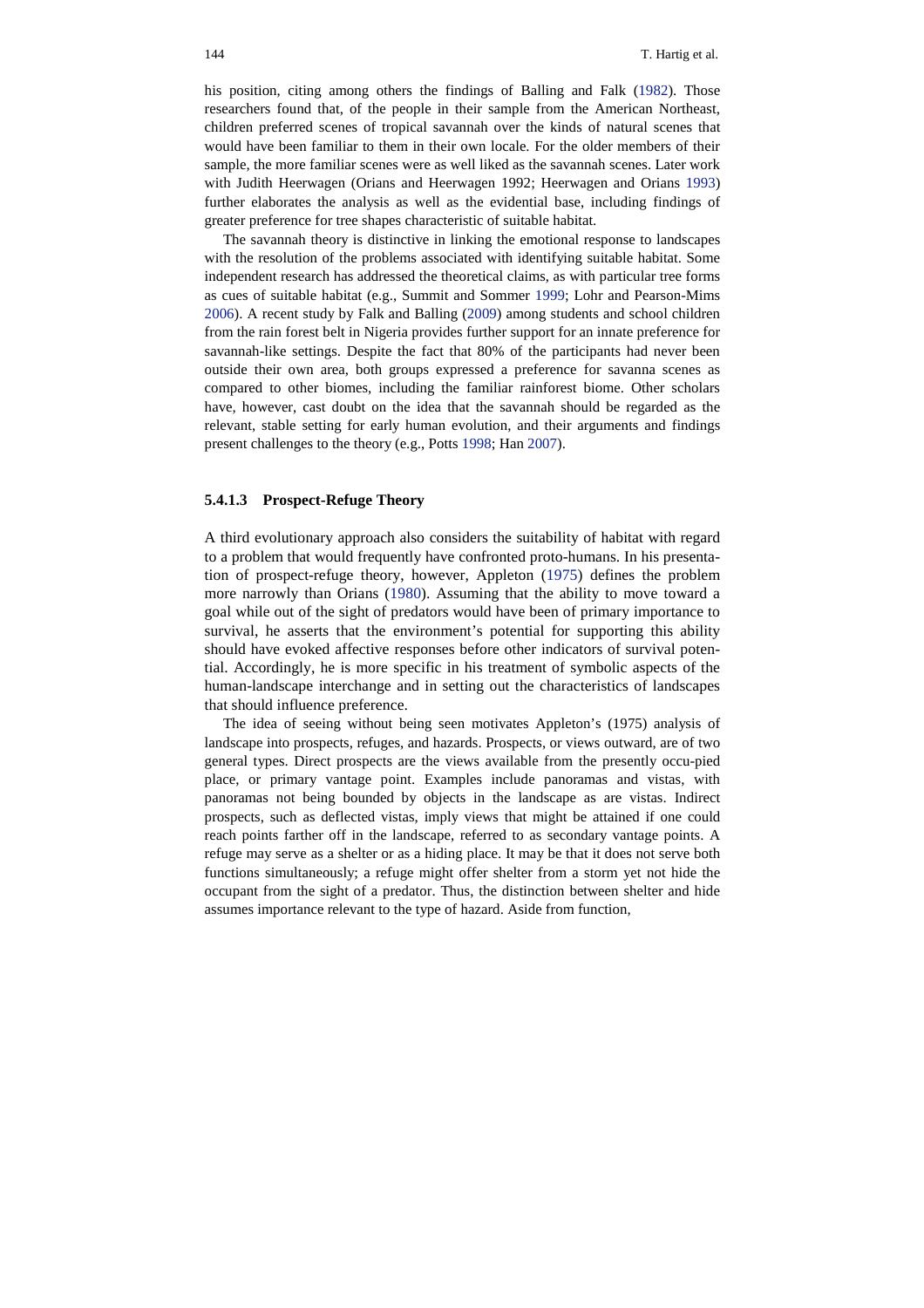refuges can also be characterized by their accessibility, efficacy, origin (natural versus artificial), and substance (earth refuges such as caves, vegetation refuges such as trees or grass, and nebulous refuges such as fog). Hazard is important to the analysis as the justification of the need for refuge and for seeing without being seen. A hazard can be animate (e.g., a predator) or inanimate (e.g., weather). It can also be seen in an obstacle to free movement (impediment hazard) or in the absence of a requirement for survival, such as water (deficiency hazard).

Although many hazards may no longer be salient, Appleton (1975) maintains that human response to landscape is still determined to some extent by prospect and refuge values. The aesthetic experience of landscape is thought to be influenced by variation in the objects that symbolize prospects and refuges, the spatial arrange-ment of symbols, and the equilibrium between prospect and refuge symbols, among other factors. Furthermore, prospect-refuge symbolism is seen to hold on more than one level. It derives from the imagination and experience of the observer as well as from the physical characteristics of landscape objects.

Prospect-refuge theory can in some respects be described as Gibsonian in that it entails the description of landscapes in terms of prospect and refuge affordances. Affordances are functional values inherent in physical characteristics of the environment. In his account of ecological perception, Gibson (1979) argued that people immediately apprehend the functionality of the surfaces that they see, as when a surface is perceived to afford walking or sitting. Appleton (1996) acknowledges this characterization in his retrospective look at the original presentation of the theory.

He also takes the opportunity to address two criticisms of the earlier work. First, he emphasizes that 'there is no significance in the comparative paucity of reference in the book to the cultural case', as one should not 'expect the case for the prosecution to incorporate also the case for the defense' (p. 236). Second, he emphasizes that, '… while cultural, social and historical influences are of great importance, they do not operate in a vacuum'; to the extent that such influences shape landscape tastes, '… they shape it, not out of nothing, but out of something which is already there' (p. 236), namely, an innate component.

Prospect-refuge theory has apparently inspired a substantial amount of discussion, but relatively little focused empirical research. Stamps (2006) identified 214 works that made some reference to the theory, but he could only classify 11% of them as empirical. Recent empirical work by Stamps (2008a, b) provides support for some claims (i.e., preference for views out onto mountains) but not for others, and he recommends caution in assuming the utility of the theory.

#### **5.4.1.4 An Informational Perspective on Environmental Preferences**

A fourth approach to understanding environmental preferences differs from the previous three in that it is grounded in cognitive psychology; however, it also builds on evolutionary assumptions and takes interest in the needs of pre-humans. Stephen and Rachel Kaplan offer a view of human evolution as responsive to ongoing demands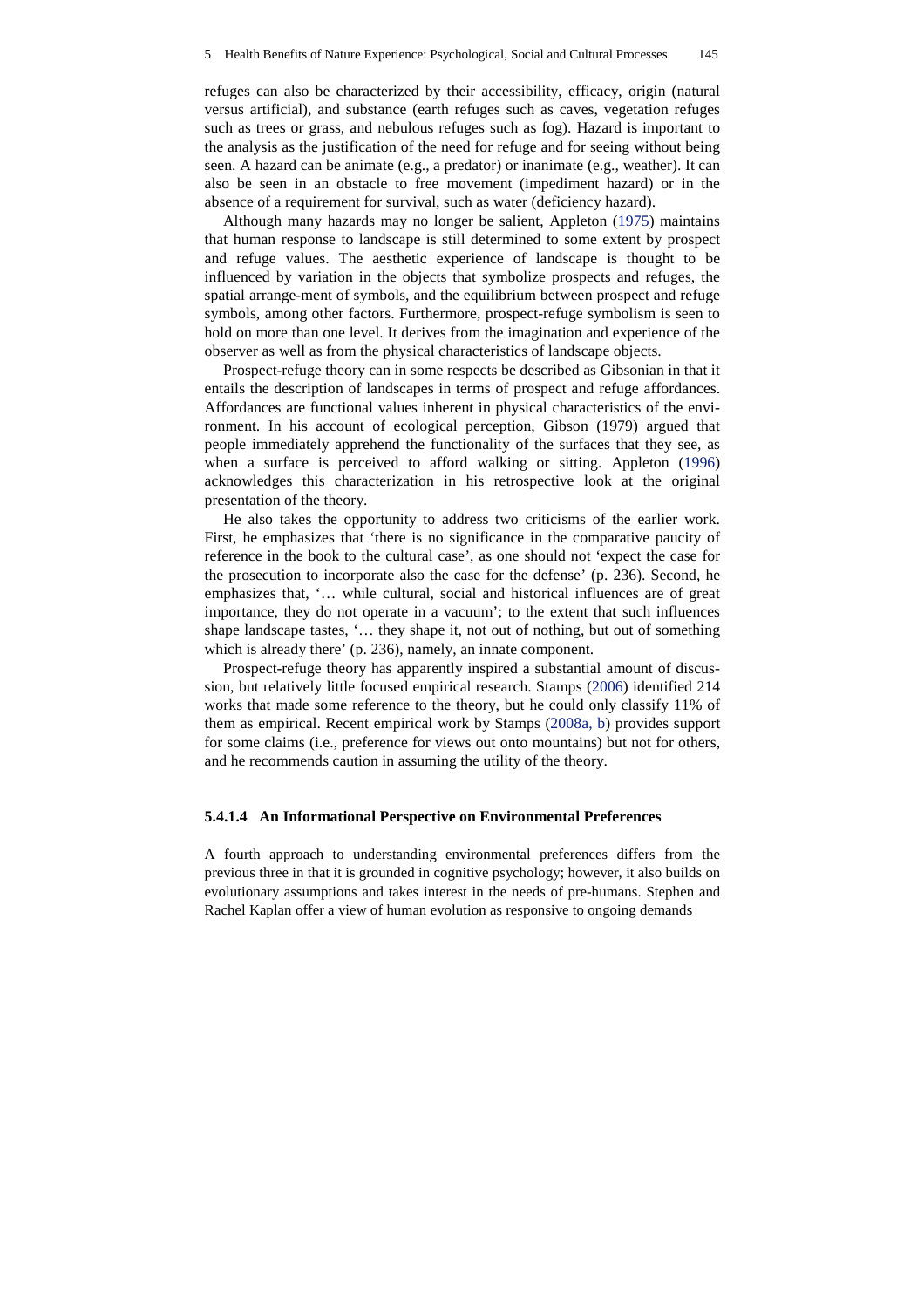for the acquisition and rapid processing of information from the environment (Kaplan and Kaplan 1978, 1982, 1989). On descending from the trees for savannah ground well-populated with predators, pre-humans came under selective pressure to build on their perceptual capabilities in the development of an ability to quickly anticipate and respond to events in the environment. For continued survival, sustained in large part by hunting, selection would have favored abilities to comprehend extended spatial areas and to plan.

According to this account, environmental preferences reflect an innate sensitivity to informational requirements of survival. Pre-humans are assumed to have been motivated to expand upon the cognitive maps that they relied upon for their survival. Their success would have been determined to some degree by their responsiveness to conditions which affected way-finding. Aside from ready comprehension of the environment being explored, the possibilities for exploring further would also have shaped preferences. Thus, informational qualities of the visual array that supported needs for both understanding and exploration would have been influential in instituting preferences. The desire to maintain cognitive clarity is assumed to still undergird aesthetic responses. The aesthetic response, though unconscious, is cognitive in character, and guides affect (Kaplan 1987).

Informational qualities are ordered with respect to two dimensions in the Kaplans' (1982, 1989) preference matrix. One dimension is temporal, spanning from what is in front of the person at the moment to what could be in front of the person as he or she proceeds further into the environment. The other dimension refers to what the person is doing with regard to information at the time; the person is seen as engaged in making sense of the information available as well as proceed-ing to acquire new information. Thus, (1) an immediate need for understanding is supported by the coherence of the perceived environmental elements; (2) the poten-tial for understanding in the future is in the legibility of what lies ahead; a legible view suggests that one can continue moving and not get lost; (3) exploration of what lies in front of one is encouraged by the complexity within the given set of elements; (4) further exploration is stimulated by the promise of additional infor-mation with a change in vantage point, or mystery.

With this arrangement, a tension between order and uncertainty is implicated in aesthetic response; sufficient coherence and legibility are needed to make sense of the environment, but their action must be balanced by enough complexity and mystery to entice the individual to gather more information. In addition to the informational qualities, the theory sees particular contents signaling survival values (Kaplan and Kaplan 1982). In modeling preference, natural elements such as trees and water are designated as primary landscape factors because their very presence appears to have a positive impact. Here the preference framework has common ground with habitat theory.

Numerous empirical studies have reported the influences of contents and informational factors on preferences for photographic scenes (e.g., Herzog 1985, 1989 reviewed in Kaplan and Kaplan 1989). On the basis of a meta-analysis, however, Stamps (2004) concludes that the relationships between the four informational fac-tors and preference are far from consistent. One possible explanation for this is that the strength of the relationships may be contingent on the kind of scenes (e.g., of built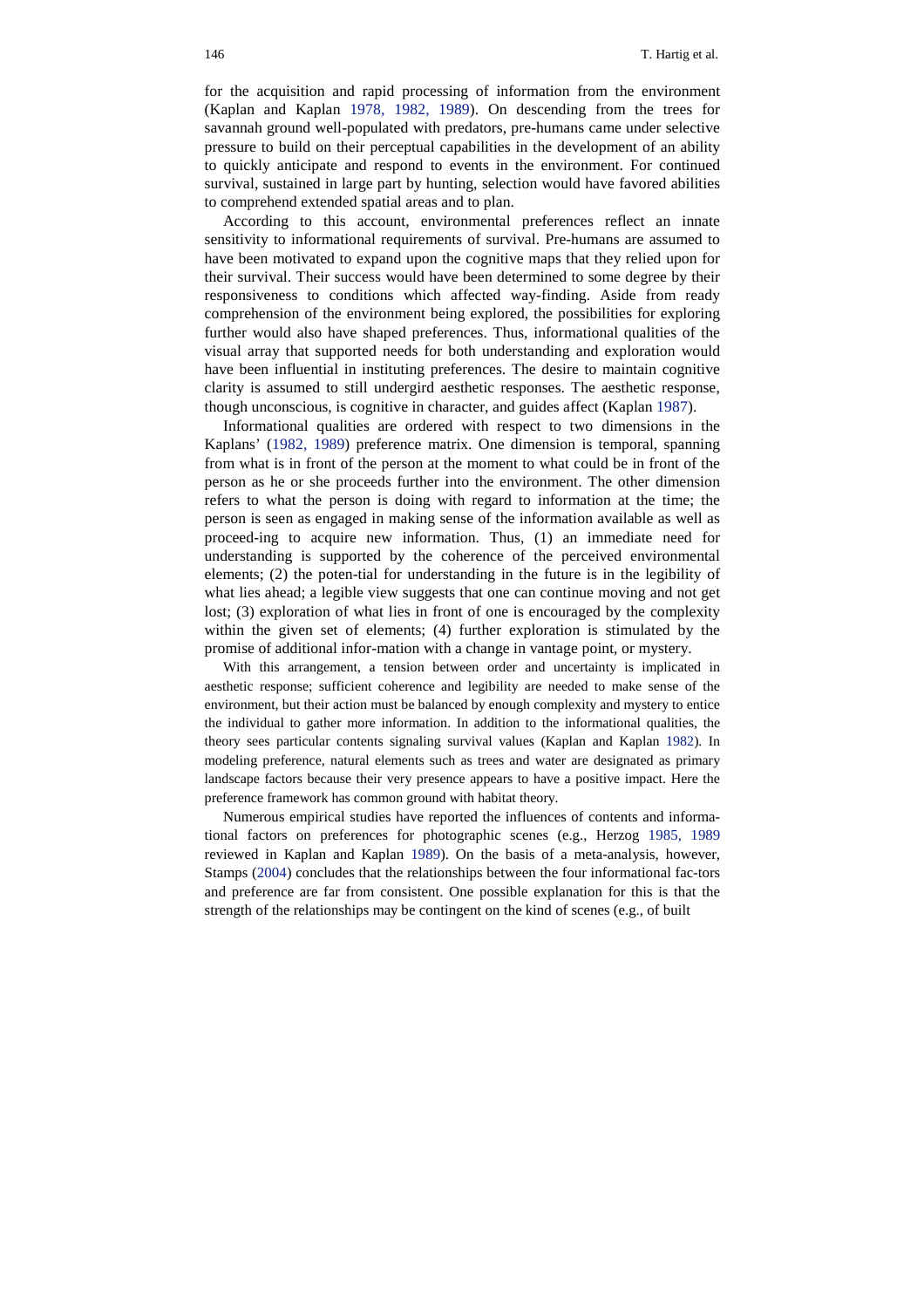versus natural environments; cf. Herzog and Leverich 2003). Stamps (2004) offers some specific recommendations for further work with this theory.

#### **5.4.1.5 Fractal Geometry and the Fractal Dimension**

The term fractal is used to describe fractured shapes, which possess repeating patterns when viewed at increasingly fine magnifications. This quality of scale invariance can be identified and quantified with a parameter called the fractal dimension, D. The fractal dimension can be defined as a measure of the extent to which a structure exceeds its base dimension to fill the next dimension. Thus, for a fractal line, D will be greater than one and up to two. Similarly for a fractal surface D will have a value between two and three.

From the start, the development of fractal geometry was strongly linked to issues relating to the mathematical description of forms and shapes that are found in nature, such as mountain ranges and coastlines (Mandelbrot 1983). The ubiquity of fractals in the natural environment (Barnsley 1993; Barnsley et al. 1988; Gouyet 1996) has motivated a number of theories concerning the relationship between the pattern's fractal character and the corresponding perceived visual qualities. The ability of observers to discriminate between fractal images based on their D value has been shown to be maximal for fractal images with D values corresponding to those of natural scenes (Knill et al. 1990; Geake and Landini 1997), triggering discussions as to whether the sensitivity of the visual system is adapted to the fractal statistics of natural environments (Knill et al. 1990; Gilden et al. 1993). Observers who displayed a superior ability to distinguish between different D values were also found to excel in cognitive tasks involving 'simultaneous synthesis' (the ability to combine current perceptual information with information from long term memory), with the authors speculating that natural fractal imagery resides in the long-term memory (Geake and Landini 1997). Furthermore, Aks and Sprott (1996) noted that the aesthetically-preferred D value of 1.3 revealed in their studies corresponds to fractals frequently found in natural environments. They speculated that this 'may point to an abstract form that may be shared by nature and human preference' (p. 12). This kind of speculation follows lines of thought similar to those which attribute environmental preference and aesthetic appraisal of particular landscape elements to evolutionary factors.

A more general theory discusses fractal aesthetics in terms of the condition experienced when the fractal structure of the observed environment matches the fractal structures that underlie cognition and perception (see, for example, Briggs 1992). For example, the spatial information in a scene is thought to be processed within a 'multiresolution' framework where the cells in the visual cortex are grouped into so-called 'channels' according to the spatial frequency they detect. The way these 'channels' are distributed in spatial frequency parallels the scaling relationship of the fractal patterns in the observed scenery (Field 1989; Knill et al. 1990; Rogowitz and Voss 1990. Thus, an aesthetic experience might be expected if, for example, an art-work or a view from a window matches this scaling relationship of the channels.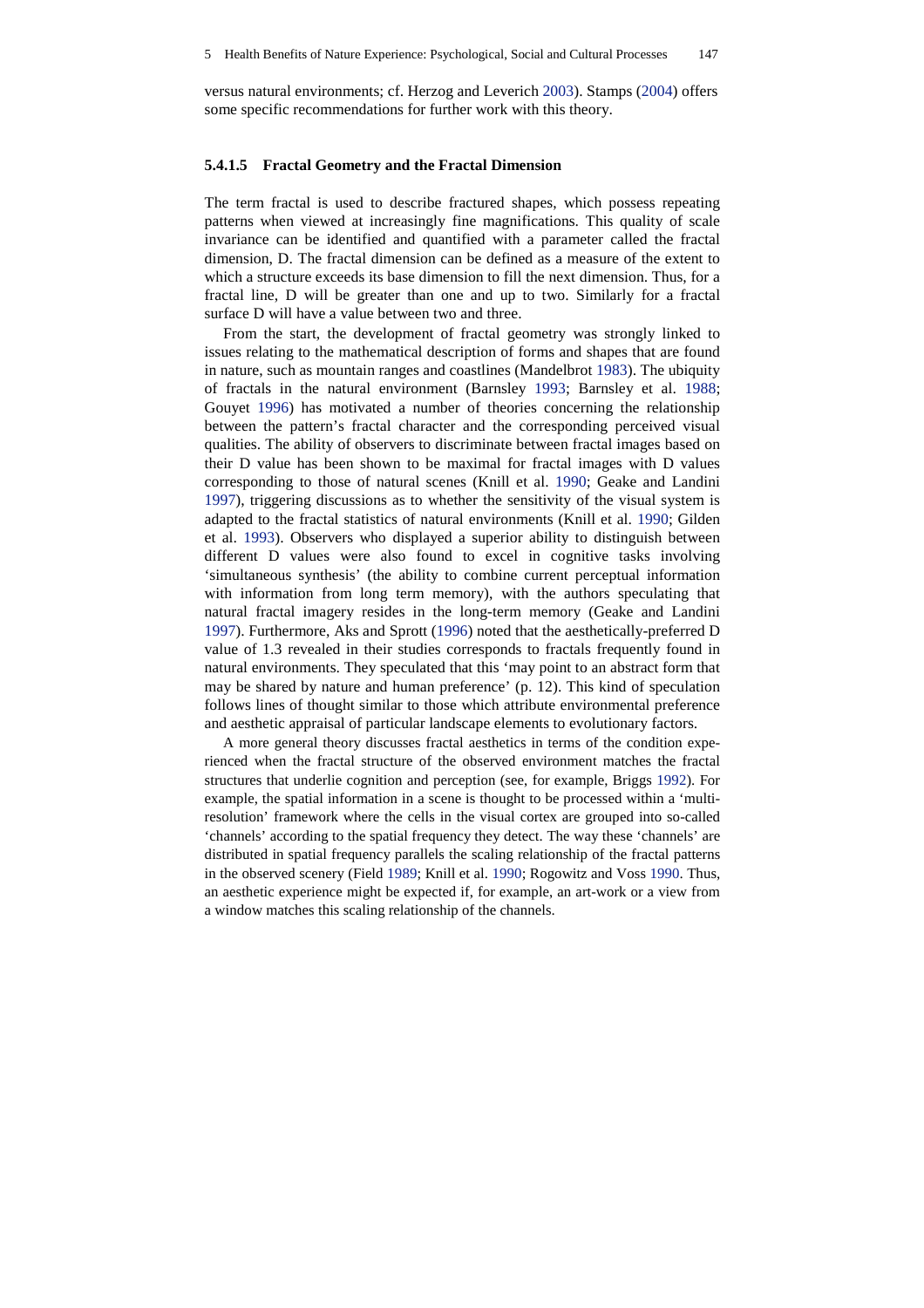The number of empirical studies concerning how aesthetic experiences relate to fractals is small, and the visual stimuli used have been very different. Some studies have shown that people prefer fractal patterns over non-fractal patterns (Taylor 1998, 2003), but a question of particular interest has been whether particular fractal dimensions are preferred more than others. The studies initially led to very different results, with preference shown for both higher D (Pickover 1995) and lower D values (Aks and Sprott 1996). The inconsistency suggests that there is no univer-sally preferred fractal dimension, and it was suggested that the aesthetic qualities might instead be dependent on how the pattern was generated (Taylor 2001). This hypothesis was tested using natural, man-made and computer-generated fractals, but surprisingly it was found that fractal dimensions in the range of 1.3–1.5 were most preferred, irrespective of the pattern's origin (Taylor et al. 2001; Spehar et al. 2003). The result pointing to preference for mid-range D values has since been sup-ported by studies on landscape silhouettes extracted from photographs (Hagerhall et al. 2004; Hagerhall 2005), where mid-range fractal dimensions seemed to be most preferred and also had the highest score on perceived naturalness.

#### **5.4.1.6 Closing Comments on Environmental Preference**

We have given considerable attention to environmental preference here because a preference can be taken as an indication of conditions relevant to well-being. A preference for one environment over another might lead a person into relatively beneficial circumstances. This does not mean, however, that an expression of preference itself constitutes an improvement in well-being. In the following, we review theories that more directly address the issue of how the experience of nature can serve health. We do not leave preferences behind, however, in that some of the research to be covered in the following considers the correspondence between preferences and benefits of nature experience relevant for health.

# *5.4.2 Theories About Psychological Restoration*

The theories just overviewed all assume that environmental preferences have some innate basis. To justify the assumption, they refer to various challenges faced by pre-humans in the environments of their time. Even though people today may no longer face those challenges, it is argued that they retain a disposition to respond positively to environmental features that would have been conducive to the survival of their ancestors. Those ancient tendencies may serve people today by guiding them into opportunities for restoration.

The term 'restoration' covers processes through which people recover resources that they have diminished in their efforts to meet the demands of everyday life. Those resources vary in kind. Physiological resources include the ability to mobilize energy for action aimed at some demand, whether acute, as when running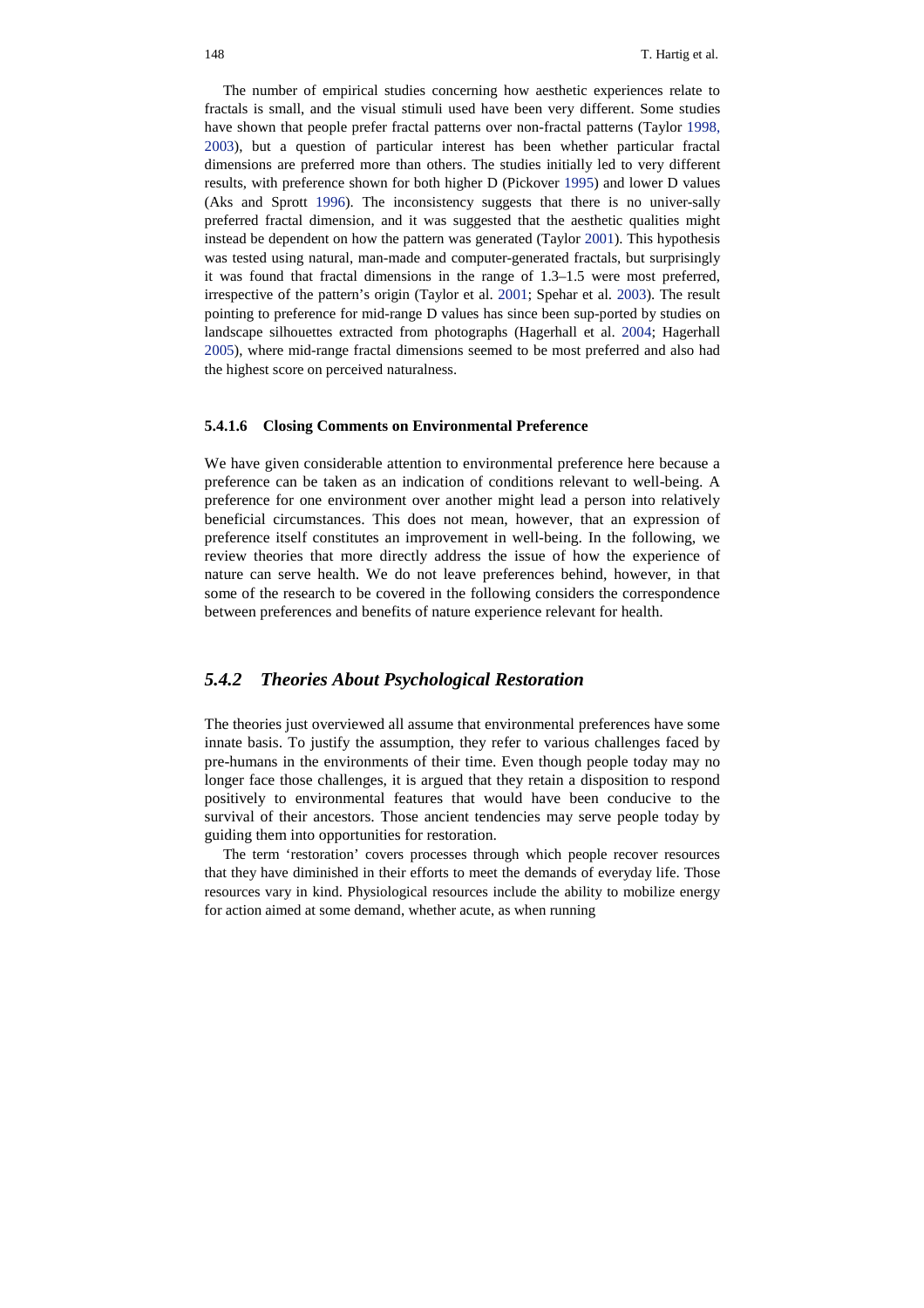to catch a train, or persistent, as when working hard for many days to meet a deadline. Psychological resources include the ability to focus attention on a task, even when noise or other distractions make it hard to concentrate. Social resources include the willingness of family and friends to provide help. Because a person depletes various resources in meeting everyday demands, a potential or need for restoration arises regularly. New demands will come along, so the person must restore the depleted resources or risk not being able to meet the new demands. Over time, inadequate restoration can translate into problems with mental and physical health (Hartig 2007).

With populations today concentrated in urban environments, the need for restora-tion ordinarily arises with activities in an artificial or built environment. Because nature experiences often involve getting away from those places where restoration needs arise, they may permit restoration of depleted resources. Nature experiences may at the same time promote restoration in that they have features that a person may find engaging and pleasant, for reasons like those described in theories about environmental preferences. Thus, the restorative effects of nature experiences may have some evolutionary basis, but the dynamic that is commonly of interest – induction of restoration needs with activities situated in built environments followed by move-ment into a more natural one to address those needs with other activities – has a fundamentally cultural character.

Theories about restorative environments must specify the antecedent condition of resource depletion from which a person needs restoration; describe the process of restoring the given resources, and; characterize the environments that promote that process, as compared to merely permitting it (Hartig 2004). Two theories have guided much of the recent research on restorative effects of nature experiences. Although they both emphasize the restorative qualities of nature, they differ in their specifications of antecedent condition and restorative process.

#### **5.4.2.1 Psychoevolutionary Theory**

Roger Ulrich's psycho-evolutionary theory (Ulrich et al. 1991; see also Ulrich 1983) is concerned with recovery from psychophysiological stress. Stress is defined as a process of responding to a situation perceived as demanding or threatening to well-being. Ulrich assumes the operation of an evolved system for directing behavior in situations that are relevant to continued survival and could be experi-enced as stressful. That adaptive system involves 'hard-wired' affective responding in the selection of a behavioral strategy (i.e., approach or avoidance) and the simul-taneous mobilization of physiological resources needed to execute that strategy. Stress, in this work as elsewhere, becomes manifest in increased negative emotion and heightened autonomic arousal, among other changes.

The theory proposes that restoration can occur when a scene elicits feelings of mild to moderate interest, pleasantness, and calm. For someone experiencing stress and needing to renew resources for further activity, it could be adaptive to continue viewing the scene in a non-vigilant manner. This initially depends on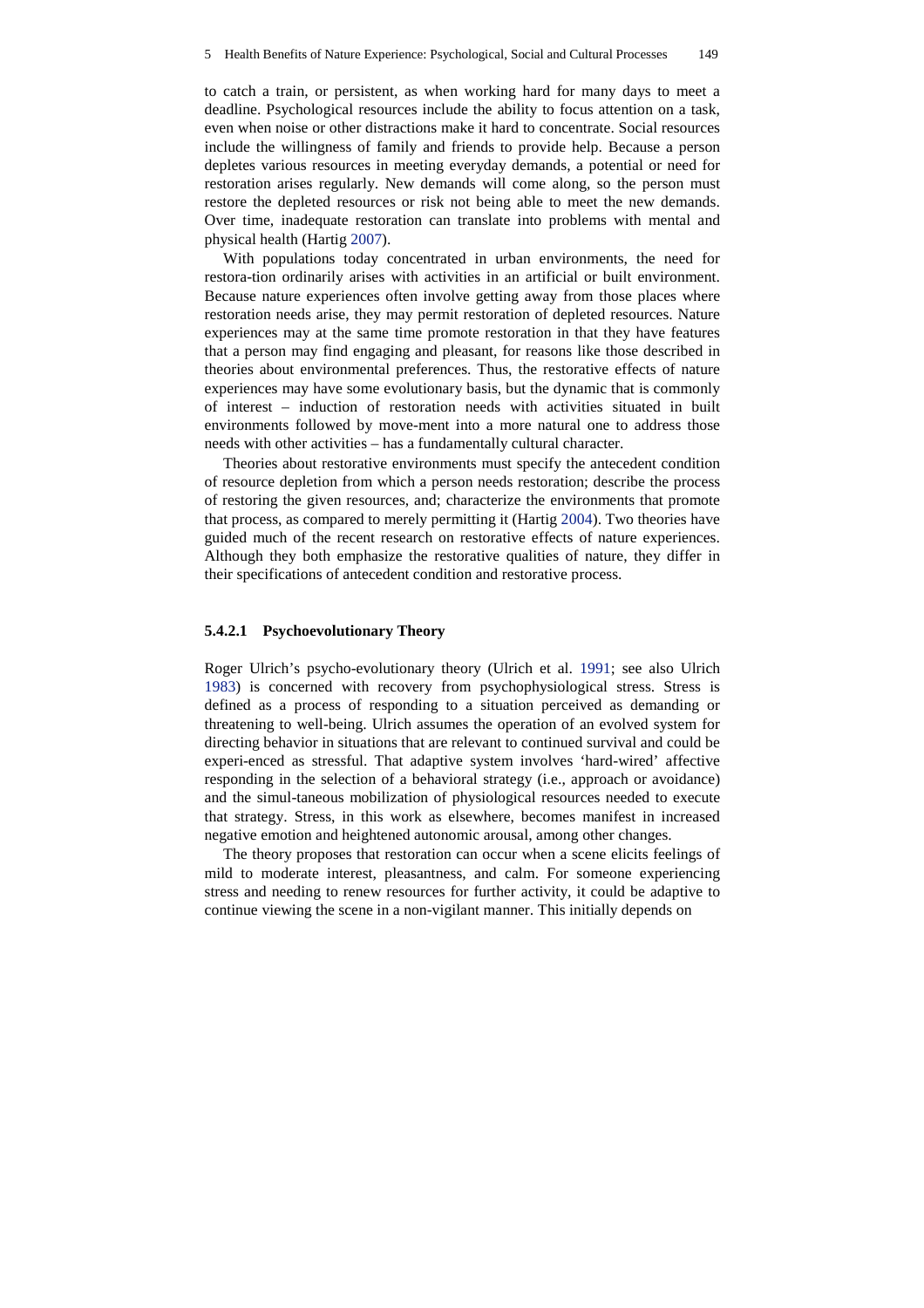visual characteristics of the scene that can rapidly evoke an affective response of a general character, including interest. This response is thought to be 'hard-wired'; it does not require a conscious judgment about the scene, and indeed it can occur before a person can formulate such a judgment. The characteristics of the scene that elicit the response include gross structure, gross depth properties, and some general classes of environmental content. In this regard, Ulrich (1999) maintains that '… modern humans, as a partly genetic remnant of evolution, have a biologically prepared capacity for acquiring and retaining restorative responses to certain nature settings and content (vegetation, flowers, water), but have no such disposition for most built environments and their materials' (p. 52). Thus, the theory assigns a restorative advantage to natural environments and features of nature over artificial environments.

The process of restoration would go something like this, then: a scene with moderate and ordered complexity, moderate depth, a focal point, and natural contents such as vegetation and water would rapidly evoke interest and positive affect, hold attention, and thereby displace or restrict negative thoughts and allow autonomic arousal heightened by stress to drop to a more moderate level. Restoration would become manifest in, for example, more positively toned emotions and lower levels of physiological parameters such as blood pressure, heart rate, and muscle tension.

Experiments guided by this theory have documented differential change in emotional and physiological outcomes measured during or immediately after viewing actual or simulated natural and urban environments. For example, Ulrich et al. (1991) had university students view a stressful industrial acci-dent film and then a 10-min video of a natural setting, urban traffic, or an outdoor pedestrian mall. After the stressor, the downward trajectories for *frontalis* muscle tension, skin conductance, heart period, and pulse transit time were steepest with the nature simulations. Changes in self-reported affect converged with the physiological results in showing a greater degree of resto-ration with the nature videos (see also, e.g., Chang and Chen 2005; Parsons et al. 1998; Park et al. 2007).

#### **5.4.2.2 Attention Restoration Theory**

Stephen and Rachel Kaplan's attention restoration theory (Kaplan and Kaplan 1989; Kaplan 1995) is concerned with restoration from attentional fatigue. They assume that a person's ability to direct attention depends on a central inhibitory capacity or mechanism. To focus on something that is not of itself interesting, the person must inhibit competing stimuli that are more interesting. It takes effort to do this, and the person's ability to inhibit competing stimuli will become fatigued with prolonged or intensive use. Loss of the inhibitory capacity has a variety of negative consequences. Those consequences include irritability, failure to recognize inter-personal cues, reduced self-control, and increased error in performance of tasks that require directed attention.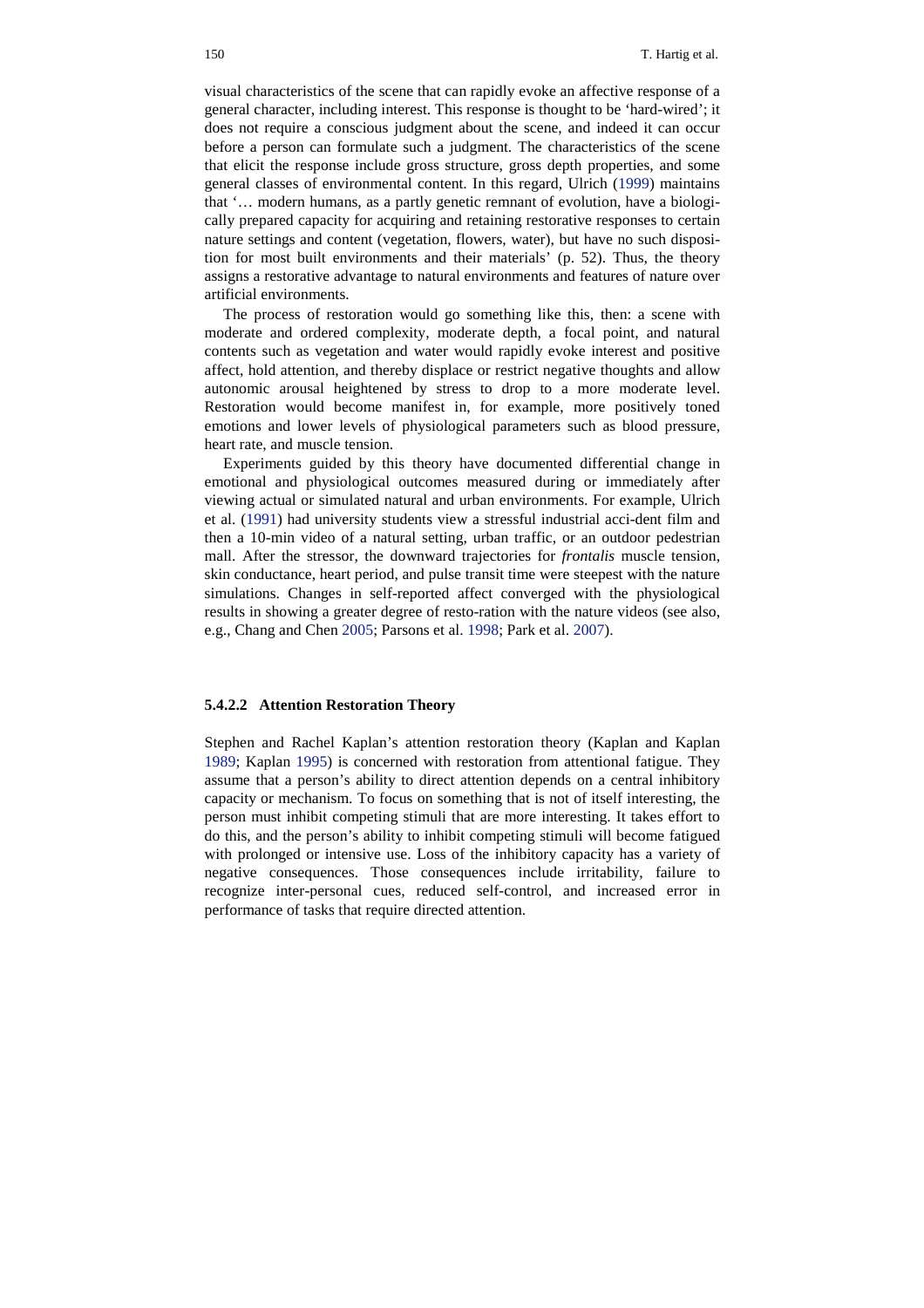A person can restore a diminished capacity for voluntarily directing attention when he or she experiences *fascination*, a mode of attention which the Kaplans' assume to have an involuntary quality, not require effort, and not have capacity limitations. When a person can rely on fascination in ongoing activity, demands on the central inhibitory capacity are relaxed and a capacity for directing attention can be renewed. As described by the Kaplans, fascination is engaged by objects or events, or by processes of exploring and making sense of an environment. Yet fascination is not sufficient for restoration. The theory also refers to the importance of gaining psychological distance from tasks, the pursuit of goals, and the like, in which he or she routinely must direct attention (being away). Further, fascination can be sustained if the person experiences the envi-ronment as coherently ordered and of substantial scope (extent). Finally, the theory acknowledges the importance of the match between the person's inclinations at the time, the demands imposed by the environment, and the environmental supports for intended activities (compatibility).

According to ART there are four progressive stages of restoration (Kaplan and Kaplan 1989). The first stage is referred to as 'clearing the head', which allows random thoughts to wander through the mind and gradually fade away. The second stage of restoration is recharging directed attention capacity. At the third stage, one can clearly hear unbidden thoughts or matters on one's mind, due to reduced inter-nal noise and enhanced cognitive quiet which are facilitated by soft fascination. The final and deepest stage involves 'reflections on one's life, on one's priorities and possibilities, on one's actions and one's goals' (Kaplan and Kaplan 1989, p. 197). Although it may be assumed that restoration progresses with increasing involve-ment and time spent in nature, it is not clear how much exposure to nature or time is required for this process under optimal conditions.

Although many environments might afford the experience of being away, fascination, extent, and compatibility, the Kaplans (1989) have argued that natural environments should more readily do so than other environments. For example, natural environments may more readily afford being away because there are few reminders about work demands and a relative absence of people, interactions with whom may require paying attention to one's own and the others' behavior. The Kaplans also assert that natural environments are rich in aesthetically pleasing features, such as scenery and sunsets, which evoke moderate, or 'soft', fascination that permits a more reflective mode. In this regard, they suggest that there may be an evolutionary basis for finding particular natural features to be appealing, as they have done in their informational perspective on environmental preference.

Quasi – and true experiments have tested the proposition that experiences of natural environments promote directed attention restoration better than experiences of other envi-ronments. In these studies, the researchers have operationalized directed attention capacity in terms of performance on tasks that require a subject to focus attention. For example, Hartig et al. (1991) report a field experiment in which proofreading performance was measured after 40 min spent in a nature reserve, city center, or a passive relaxation condition. On average, the university students who were randomly assigned to the natural environment condition showed better posttest proofreading perfor-mance than that of the subjects assigned to the other two groups.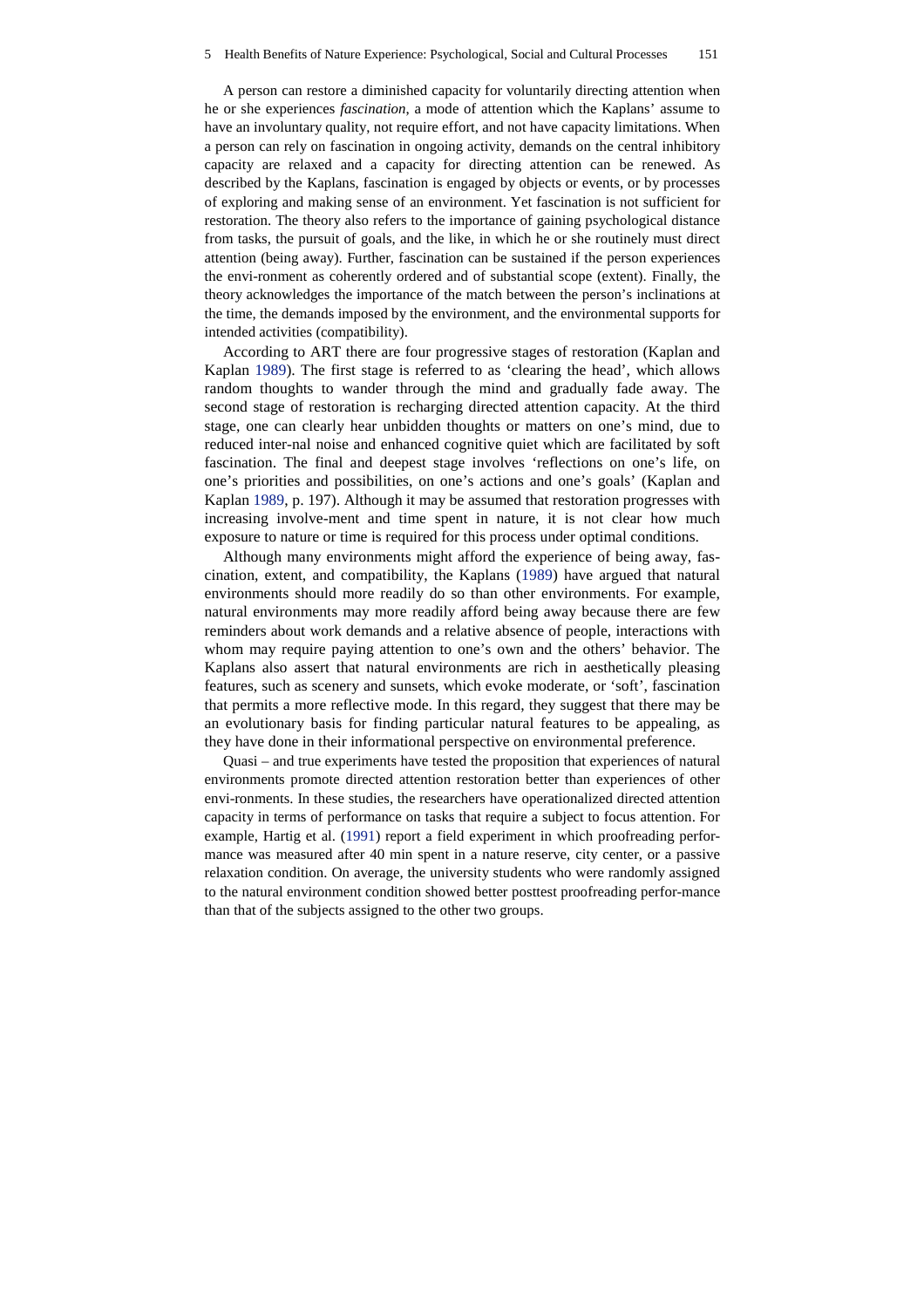#### **5.4.2.3 Extensions of Research Concerned with Restorative Environments**

The restorative environments topic has inspired much discussion and research in recent years. Some work has considered whether the processes described in psychoevolutionary theory and attention restoration theory might run concurrently (Hartig et al. 2003). More recent work has appropriately sought to address shortcomings with sampling in the early experiments, most of which involved university students in just a few environmental conditions. Some studies have sought to assess the restorative effects of a broader range of environments (e.g., Berto 2005), while others have taken an interest in special populations other than students (e.g., Ottosson and Grahn 2005). Aside from sampling, recent work with attention restoration theory in particular has sought to use performance measures that more precisely capture the operation of the inhibitory mechanism on which the capacity to direct attention is assumed to depend (e.g., Berman et al. 2008; Laumann et al. 2003). Still other research has sought to develop measures of the components of restorative experience described in attention restoration theory, for use in tests of the theory as well as for practical purposes (e.g., Hartig et al. 1997; Laumann et al. 2001; Herzog et al. 2003; Pals et al. 2009). These different kinds of studies have in various ways affirmed the earlier findings of a restorative advantage of nature, and they have raised still other methodological issues. The extension of the research area with the use of additional environmental comparisons, study populations, measures, and research designs is enriching the body of findings. At the same time, it is creating challenges for eventual meta-analytic research that will try to summarize the avail-able findings in quantitative terms.

Another way in which the research area is being extended has to do with the links between environmental preferences and restorative experiences. For example, investigators have measured skin conductance (Taylor et al. 2005; Taylor 2006) and brain wave activity (Hagerhall et al. 2008) in response to fractal images, and obtained results which suggest that fractal dimensions in the preferred mid-range may contribute to stress reduction. Hagerhall (2005) has proposed that fractal geometry in natural scenery combines complexity and new information with order and predictability due to the self-similarity between scales, and this may engage interest in ways that promote restorative soft fascination (cf. Joye 2007). Van den Berg and colleagues (2003) could in an experiment show that a video of a walk through a natural environment promoted greater post-stressor improvement in emo-tion than a video of a walk through a built environment, and that this difference partially mediated the difference found in preferences expressed (as beauty ratings) for the environments. Nordh and colleagues (2009) found that average ratings of preference for 74 small urban parks, given by one group of people, correlated strongly  $(r = 0.88)$  with average ratings of the likelihood of being able to restore in those parks, as given by a separate group of raters. Links between environmental preferences and possibilities for restoration have important practical implications. Knowing that preference reliably indicates the possibility of restoration, at least for some categories of environments, supports the use of the extensive literature on specific physical environmental predictors of preference in the effort to design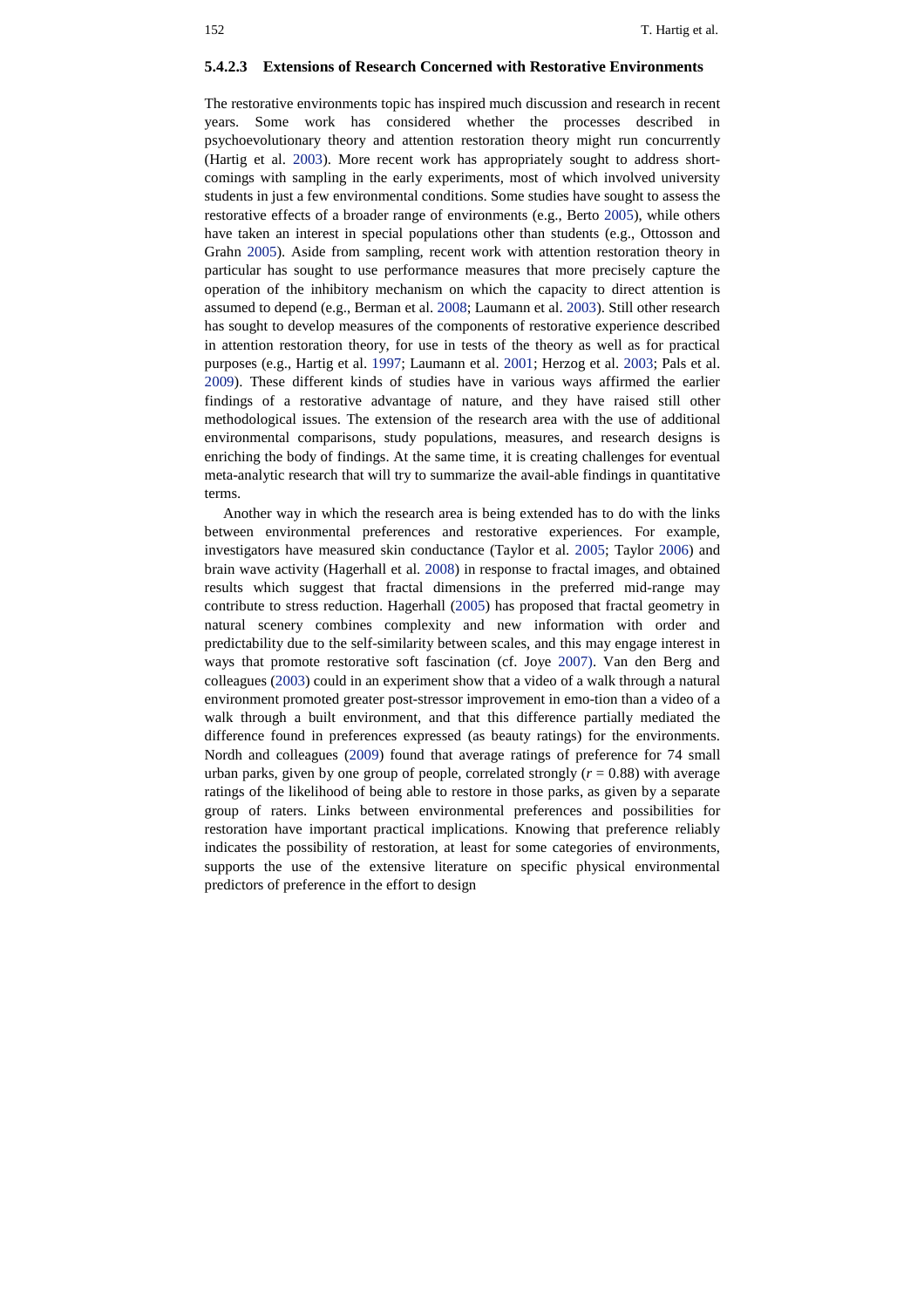settings that will serve restoration. As noted by Velarde et al. (2007), the empirical literature on restorative environments so far provides little specific guidance on how landscape architects and others might design restorative environments, as most studies have had very limited environmental sampling.

With regard to the relationship between nature experience and health, perhaps the most significant issue of extension has to do with cumulative effects. The research mentioned so far has had to do with what can be called discrete restorative experiences, in which, on a given occasion, isolated in time, a person in need of restoration enters a situation that allows for it, as with a visit to a park after a hard day at work (Hartig 2007). It is important to know just what happens in a discrete restorative experience, and the available evidence does speak of a restorative advantage of nature for such experiences (Health Council of the Netherlands 2004); however, one such experience of itself will probably do little to promote lasting good health. Rather, a basic assumption underlying research on restorative environ-ments concerns their cumulative effects: access to environments with relatively high restorative quality during periods available for restoration will cumulatively promote greater health benefits than access to environments of lesser restorative quality. Note that this assumption has three components. One involves the environ-ments to which a person has visual or physical access. The second involves the periods or respites in which restoration can occur, whether brief and in passing or of substantial duration and dedicated to the purpose of restoration. The third involves the span of time over which repeated restorative experiences can generate cumulative effects. Taken together, these components of the 'cumulative effects assumption' have encouraged attention to people in their everyday contexts, where they would ordinarily and regularly seek out or otherwise find possibilities for restoration on a regular basis over an extended span of time (Hartig 2007). Many studies have built on this line of reasoning, and many of them have reported asso-ciations between nature experience and variables relevant to health and well-being. They have done so for diverse populations and circumstances, referring to therapeutic as well as preventive benefits. Some examples are hospital patients recovering from surgery (Ulrich 1984), women receiving treatment for breast cancer (Cimprich and Ronis 2003), people with clinical depression (Gonzalez et al. in press), residents of urban public housing (Kuo and Sullivan 2001), children living in rural poverty (Wells and Evans 2003), urban office workers (Bringslimark et al. 2007; Shin 2007), leisure home owners (Hartig and Fransson 2009), people who have recently experienced a stressful life event (Van den Berg et al. 2010), the Dutch general population (de Vries et al. 2003; Maas et al. 2006), and the English general popula-tion (Mitchell and Popham 2007, 2008).

A final set of studies should be mentioned here, as it shows how environmental preferences can work in support of restorative experiences. Staats et al. (2003), (Staats and Hartig 2004; Hartig and Staats 2006) found in a series of experiments that the difference in preference expressed for a forest walk over a walk in a city was larger when there was a greater need for restoration. This was the case with subjects who were simply asked to imagine themselves as either fatigued or fresh as well as with subjects who were actually relatively fresh at the beginning of the day versus fatigued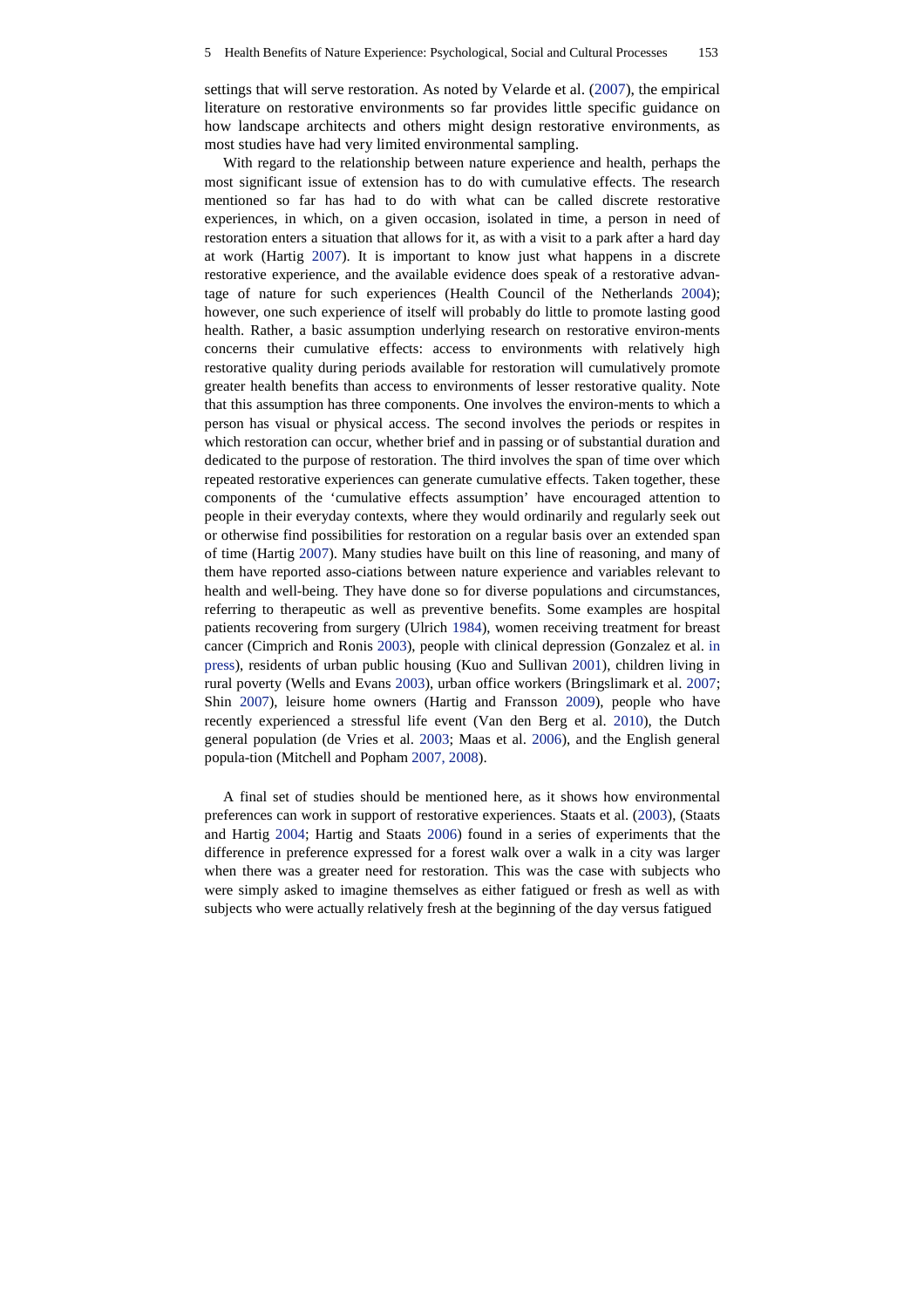after an afternoon lecture. Moreover, the subjects' ratings of preference for the different walks correlated strongly with their ratings of the likelihood that they would experience attentional recovery during the given walk. This pattern of results speaks to two important points: people come to learn that some places are more likely to support restoration than others, and they may be able to deliberately apply that knowledge in managing their energy, attentional capacity, and other adaptive resources (see also Korpela and Hartig 1996; Korpela and Ylén 2009).

#### **5.4.2.4 Closing Comments on Psychological Restoration**

Preference for a natural environment might lead a person into circumstances that are beneficial because they support restoration. The experience of restoration can help the person to perform more effectively, feel better, get along better with others, and so on. In the long run, recurrent restorative experiences can help the person to enjoy better health. Restorative experiences in nature can occur as part of a deliberate strategy for managing adaptive resources, as well as incidentally, in the course of living in an area with nature nearby. All of this said, experiences in natural environ-ments do not only serve health through processes of restoration. They also serve health through processes in which people learn new skills, come to better under-stand their own capabilities, and otherwise develop in positive ways. We now turn to discuss such processes.

# *5.4.3 Learning and Personal Development*

Of particular interest here is a class of models for benefits of nature experience that focus on the way that behavior is shaped by the perceived contingencies of actions performed in natural environments. Such models build on the idea that the rein-forcement or feedback that shapes a person's behavior in a natural environment differs from that which he or she receives in everyday environments. The net effect of the difference is a change in patterns of behavior and views of the self. In general, these models look to the natural environment as a setting for personal growth and the correction of maladaptive practices through the confrontation of problems or challenges as well as through opportunities for reflection. More specific outcomes mentioned in this literature include improved problem-solving ability, greater self-reliance, and changes in self-concept, selfesteem, body image, and perceived locus of control (for reviews, see e.g., Driver et al. 1987; Levitt 1988). Effects typically unfold over the course of days or weeks, with some persisting well beyond the time actually in the environment.

Discussions of learning and personal development as beneficial aspects of nature experience often refer to a person or group acting within a program that is implemented in a wilderness environment (e.g., Russell 2000; Ewert and McAvoy 2000). Moreover, the participants in such programs are often young people with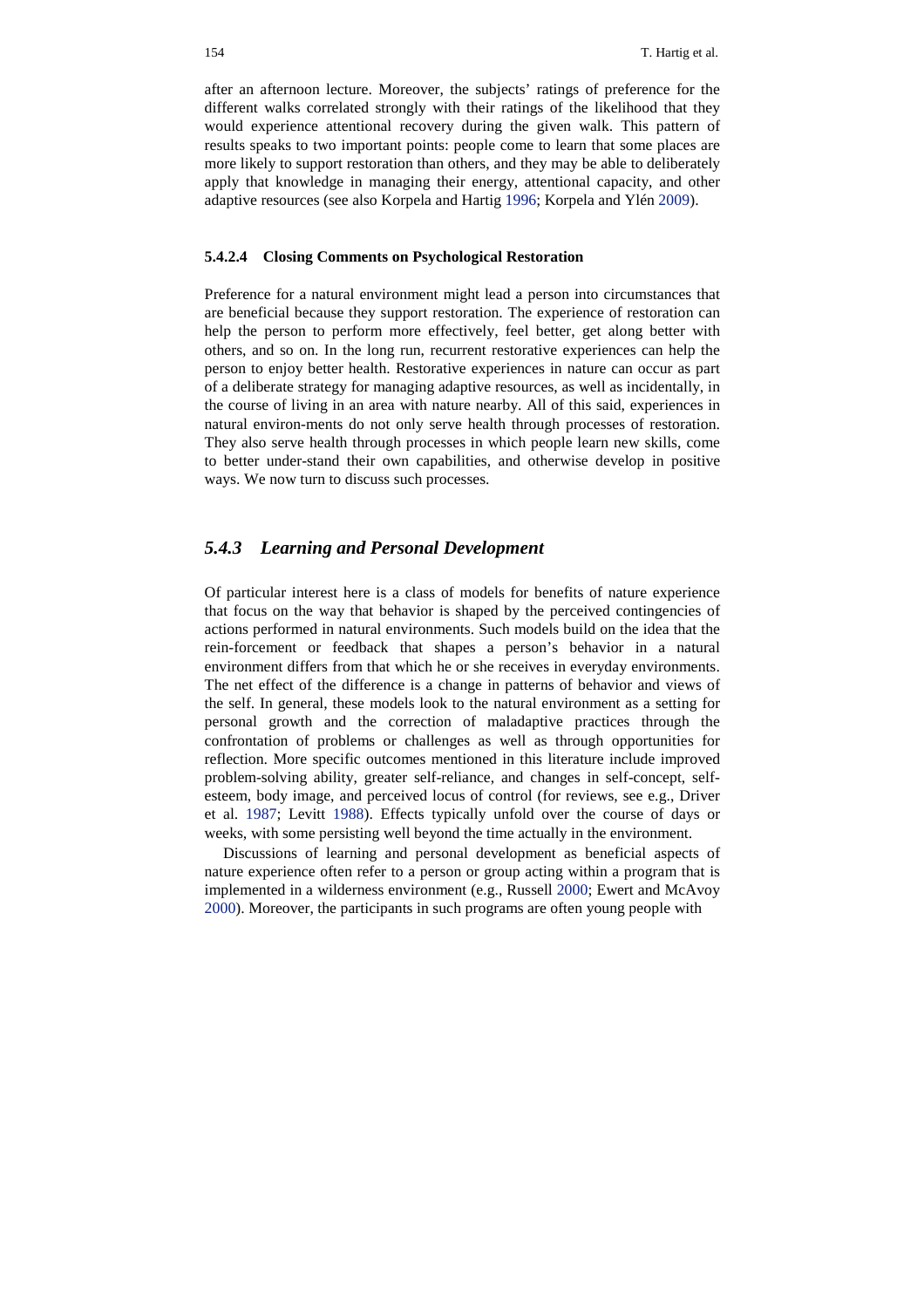special needs. The combination of the therapeutic program with the environmental experience presents problems for those wanting to understand the beneficial effects of nature experience per se. The structure, staffing, and activities of the program may be more salutary for participants than the environment in which the program is being conducted. The natural environment may facilitate the conduct of program activities, but that does not mean that particular features of the natural environment itself are essential to the success of the program. Studies of the benefits of such therapeutic camping and outdoor challenge programs have been troubled by methodological problems such as a lack of comparison groups, and this has prevented a clearer view of the role of the environment. These points and the details of various programs are discussed in a number of reviews (e.g., Driver et al. 1987; Levitt 1988; Ewert and McAvoy 2000).

There are reasons to believe, however, that the environment of itself supports beneficial change. In a review of related literature, Knopf (1987) lists five ways in which natural environments have been differentiated from everyday environments as settings for behavior. First, a natural environment, and wilderness in particular, challenges 'accustomed behavior patterns, resources, and problem-solving styles' (p. 787). Second, a natural environment is impartial or indifferent, and gives little negative or judgmental feedback (see also Wohlwill 1983). Third, the relative manipulability and predictability of a natural environment means that the person need not be consumed with defensive, coping behaviors (after Bernstein 1972). Fourth, it permits a greater degree of self-expression. Finally, natural settings allow a greater sense of personal control. This last hypothesis has however been chal-lenged by Kaplan and Talbot (1983).They maintain that the relaxation of efforts to control the environment was important to the participants in their wilderness program.

Newman's (1980) model for the amelioration of learned helplessness through structured wilderness programs also offers insights on what might prove beneficial for people acting outside of a program context. Learned helplessness follows from an inability to perceive contingency between one's efforts toward a desired outcome and the outcome that actually follows. A person learns to believe that he or she cannot influence outcomes more generally (Seligman 1975). The condition is attended by emotional, cognitive, motivational, and possibly self-concept deficits, such as impaired problem-solving ability, an inability to persist at a task in the face of failure, low self-esteem, and depression (e.g., Abramson et al. 1978). People who are suffering from learned helplessness tend to attribute their failures to stable, global, internal causes, such as a persistent, pervasive lack of ability. Conversely, they tend to attribute their successes to external, specific, and possibly unstable causes, such as good luck in the particu-lar instance (Abramson et al. 1978).

According to Newman (1980) the structure of Outward Bound-style programs and the characteristics of their wilderness settings help a person to develop clear and realistic patterns of causal attributions and expectations. They also promote acquisition of skills and mastery, encourage a sense of competence or controllability, and help direct perceptions of competence in order to positively influence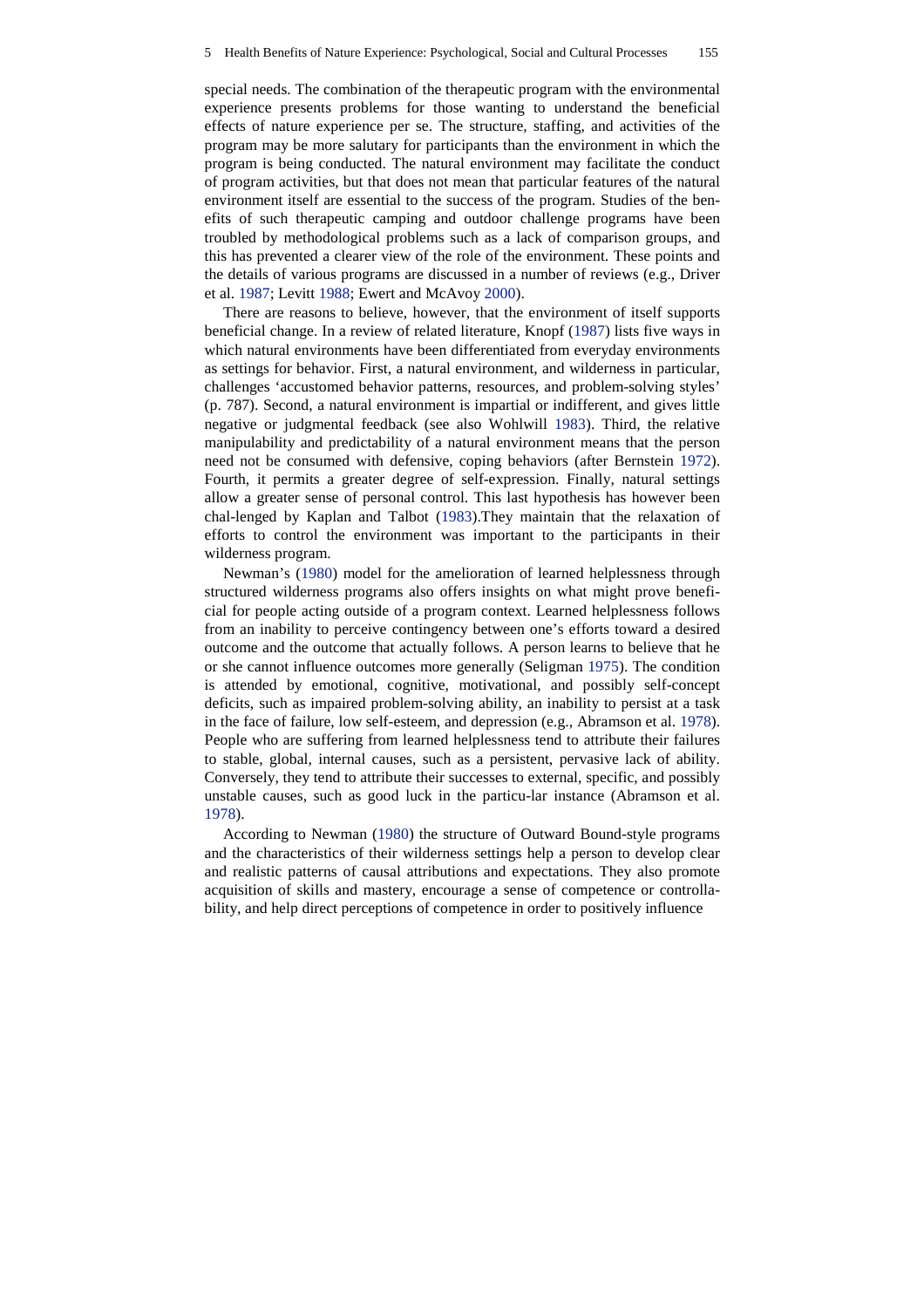self-concept and self-esteem. Several wilderness characteristics are thought to be instrumental in this. First, in wilderness there are lessened demands on information-processing capabilities. A person who is freed from having to deal with the usual mental noise may be able to gain needed insight into their attribution patterns. Second, stressful conditions in everyday environments (e.g., noise, crowding, stimulus ambiguity) are not present or they are more easily seen as being under one's control. Conditions that are not under one's control, such as the weather, are readily seen as impartial and out of the control of all people. Third, the novelty and threat values of wilderness evoke close attention and coping efforts. Dealing with manageable doses of confusion and anxiety provides an opportunity to develop a sense of competence in dealing with unexpected situations. Finally, being in a wilderness environment means engaging in basic survival activities that promote competence building and provide opportunities for making more accurate attribu-tions about success and failure.

Reser and Scherl (1988) make similar observations about ways in which wilderness encounters encourage adaptiveness and personal development, but without placing the encounter in the context of a structured program or referring to the correction of pathological conditions. They present a model for person-environment transactions that occur in intrinsically motivating activities such as running or wilderness trekking. They argue that the person-environment transactions which occur during these activities involve feedback that is clear and unambiguous. Because of these qualities, the information has a reward value proportional to the ambiguity and lack of clarity in information that the person draws from the environ-ment in general. Reser and Scherl further assume that the feedback which the person receives from the everyday physical and social environment is typically indirect, ambiguous, routinized, and role-prescribed. Their model is also interesting because it integrates aspects of a learning approach with attentional and information pro-cessing considerations from evolutionary models such as that of the Kaplans. Clear and unambiguous feedback has reward value in part because of its utility in optimal functioning for a biological information-processing system.

#### **5.4.3.1 Closing Comments on Learning and Personal Development**

Theories about learning and personal development provide an important complement to theories about psychological restoration in the effort to understand how nature experience serves health. People may benefit from experiences in natural environments not only by restoring depleted resources, but also by acquiring new capabilities. With activity in a natural environment, a person may correct a mundane deficit, such as directed attention fatigue, or a more serious one, such as learned helplessness. In either case, the activity may segue into a process of development and growth that does far more than simply correct the deficit. The natural environment as a setting for therapy and education receives more attention in Chapters 11 and 12 of this book.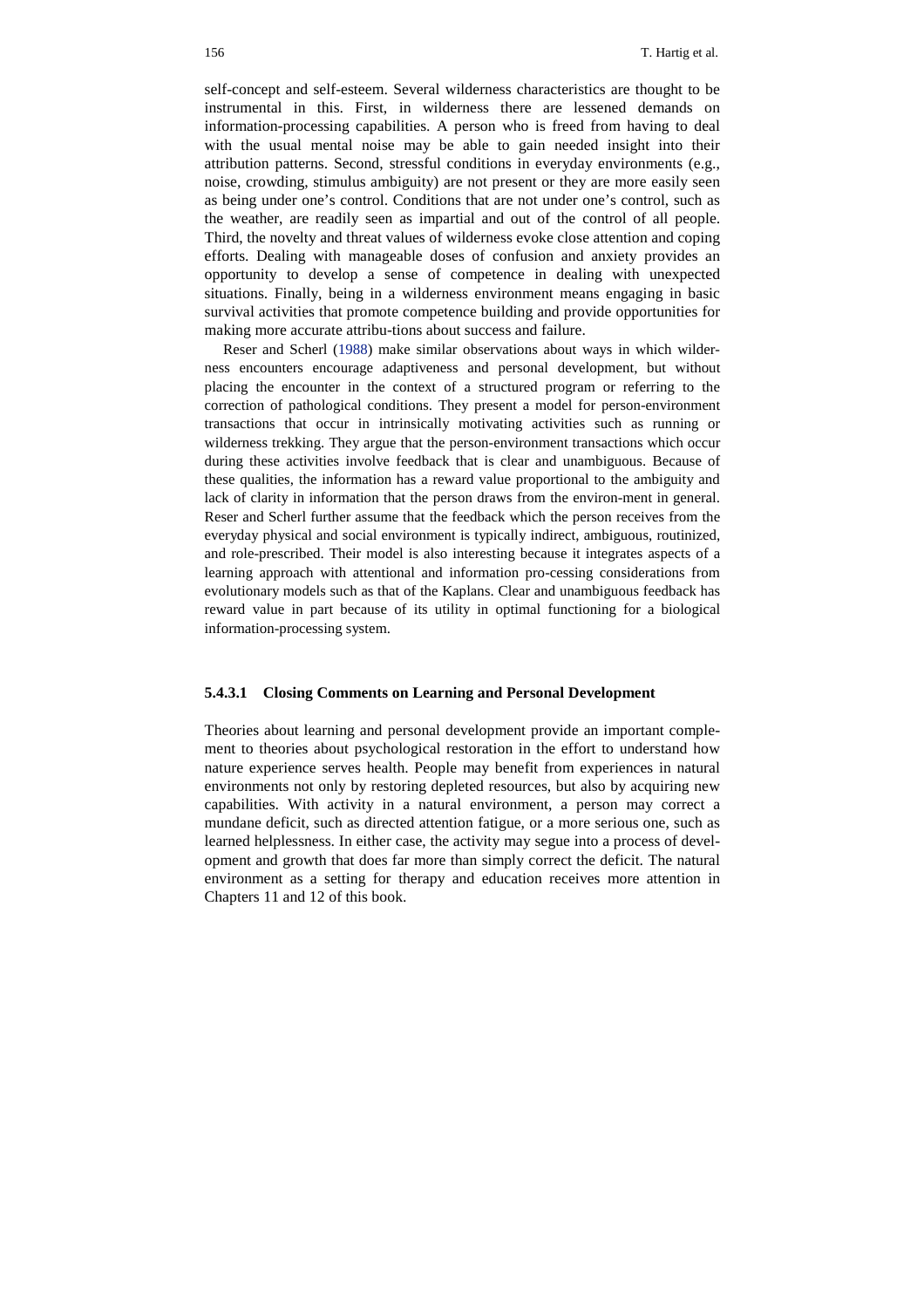# **5.5 Issues for Future Research**

Having discussed 'what has been' and 'where we are now', we turn finally to discuss 'where we are going'. In the present section, we first consider some additional directions for research. We then identify some general issues for research to address in the foreseeable future. These include challenges to the evolutionary assumptions that are made by some theories concerned with nature experience and health, as well as individual differences in responses to nature.

## *5.5.1 Additional Topics for Research*

In the foregoing section we discussed a number of psychological processes that have implications for well-being and health. There is too little space here to go into the many possible directions for further research concerning those and other processes, but two other topics deserve at least brief mention here. They are selfregulation and place attachment.

In our discussion of restoration and restorative environments we mentioned that people come to learn that some places are more likely to support restoration than others, and that they may be able to apply that knowledge in managing their adap-tive resources. This kind of behavior is integral to self-regulation as described by Korpela (1989); the person acts to maintain a favorable pleasure-pain balance, assimilate the data of reality into a coherent conceptual system, maintain a favor-able level of selfesteem, and maintain relatedness to others (Korpela et al. 2001, p. 574). The person attends to these functional principles with the use of a variety of strate-gies, such as the selection of a place in which he or she can feel a particular way, be alone or with others, and so on, as desired. Self-regulation will periodically involve restoration (Korpela and Hartig 1996), and some people may on a given occasion prefer to go to a natural environment for that purpose, but they may turn to nature for other reasons as well (see also Scopelliti and Giuliani 2004). They may, for example, want to experience a feeling of vitality (Ryan et al. 2010). Whether for vitalization or restoration, the use of environments for self-regulation is seen as having clear relevance for health. Further research might fruitfully study a broader range of complementary processes within a self-regulation framework, including restoration and vitalization with nature experience.

A second topic that deserves mention here is the feeling of a connection to nature. Several researchers have in recent years proposed concepts that relate to this general theme, which involves the feelings that people have when they are in nature as well as the feelings that they have toward nature. These concepts include emotional affinity with nature (Kals et al. 1999), inclusion of nature in the self (Schultz 2002), environmental identity (Clayton 2003), and connectedness to nature (Mayer and Frantz 2004). Recent empirical work confirms the impression that these concepts overlap to a large degree (Brügger et al. in press). Nonetheless, it is of interest that these expressions of an emo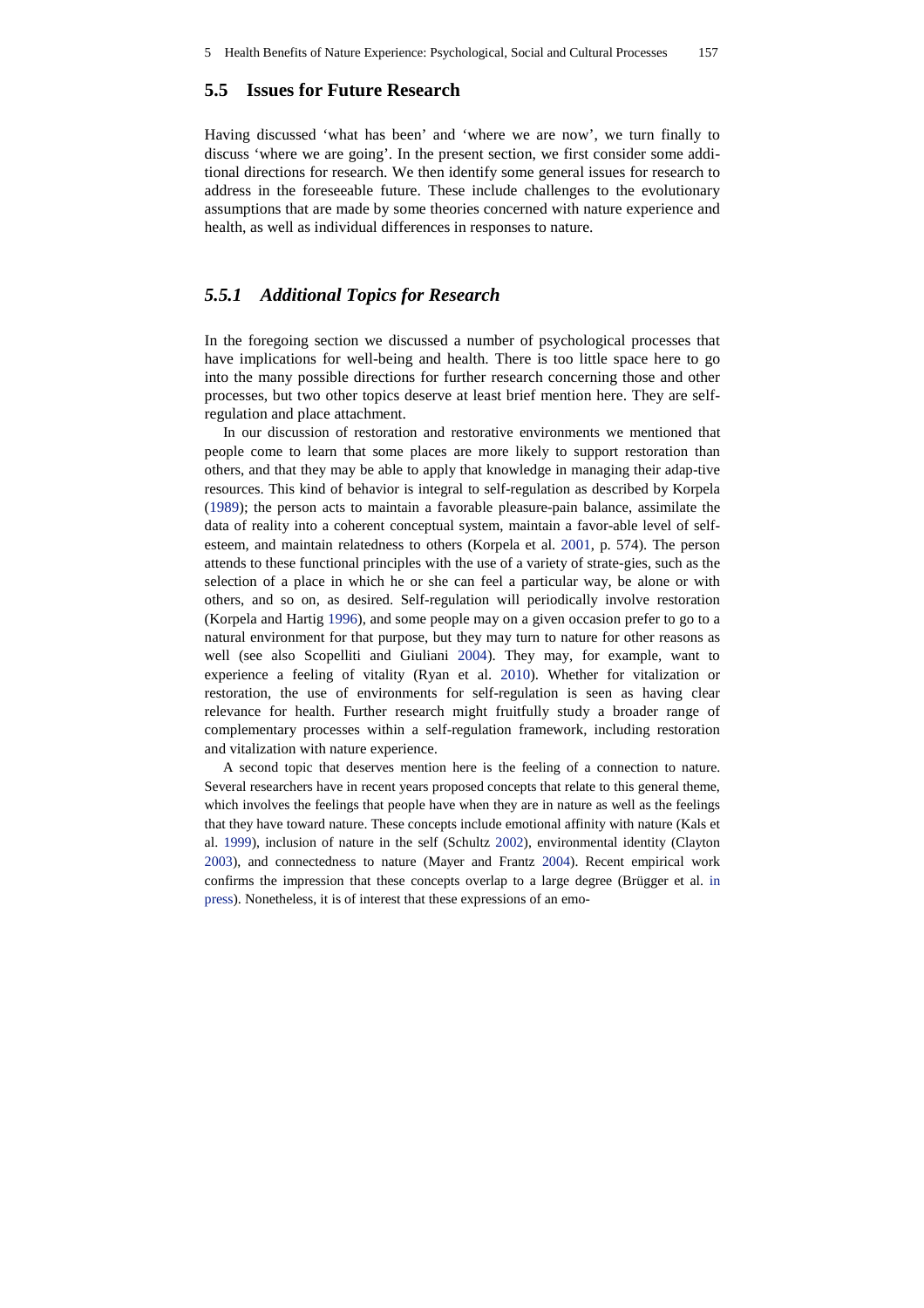tionally laden bond with the natural environment appear to motivate behaviors intended to reduce harmful impacts on the environment. In a similar vein, research has found that people who endorse the use of natural environments for psychological restoration perform more behaviors that could be considered environmentally friendly (Hartig et al. 2007). Research can thus consider a dynamic in which health promotion and protection of the environment are mutually reinforcing. This is not a new idea; we alluded to it in our discussion of the development of the environmental movement. It remains however for researchers to further study its practical potential.

# *5.5.2 Challenges to Evolutionary Assumptions*

We suggested earlier that efforts to understand health in relation to nature will increasingly try to account for the combined contributions of innate, cultural and personal determinants of aesthetic responses to nature. To do this will require, among other things, attention to developments in evolutionary theory and related research. The evolutionary assumptions that underlie much of the current thinking about nature experience and health apparently have undergone little review since their formulation in the 1960s and 1970s. Consequently, some researchers still take it as an article of faith that too few generations can have passed for humans to have acquired biological adaptations to built, especially urban environments. The valid-ity of this belief ought to be assessed in light of current research (Joye 2007). For one, paleoanthropologists have questioned the idea that the savannah was the unique environment of evolutionary relevance (Potts 1998). For another, 'humans spread out of Africa's savannas at least 1 million years ago', and 'we have had plenty of time since then – tens of thousands of generations – to replace any original innate responses to savanna with innate responses to the new habitats encountered' (Diamond 1993, pp. 253–254; cited in Kahn 1997).

Aside from work in paleoanthropology, recent decades have witnessed a sustained challenge to the orthodoxy that the environment does not affect genes as they pass from one generation to the next; the environment has been accorded a role in the generation of heritable genetic variation, in addition to its role in the selection of adaptive variants (Jablonka and Lamb 1998). This may open for more rapid change in ecologically relevant traits in natural populations. While geneticists and molecular biologists are busily investigating the processes of epigenetic variation and inheritance, ecologists are working to get a grasp on their real-world causes and consequences (Bossdorf et al. 2008). Their work may enable a more precise description of the relationship between health and nature as part of a process, long since recognized, in which biological selection and culture have come to play mutu-alistic roles; people shape the environment which then shapes them (cf. Dobzhansky 1962; Dubos 1965; Hartig 1993). In this process we can understand individuals not only as carriers and reproducers of genes, but also as carriers of meaning who reproduce something of the meaning structure of the culture in which they are embedded. If a particular culture maintains that a strong link holds between nature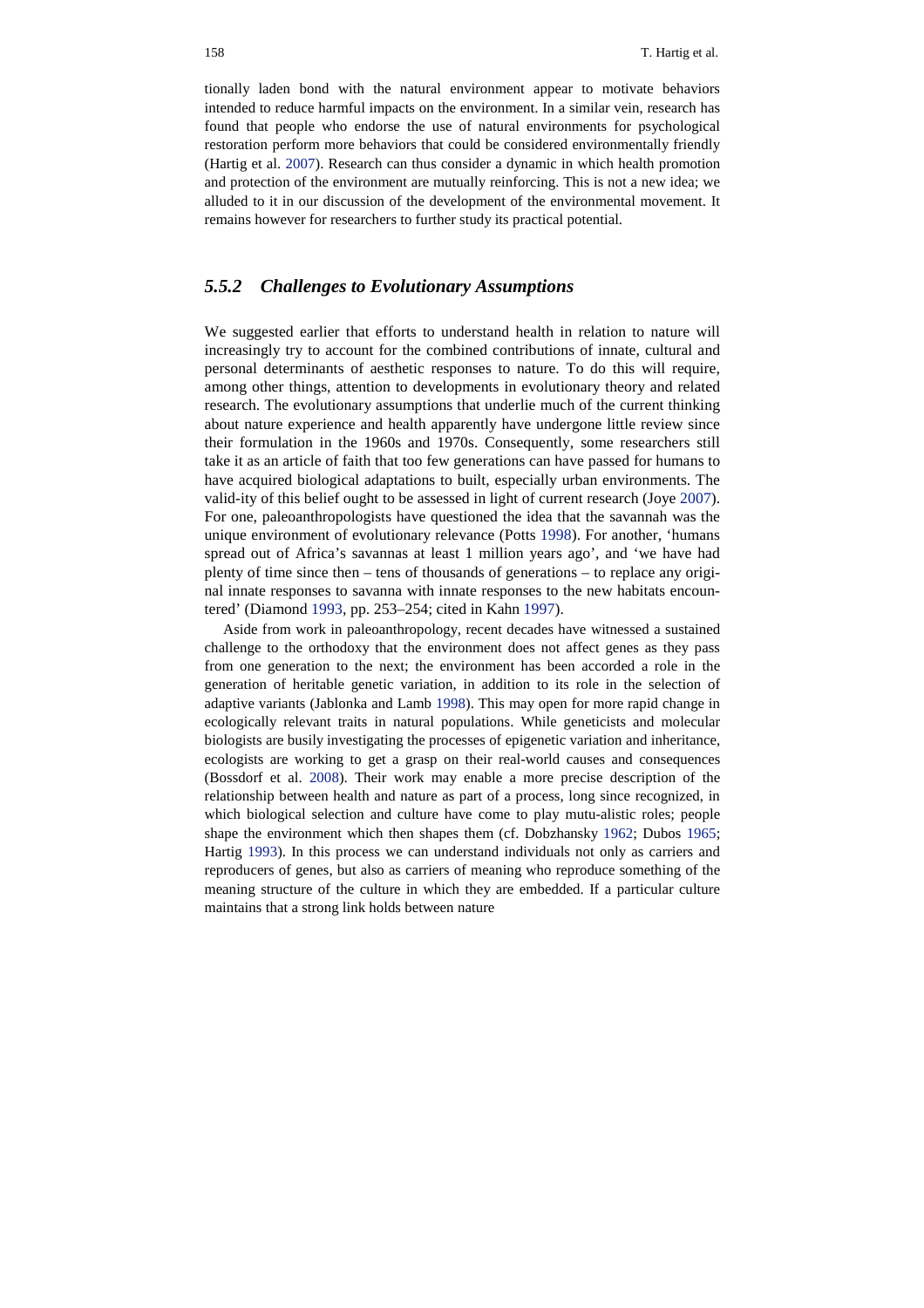and health, individuals within that culture may act on the environment in a way that both reinforces those meanings and affects the environment which generates and selects genetic variation.

# *5.5.3 Individual Differences in Responses to Nature*

Perhaps in keeping with evolutionary conceptions that emphasize uniformity in response to nature, the research on nature and health has not yet seen a sustained effort to address the possibility that there are systematic differences across indi-viduals in responses to nature. There are several types of personal variables that may account for differences in the strength and/or direction of nature-health rela-tions in the short or long-term. These include socio-demographic variables such as gender, age, income, education, and socio-economic status; personality traits such as sensation-seeking (Zuckerman, 1994); motivational orientations and needs such as the need for autonomy (Deci and Ryan 2000) and the need for structure (Van Den Berg and Van Winsum-Westra in press); knowledge-related variables such as images of nature (De Groot and Van den Born 2003); personal experience with certain types of environments, including regional or local familiarity, childhood experiences (Ewert et al. 2005), and place attachments; and, finally, phases across the life span, including the various developmental stages of children (Kellert 2002).

Traditionally, research on individual differences in response to nature has focused mainly on the socio-demographic correlates of visual preferences for land-scapes with varying degrees of human influence (e.g., Strumse 1996; Simoni 2003; Van den Berg et al. 1998). Other research on visual preferences has looked beyond sociodemographics to consider personality variables. For example, Abello and Bernaldez (1986) found that those of their subjects classified as less 'emotionally stable' preferred landscapes containing structural rhythms and recurrent 'patterns', while those with high scores on 'sense of responsibility' tended to reject hostile, defoliated or wintery landscapes, despite their greater legibility.

Personal variables may not only moderate visual preferences for nature, but are also highly relevant to people's health responses. In health psychology it is com-monly acknowledged that people cope very differently with health threats (Leventhal et al. 1984). These differences are not only related to personal variables (e.g., neu-roticism), but also to the availability of social and environmental resources that may be used to deal with health threats (Stockdale et al. 2007). Consistent with this latter notion, recent epidemiological research in the Netherlands has found that relations between green space in the living environment and self-reported health are stronger for groups who are more home-bound, and thus more dependent on the supply of green space in their neighborhood, such as children, housewives, and the elderly (De Vries et al. 2003; Maas et al. 2006). Other recent research suggests that gender as a marker of social roles and behavioral norms may also condition the health ben-efits that adults realize from opportunities for experiencing nature. For example, in a longitudinal population study of urban residents in Sweden, ownership of a leisure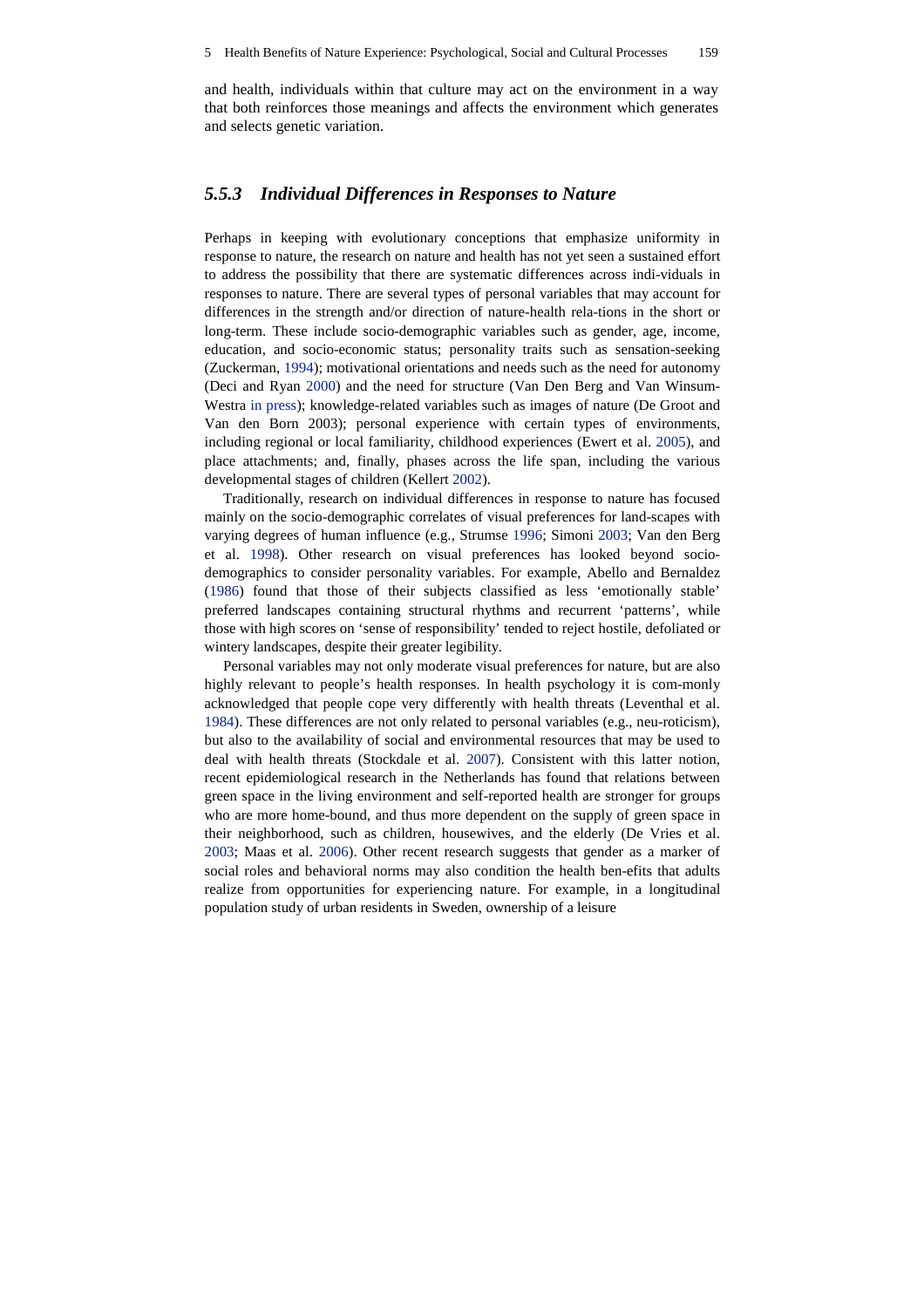home was prospectively associated with a lower likelihood of early retirement for health reasons among men (Hartig and Fransson 2009). Among women, highly educated ones in particular, the likelihood of early retirement was greater with leisure home ownership, possibly because the leisure home imposed additional domestic work that outweighed the benefits of contact with nature. In addition to their implications for further research, such facts deserve consideration in the policy, planning, and health care contexts in which ideas about health benefits of natural environments are put into practice.

### **5.6 Conclusions**

Ideas about health in relation to the experience of nature have a long history. The current research on the topic can be seen as a recent expression of a number of long-running, intertwined, social and cultural processes. Those processes have converged with developments in scientific and professional fields to provide compelling reasons for systematically studying nature experience and health and relatively good scientific capabilities for doing so. In challenging 'common sense' views about nature and health, researchers today are using those methods and theories now viewed as scientifically credible, but researchers in the future will undoubtedly, in line with their professional responsibility, find fault with some of the methods and formulations used today. Nonetheless, there is good reason to think that our understanding of these phenomena is improving, as are the capabilities for putting them to use. Issues at the interface of research and application are addressed in the next two chapters.

### **References**

Abello RP, Bernaldez FG (1986) Landscape preference and personality. Landscape Urban Plan 13:19–28

Abramson L, Seligman M, Teasdale J (1978) Learned helplessness in humans: critique and reformulation. J Abnorm Psychol 87:49–74

Aks DJ, Sprott JC (1996) Quantifying aesthetic preference for chaotic patterns. J Empirical Stud Arts 4:1–16

Anderson D (2009) Humanizing the hospital: design lessons from a Finnish sanatorium.

Canadian Medical Association Journal, September, doi:10.1503/cmaj.090075

Antonovsky A (1979) Health, stress, and coping. Jossey-Bass, San Francisco, CA

Appleton J (1975) The experience of landscape. Wiley, London

Appleton J (1996) The experience of landscape, Revisedth edn. Wiley, London

Balling JD, Falk JH (1982) Development of visual preference for natural environments. Environ Behav 14:5–28

Barnsley M (1993) Fractals everywhere. Academic Press, London

Barnsley MF, Devaney RL, Mandelbrot BB, Peitgen HO, Saupe D, Voss RF (1988) The science of fractal images. Springer, New York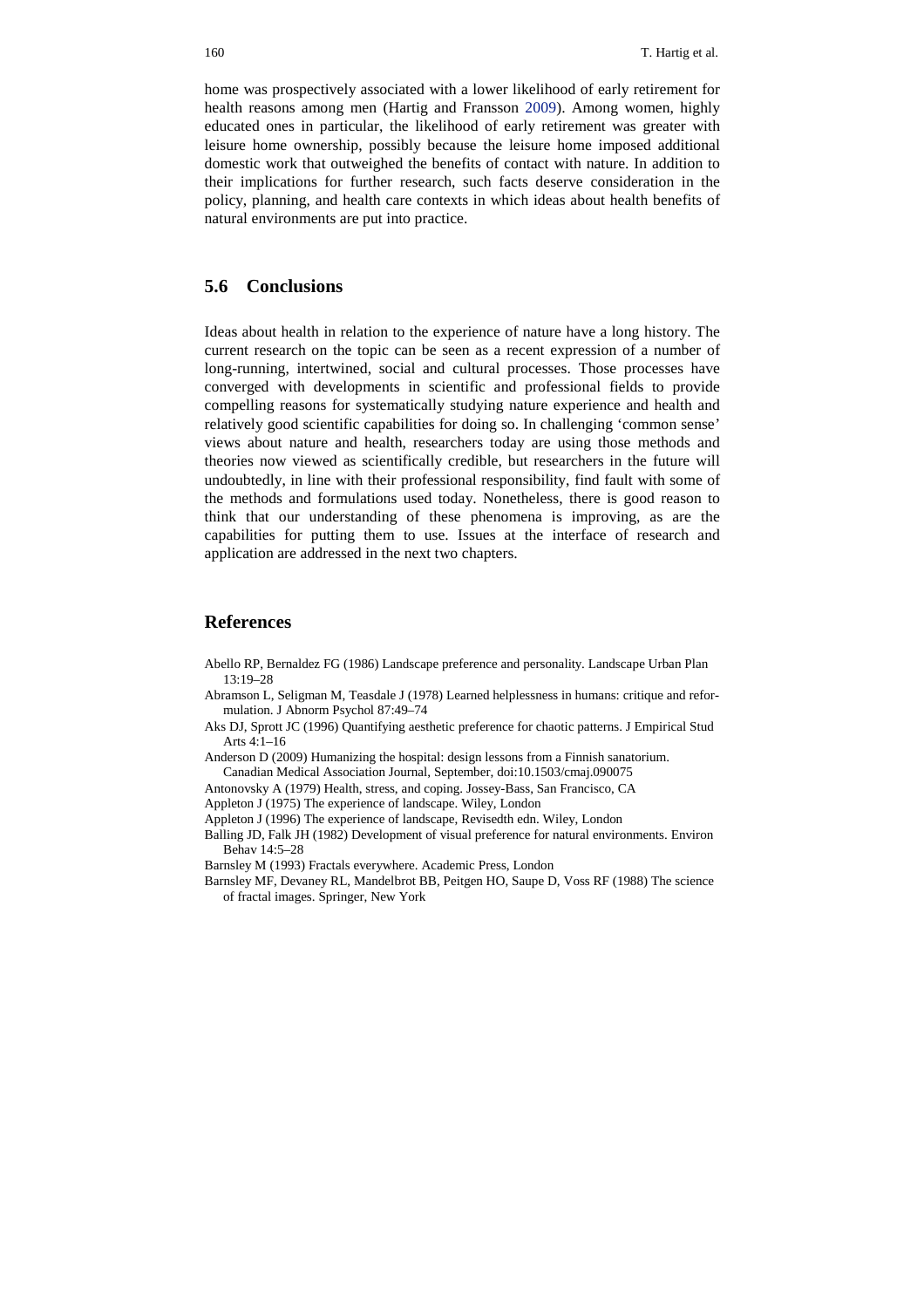- Bauer N, Wallner A, Hunziker M (2009) The change of European landscapes: human-nature rela-tionships, public attitudes towards rewilding, and the implications for landscape management in Switzerland. J Environ Manage 90:2910–2920
- Becker P (1994) Theoretische Grundlagen. In: Abele A, Becker P (ed) Wohlbefinden. Theorie Empirie – Diagnostik. Juventa, Weinheim, pp 13–49. (Becker P (1994) Theoretical foundations. In: Abele A, Becker P (ed) Wellbeing. Theory – empirical data – Diagnostics. Juventa, Weinheim, pp 13–49)
- Bell S (2001) Landscape pattern, perception and visualisation in the visual management of forests. Landscape Urban Plan 54:201–211
- Berman MG, Jonides J, Kaplan S (2008) The cognitive benefits of interacting with nature. Psychol Sci 19:1207–1212
- Bernstein A (1972) Wilderness as a therapeutic behavior setting. Therap Recreat J 6:160–161
- Berto R (2005) Exposure to restorative environments helps restore attentional capacity. J Environ Psychol 25:249–259
- Bodin M, Hartig T (2003) Does the outdoor environment matter for psychological restoration gained through running? Psychol Sport Exercise 4:141–153
- Bonney SG (1901) Discussion upon climatic treatment of pulmonary tuberculosis versus home sanatoria. Trans Am Clin Climatol Assoc 17:224–234
- Bossdorf O, Richards CL, Pigliucci M (2008) Epigenetics for ecologists. Ecol Lett 11:106–115 Bourassa SC (1988) Toward a theory of landscape aesthetics. Landscape Urban Plan 15:
	- 241–252
- Bourassa SC (1990) A paradigm for landscape aesthetics. Environ Behav 22:787–812
- Briggs P (1992) Fractals: the patterns of chaos. Thames and Hudson, London Bringslimark T, Hartig T, Patil GG (2007) Psychological benefits of indoor plants in workplaces: putting experimental results into context. HortScience 42:581–587
- Brower D (1990) For Earth's sake: the life and times of David Brower. Gibbs Smith, Salt Lake City, UT
- Brügger A, Kaiser FG, Roczen N (in press) One for all: connectedness to nature, inclusion of nature, environmental identity, and implicit association with nature. Euro Psychol. doi: 10.1027/1016-9040/a000032
- Buck C, Llopis A, Nájera E, Terris M (1989) The challenge of epidemiology: issues and selected readings. Pan American Health Organization, Washington, DC
- Carson R (1962) Silent spring. Houghton-Mifflin, Boston, MA
- Catalano R (1979) Health, behavior, and the community: an ecological perspective. Pergamon, New York
- Chang CY, Chen PK (2005) Human response to window views and indoor plants in the workplace. HortScience 40:1354–1359
- Ciancio O, Nocentini S (2000) Forest management from positivism to the culture of complexity. In: Agnoletti M, Anderson S (eds) Methods and approaches in forest history (IUFRO Research Series 3). CABI Publishing, Oxon, UK
- Cimprich B, Ronis DL (2003) An environmental intervention to restore attention in women with newly diagnosed breast cancer. Cancer Nurs 26:284–292
- Clayton S (2003) Environmental identity: a conceptual and an operational definition. In: Clayton S, Opotow S (eds) Identity and the natural environment: the psychological significance of nature. MIT Press, Cambridge, MA, pp 45–65
- Coelho CM, Purkis H (2009) The origins of specific phobias: influential theories and current perspectives. Rev Gen Psychol 13(4):335–348
- Cooper Marcus C, Barnes M (eds) (1999) Healing gardens: therapeutic benefits and design recom-mendations. Wiley, New York
- Daniel TC (2001) Whither scenic beauty? Visual landscape quality assessment in the 21st century. Landscape Urban Plan 54:267–281
- Deci E, Ryan R (2000) Self-determination theory and the facilitation of intrinsic motivation, social development, and well being. Am Psychol 55(1):68–78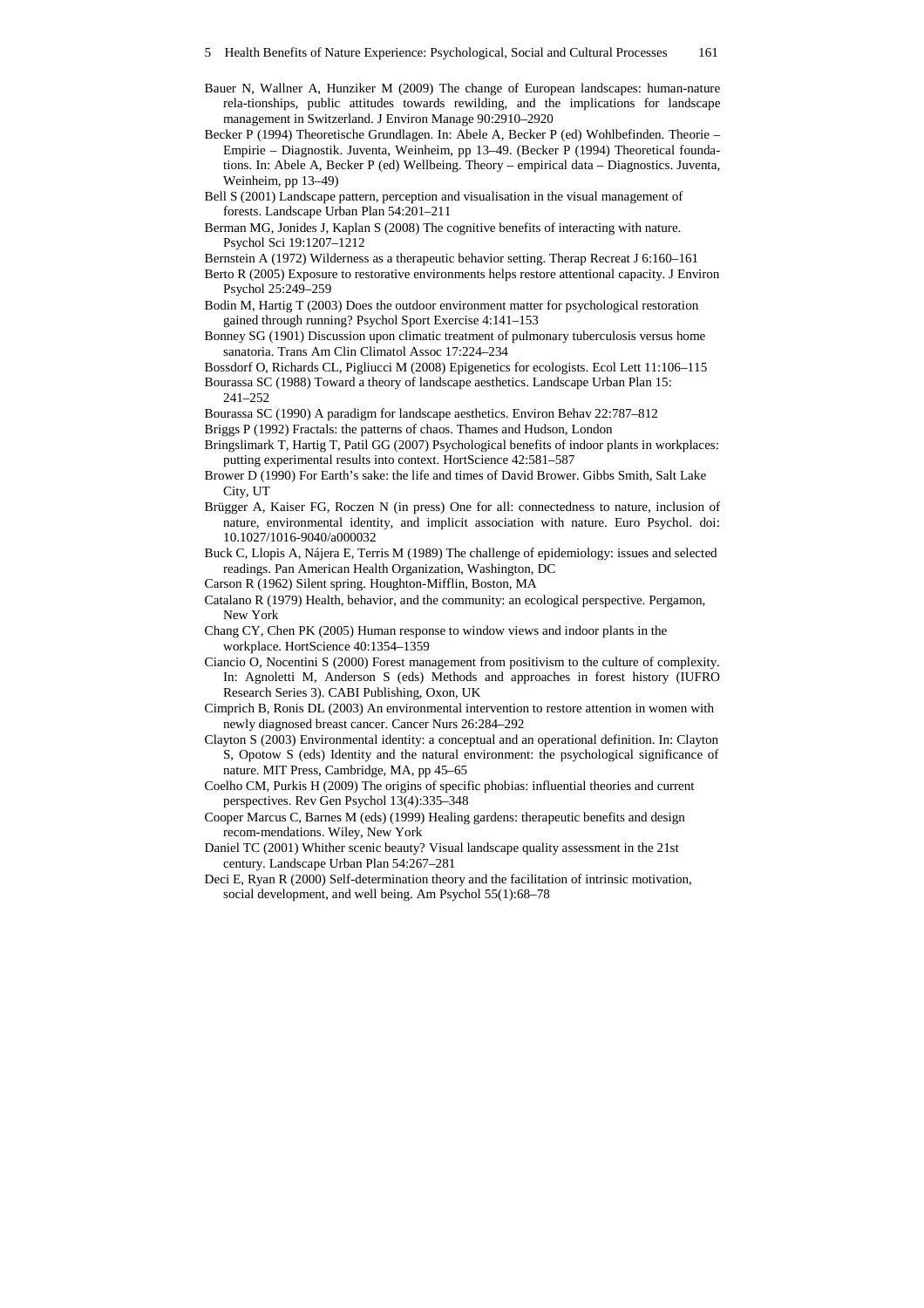- De Groot WT, Van den Born RJG (2003) Visions of nature and landscape type preferences: an exploration in The Netherlands. Landscape Urban Plan 63:127–138
- De Hollander AEM, Staatsen BAM (2003) Health, environment and quality of life: an epidemiological perspective on urban development. Landscape Urban Plan 65:53–62
- De Vries S, Verheij RA, Groenewegen PP, Spreeuwenberg P (2003) Natural environmentshealthy environments? An exploratory analysis of the relationship between greenspace and health. Environ Plan A 35:1717–1731
- Diamond J (1993) New Guineans and their natural world. In: Kellert SR, Wilson EO (eds) The biophilia hypothesis. Island Press, Washington, DC, pp 251–271
- Diener E (2000) Subjective well-being: the science of happiness and a proposal for a national index. Am Psychol 55:34–43

Diener E, Lucas RE (2000) Subjective emotional well-being. In: Lewis M, Haviland-Jones JM (eds) Handbook of emotions, vol 2. Guilford, New York, pp 325–337

- Dobzhansky T (1962) Mankind evolving. Yale University Press, New Haven, CT
- Driver BL, Nash R, Haas G (1987) Wilderness benefits: a state-of-knowledge review. In: Lucas RC (ed) Proceedings – National wilderness research conference: issues, state-of-knowledge, future directions. USDA Forest Service General Technical Report INT-220, pp 294–319. United States Department of Agriculture Forest Service Intermountain Research Station, Ogden, UT
- Dubos R (1965) Man adapting. Yale University Press, New Haven, CT
- Eder K, Ritter M (1996) The social construction of nature: a sociology of ecological enlightenment. Sage, London
- Edginton B (1997) Moral architecture: the influence of the York retreat on asylum design. Health Place 3:91–99
- Evernden N (1992) The social creation of nature. Johns Hopkins University Press, Baltimore, MD
- Ewert A, McAvoy L (2000) The effects of wilderness settings on organized groups: a state-ofknowledge paper. In: McCool SF, Cole DN, Borrie WT, O'Loughlin J (eds) Wilderness science in a time of change conference – vol 3: wilderness a place for scientific inquiry. USDA forest service proceedings RMRS-P-15-VOL-3, 2000, pp 13–26. USDA Forest Service Rocky Mountain Research Station, Ogden, UT
- Ewert A, Place G, Sibthorp J (2005) Early-life outdoor experiences and an individual's environmental attitudes. Leisure Sci 2:225–239
- Ekman K (2007) Herrarna i skogen. Albert Bonniers Förlag, Stockholm
- Falk JH, Balling JD (2009) Evolutionary influence on human landscape preference. Environ Behav. doi:10.1177/0013916509341244
- Field DJ (1989) What the statistics of natural images tell us about visual coding. SPIE
- proceedings on Human vision, visual processing and digital display, vol 1077, p 269 Fromm E (1964) The heart of man. Harper and Row, New York
- Frumkin H (2001) Beyond toxicity: human health and the natural environment. Am J Prev Med 20:234–240
- Fuchs T (2003) Bäder und Kuren in der Aufklärung: Medizinaldiskurs und Freizeitvergnügen. Berliner Wissenschafts-Verlag, Berlin

Gardiner CF (1901) The importance of an early and radical climatic change in the cure of pulmonary tuberculosis. Trans Am Clin Climatol Assoc 17:202–205

- Garraty JA, Gay P (1972) Columbia history of the world. Harper & Row, New York
- Geake J, Landini G (1997) Individual differences in the perception of fractal curves. Fractals  $5.129 - 143$

Gibson JJ (1979) The ecological approach to visual perception. Houghton Mifflin, Boston, MA

Gilden DL, Schmuckler MA, Clayton K (1993) The perception of natural contour. Psychol Rev 100:460–478

Gonzalez MT, Hartig T, Patil GG, Martinsen EW, Kirkevold M (2010) Therapeutic horticulture in clinical depression: a prospective study of active components. J Adv Nurs 66:2002–2013 Gouyet JF (1996) Physics and fractal structures. Springer, New York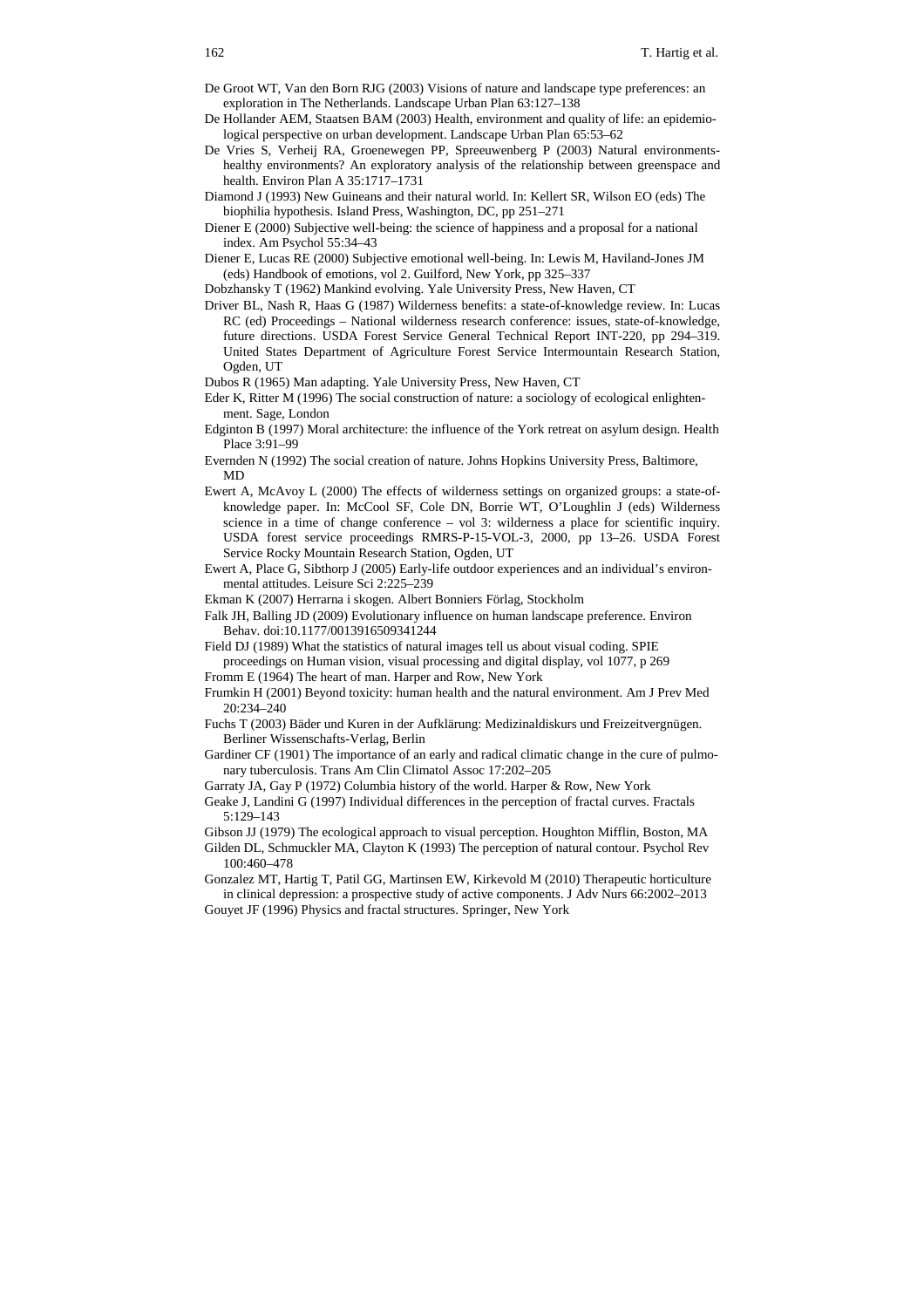Grundsten C (2009) Sveriges nationalparker. Bokförlaget Max Ström, Stockholm

- Gurthrie WKC (1965) Presocratic tradition from Parmenides to Democritus (vol. 2 of his history of greek philosophy). Cambridge University Press, Cambridge
- Hagerhall CM (2005) Fractal dimension as a tool for defining and measuring naturalness. In: Martens B, Keu AG (eds) Designing social innovation – planning, building, evaluating l. Hogrefe and Huber, Cambridge, MA, pp 75–82
- Hagerhall CM, Purcell T, Taylor R (2004) Fractal dimension of landscape silhouette outlines as a predictor of landscape preference. J Environ Psychol 24:247–255
- Hagerhall CM, Laike T, Taylor RP, Küller M, Küller R, Martin TP (2008) Investigations of human EEG response to viewing fractal patterns. Perception 37:1488–1494
- Han KT (2007) Responses to six major terrestrial biomes in terms of scenic beauty, preference, and restorativeness. Environ Behav 39:529–556
- Hartig T (1993) Nature experience in transactional perspective. Landscape Urban Plan 25:17–36

Hartig T (2004) Restorative environments. In: Spielberger C (ed) Encyclopedia of applied psychology, vol 3. Academic Press, San Diego, CA, pp 273–279

- Hartig T (2007) Three steps to understanding restorative environments as health resources. In: Ward Thompson C, Travlou P (eds) Open space: people space. Taylor and Francis, London, pp 163–179 Hartig T, Cooper Marcus C (2006) Essay: healing gardens – places for nature in healthcare. Lancet 368:S36–S37
- Hartig T, Evans GW, Jamner LD, Davis DS, Garling T (2003) Tracking restoration in natural and urban field settings. J Environ Psychol 23(2):109–123
- Hartig T, Fransson U (2009) Leisure home ownership, access to nature, and health: a longitudinal study of urban residents in Sweden. Environ Plan A 41:82–96
- Hartig T, Kaiser FG, Strumse E (2007) Psychological restoration in nature as a source of motivation for ecological behaviour. Environ Conserv 34:291–299
- Hartig T, Korpela K, Evans GW, Gärling T (1997) A measure of restorative quality in environments. Scand Hous Plan Res 14:175–194
- Hartig T, Mang M, Evans GW (1991) Restorative effects of natural environment experiences. Environ Behav 23:3–26
- Hartig T, Staats H (2006) The need for psychological restoration as a determinant of environmental preferences. J Environ Psychol 26:215–226
- Health Council of the Netherlands (2004) Nature and health. The influence of nature on social, psychological and physical well-being. Health Council of the Netherlands and Dutch Advisory Council for Research on Spatial Planning, Den Hague
- Heerwagen JH, Orians GH (1993) Humans, habitats, and aesthetics. In: Kellert SR, Wilson EO (eds) The biophilia hypothesis. Island Press, Washington, DC, pp 138–172
- Herzog TR (1985) A cognitive analysis of preference for waterscapes. J Environ Psychol 5:225–
- 241 Herzog TR (1989) A cognitive analysis of preference for urban nature. J Environ Psychol 9:27–43 Herzog TR, Leverich OL (2003) Searching for legibility. Environ Behav 35:459–477
- Herzog TR, Maguire CP, Nebel MB (2003) Assessing the restorative components of environments. J Environ Psychol 23:159–170
- Hewitt R (2006) The influence of somatic and psychiatric medical theory on the design of nineteenth century American cities. History of Medicine Online. Accessed on the internet on 2010-04-14 at http://www.priory.com/homol/19c.htm
- Howard E (1902/1946) Garden cities of to-morrow (reprinted). Faber and Faber, London (originally published in 1902)
- Hunziker M (1995) The spontaneous reafforestation in abandoned agricultural lands: perception and aesthetic assessment by locals and tourists. Landscape Urban Plan 31:399–410
- Irvine KN, Warber SL (2002) Greening healthcare: practicing as if the natural environment really mattered. Altern Ther Health M 8:76–83
- Jablonka E, Lamb MJ (1998) Epigenetic inheritance in evolution. J Evol Biol 11:159–183
- Jakobsson A (2004) Vatten, vandring, vila, vy och variation: den svenska kurparkens gestaltningsidé, exemplet Ronneby Brunnspark (Rapport nr 2004:1). Sveriges lantbruksuniversitet, Institutionen för landskapsplanering, Alnarp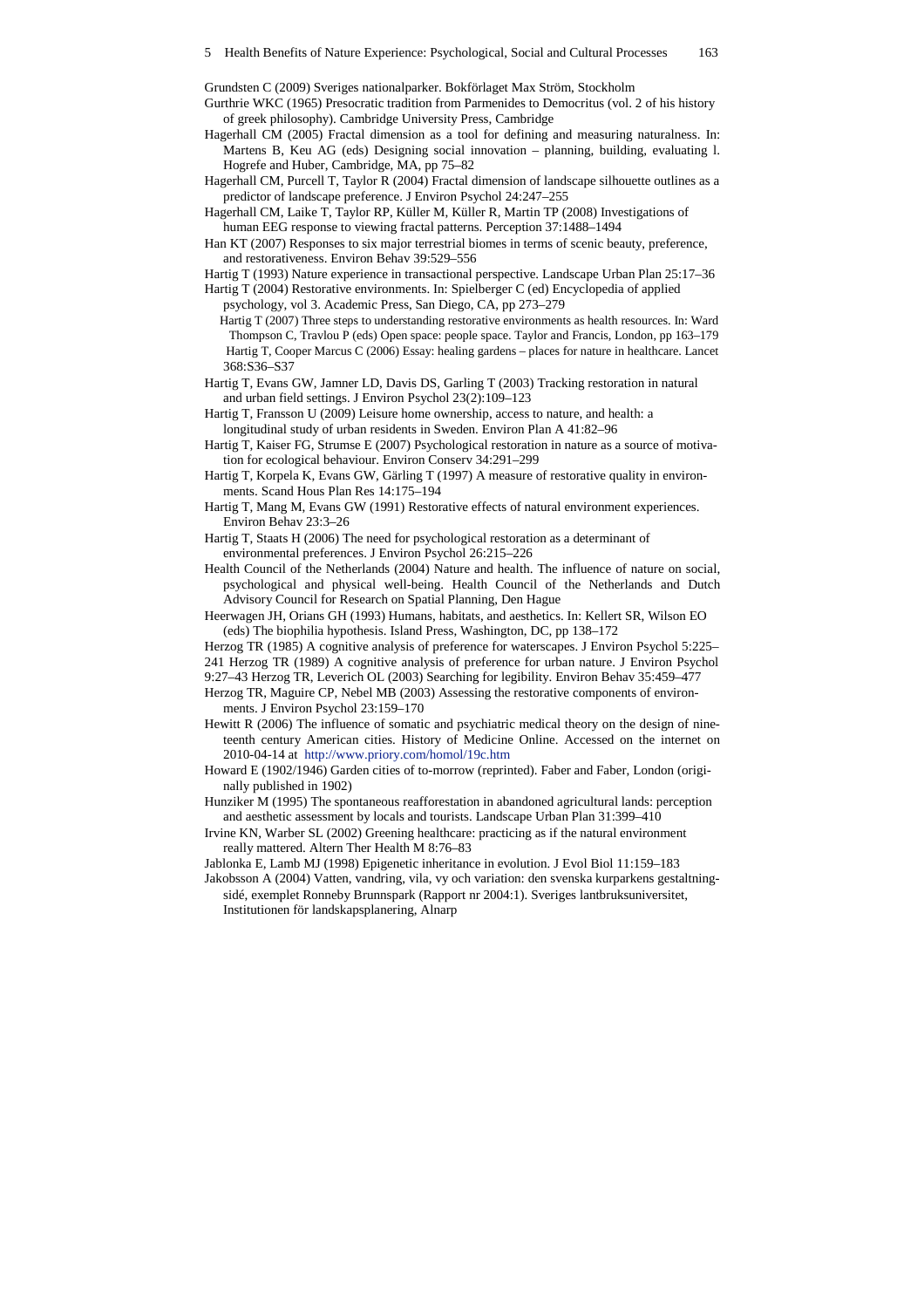- Jensen FS, Koch NE (2004) Twenty-five years of forest recreation research in Denmark and its influence on forest policy. Scand J Forest Res 19(suppl 4):93–102
- Joye Y (2007) Architectural lessons from environmental psychology: the case of biophilic architecture. Rev Gen Psychol 11:305–328
- Kahn PH Jr (1997) Developmental psychology and the biophilia hypothesis: children's affiliation with nature. Develop Rev 17:1–61
- Kahneman D, Diener E, Schwarz N (1999) Well-being: the foundations of hedonic psychology. Russell Sage Foundation, New York
- Kals E, Schumacher D, Montada L (1999) Emotional affinity toward nature as a motivational basis to protect nature. Environ Behav 31:178–202
- Kaplan S (1987) Aesthetics, affect, and cognition: environmental preferences from an evolutionary perspective. Environ Behav 19:3–32
- Kaplan S (1995) The restorative benefits of nature: toward an integrative framework. J Environ Psychol 15(3):169–182
- Kaplan S, Kaplan R (1978) Humanscape: environments for people. Duxbury Press, Belmont, CA (republished Ann Arbor, MI: Ulrich's Books, 1982)
- Kaplan S, Kaplan R (1982) Cognition and environment: functioning in an uncertain world. Praeger, New York
- Kaplan S, Talbot JF (1983) Psychological benefits of a wilderness experience. In: Altman I, Wohlwill JF (eds) Behavior and the natural environment. Plenum, New York, pp 163–203 Kaplan R, Kaplan S (1989) The experience of nature: a psychological perspective. Cambridge University Press, Cambridge
- Kellert SR (1993a) The biological basis for human values of nature. In: Kellert SR, Wilson EO (eds) The biophilia hypothesis. Island Press, Washington, DC
- Kellert SR (1993b) Attitudes toward wildlife among the industrial superpowers: the United States, Japan, and Germany. J Soc Issues 49:53–69
- Kellert SR (1996) The value of life. Island Press, New York
- Kellert SR (2002) Experiencing nature: affective, cognitive, and evaluative development in children. In: Kahn P, Kellert SR (eds) Children and nature: psychological, sociocultural, and evolutionary investigations. MIT Press, Cambridge, MA, pp 117–151
- Knill DC, Field D, Kersten D (1990) Human discrimination of fractal images. J Opt Soc Am 77:1113–1123
- Knopf R (1987) Human behavior, cognition, and affect in the natural environment. In: Stokols D, Altman I (eds) Handbook of Environmental Psychology, vol 1. Wiley, New York, pp 783–825
- Konijnendijk CC (2003) A decade of urban forestry in Europe. Forest Pol Econ 5:173–186
- Korpela K, Hartig T (1996) Restorative qualities of favorite places. J Environ Psychol 16:221–
- 233 Korpela KM (1989) Place identity as a product of environmental self-regulation. J Environ Psychol 9:241–256
- Korpela KM, Hartig T, Kaiser FG, Fuhrer U (2001) Restorative experience and self-regulation in favorite places. Environ Behav 33:572–589
- Korpela KM, Ylén M (2009) Effectiveness of favorite-place prescriptions: a field experiment. Am J Prev Med 36:435–438
- Kuo FE, Sullivan WC (2001) Aggression and violence in the inner city: effects of environment via mental fatigue. Environ Behav 33:543–571
- Laumann K, Gärling T, Stormark KM (2001) Rating scale measures of restorative components of environments. J Environ Psychol 21:31–44
- Laumann K, Gärling T, Stormark KM (2003) Selective attention and heart rate responses to natural and urban environments. J Environ Psychol 23:125–134
- Leopold A (1949) A sand county almanac with sketches here and there. Oxford University Press, Oxford
- Leventhal H, Nerenz DR, Steele DJ (1984) Illness representations and coping with health threats. In: Baum A, Taylor SE, Singer JE (eds) Handbook of psychology and health: vol 4. Erlbaum, Hillsdale, NJ, pp 219–252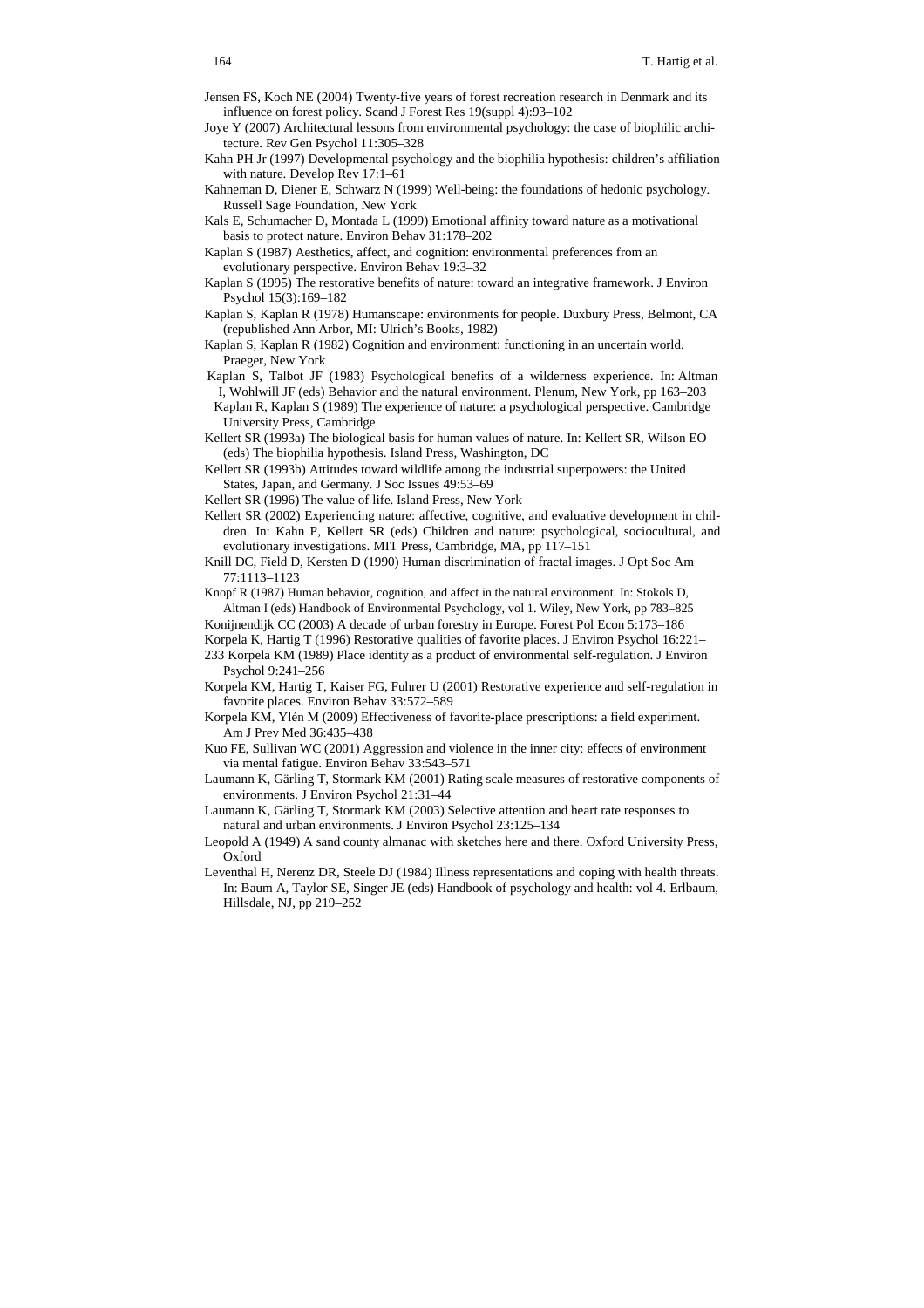- Levitt L (1988) Therapeutic value of wilderness. In: Freilich HR (ed) Wilderness Benchmark 1988: proceedings of the National wilderness colloquium. USDA Forest Service General Technical Report SE-51, pp 156–168. United States Department of Agriculture Forest Service Southeastern Forest Experiment Station, Asheville, NC
- Lichtenstein P, Annas P (2000) Heritability and prevalence of specific fears and phobias in child-hood. J Child Psychol Psychiatr All Disciplines 41:927–937
- Lindhagen A, Hörnsten L (2000) Forest recreation in 1977 and 1997 in Sweden: changes in public preferences and behavior. Forestry 73:143–151
- Lohr VI, Pearson-Mims CH (2006) Responses to scenes with spreading, rounded, and conical tree forms. Environ Behav 38:667–688
- Maas J, Verheij RA, Groenewegen PP, de Vries S, Spreeuwenberg P (2006) Green space, urbanity and health: how strong is the relation? J Epidemiol Commun Health 60:587–592 Mandelbrot BB (1983) The fractal geometry of nature. W. H. Freeman, New York
- Mansén E (1998) An image of Paradise: Swedish spas in the 18th Century. Eighteenth Cen Stud 31:511–516
- Mausner C (1996) A kaleidoscope model: defining natural environments. J Environ Psychol 16:335–348
- Mayer FS, Frantz CMP (2004) The connectedness to nature scale: a measure of individuals' feeling in community with nature. J Environ Psychol 24:503–515
- Meacham S (1999) Regaining paradise: Englishness and the early Garden City movement. Yale University Press, New Haven, CT
- Mitchell R, Popham F (2007) Greenspace, urbanity and health: relationships in England. J Epidemiol Commun Health 61:681–683
- Mitchell R, Popham F (2008) Effect of exposure to natural environment on health inequalities: an observational population study. Lancet 372:1655–1660
- Muir J (1901/1981) Our National Parks. Houghton Mifflin, New York. Republished by University of Wisconsin Press, Madison
- Naddaf G (2006) The Greek concept of nature. Suny Press, New York
- Nash R (1982) Wilderness and the American mind, 3rd edn. Yale University Press, New Haven, CT Newman RS (1980) Alleviating learned helplessness in a wilderness setting: an application of attribution theory to Outward Bound. In: Fyans LJ Jr (ed) Achievement motivation: recent trends in theory and research. Plenum, New York, pp 312–345
- Nordh H, Hartig T, Hagerhall C, Fry G (2009) Components of small urban parks that predict the possibility for restoration. Urban Forest Urban Green 8:225–235
- Öhman A, Mineka S (2001) Fears, phobias, and preparedness: toward an evolved module of fear learning. Psychol Rev 108:483–522
- Olmsted FL (1865/1952) The Yosemite valley and the Mariposa big trees: a preliminary report. with an introductory note by Laura Wood Raper. Landscape Archit 43:12–25
- Orians GH (1980) Habitat selection: general theory and applications to human behavior. In: Lockard JS (ed) The evolution of human social behavior. Elsevier, New York, pp 49–66
- Orians GH (1986) An ecological and evolutionary approach to landscape aesthetics. In: Penning-Rowsell EC, Lowenthal D (eds) Landscape meanings and values. Allen and Unwin, London, pp 4–25
- Orians GH, Heerwagen JH (1992) Evolved responses to landscapes. In: Barkow JH, Cosmides L, Tooby J (eds) The adapted mind: evolutionary psychology and the generation of culture. Oxford University Press, Oxford, pp 555–579
- Ottosson J, Grahn P (2005) A comparison of leisure time spent in a garden with leisure time spent indoors: on measures of restoration in residents in geriatric care. Landscape Res 30(1):23–55 Outdoor Recreation Resources Review Commission (1962) Wilderness and recreation – a report on resources,
- values, and problems (ORRRC Study Report 3). US Government Printing Office, Washington, DC
- Pals R, Steg L, Siero FW, van der Zee KI (2009) Development of the PRCQ: a measure of perceived restorative characteristics of zoo attractions. J Environ Psychol 29:441–449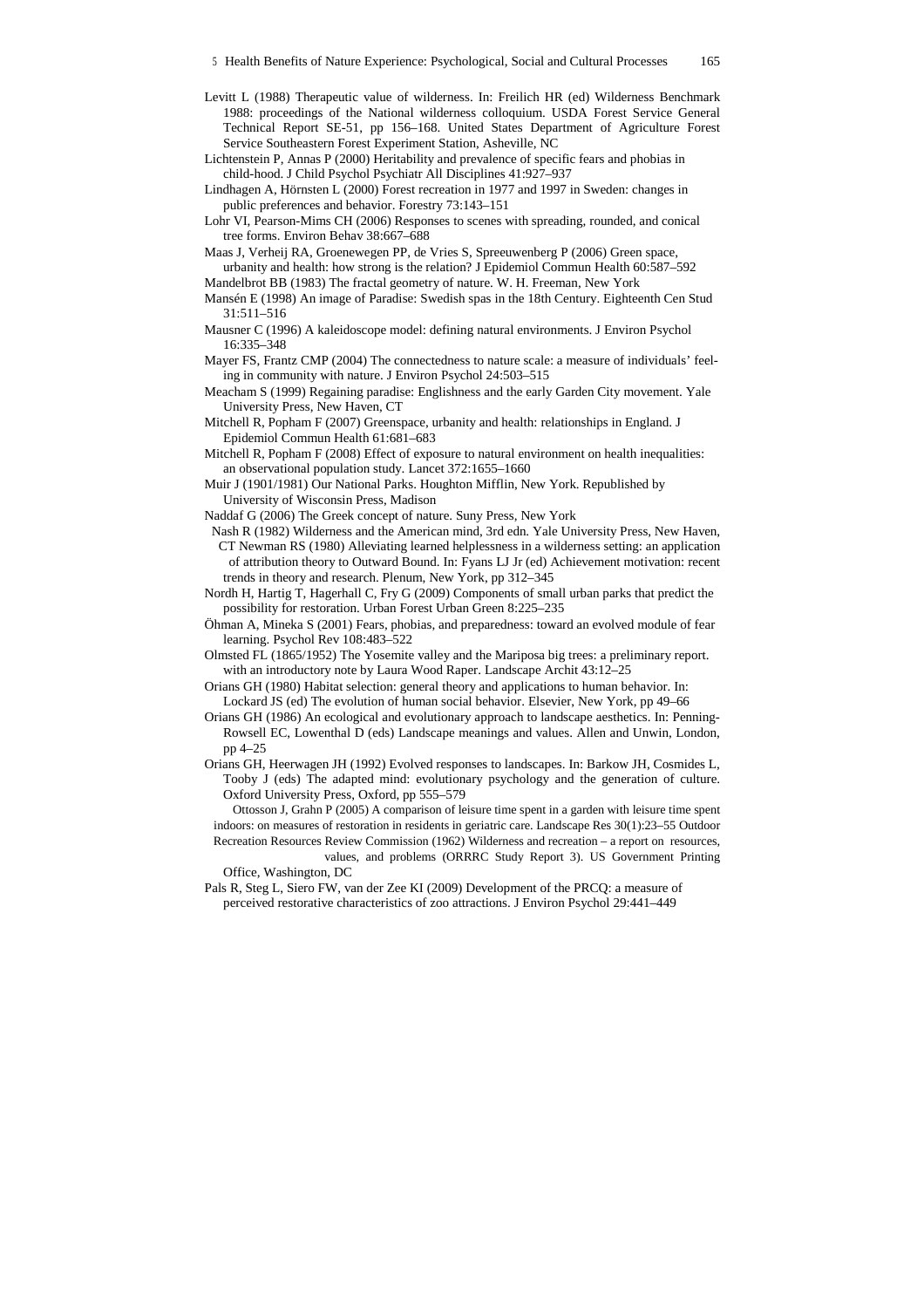Park BJ, Tsunetsugu Y, Kasetani T, Hirano H, Kagawa T, Sato M, Miyazaki Y (2007) Physiological effects of shinrin-yoku (taking in the atmosphere of the forest) – using salivary cortisol and cerebral activity as indicators. J Physiol Anthropol 26:123–128

Parsons R (1991) The potential influences of environmental perception on human health. J Environ Psychol 11:1–23

Parsons R, Tassinary LG, Ulrich RS, Hebl MR, Grossman-Alexander M (1998) The view from the road: implications for stress recovery and immunization. J Environ Psychol 18:113–140 Pickover C (1995) Keys to infinity. Wiley, New York

- Pinchot G (1987) Breaking new ground. Island Press, Washington, DC (originally published by Harcourt, Brace, and Co, New York, 1947)
- Pitt DG, Zube EH (1987) Management of natural environments. In: Stokols D, Altman I (eds) Handbook of environmental psychology, 2. Wiley, New York, pp 1009–1042
- Potts R (1998) Environmental hypotheses of hominin evolution. Yearbook Phys Anthropol 41:93–136
- Pretty JN, Peacock J, Sellens M, Griffin M (2005) The mental and physical health outcomes of green exercise. Int J Environ Health Res 15:319–337
- Purcell AT, Lamb RJ (1984) Landscape perception: an examination and empirical investigation of two central issues in the area. J Environ Manage 19: 31–63
- Reser JP, Scherl LM (1988) Clear and unambiguous feedback: a transactional and motivational analysis of environmental challenge and self-encounter. J Environ Psychol 8:269–286
- Roggenbuck JW, Lucas RC (1987) Wilderness use and user characteristics: a state-of-knowledge review. In: Lucas RC (ed) Proceedings – National wilderness research conference: issues, state-of-knowledge, future directions. USDA Forest Service General Technical Report INT-220. United States Department of Agriculture Forest Service Intermountain Research Station, Ogden, UT, pp 204–245
- Rogowitz BE, Voss RF (1990) Shape perception and low dimension fractal boundary contours. In: Rogowitz BE, Allenbach J (eds) Proceedings of the conference on human vision: methods, models and applications, Santa Clara. SPIE/SPSE symposium on Electron imaging, vol 1249, pp 387–394
- Rosen G (1993) A history of public health, expandedth edn. Johns Hopkins University Press, Baltimore, MD
- Runte A (1979) National parks: the American experience. University of Nebraska Press, Lincoln, NB
- Russell KC (2000) Exploring how the wilderness therapy process relates to outcomes. J Experiential Education 23:170–176
- Ryan RM, Weinstein N, Bernstein J, Brown KW, Mistretta L, Gagné M (2010) Vitalizing effects of being outdoors and in nature. J Environ Psychol 30:159–168

Schama S (1995) Landscape and memory. Vintage Books, New York

Schultz PW (2002) Inclusion with nature: the psychology of human-nature relations. In: Schmuck P, Schultz PW (eds) The psychology of sustainable development. Kluwer, New York, pp 61–78 Scopelliti

- M, Giuliani MV (2004) Choosing restorative environments across the lifespan: a matter of place experience. J Environ Psychol 24:423–437
- Scott A (2003) Assessing public perception of landscape: from practice to policy. J Environ Pol Plan 5:123–144
- Seligman MEP (1970) On the generality of the laws of learning. Psychol Rev 77:406–418
- Seligman MEP (1975) Helplessness: on depression, development, and death. Freeman, San Francisco

Sempik J, Aldrige J, Becker S (2003) Social and therapeutic horticulture: evidence and messages from research: thrive and centre for child and family research. Loughborough University, UK Shin WS (2007) The influence of forest view through a window on job satisfaction and job stress. Scand J Forest Res 22:248–253

- Simonič T (2003) Preference and perceived naturalness in visual perception of naturalistic landscapes. Zb Bioteh Fak Univ Ljublj Kmet 81:369–387
- Spehar B, Clifford CWG, Newell BR, Taylor RP (2003) Universal aesthetic of fractals. Comput Graph 27:813–820